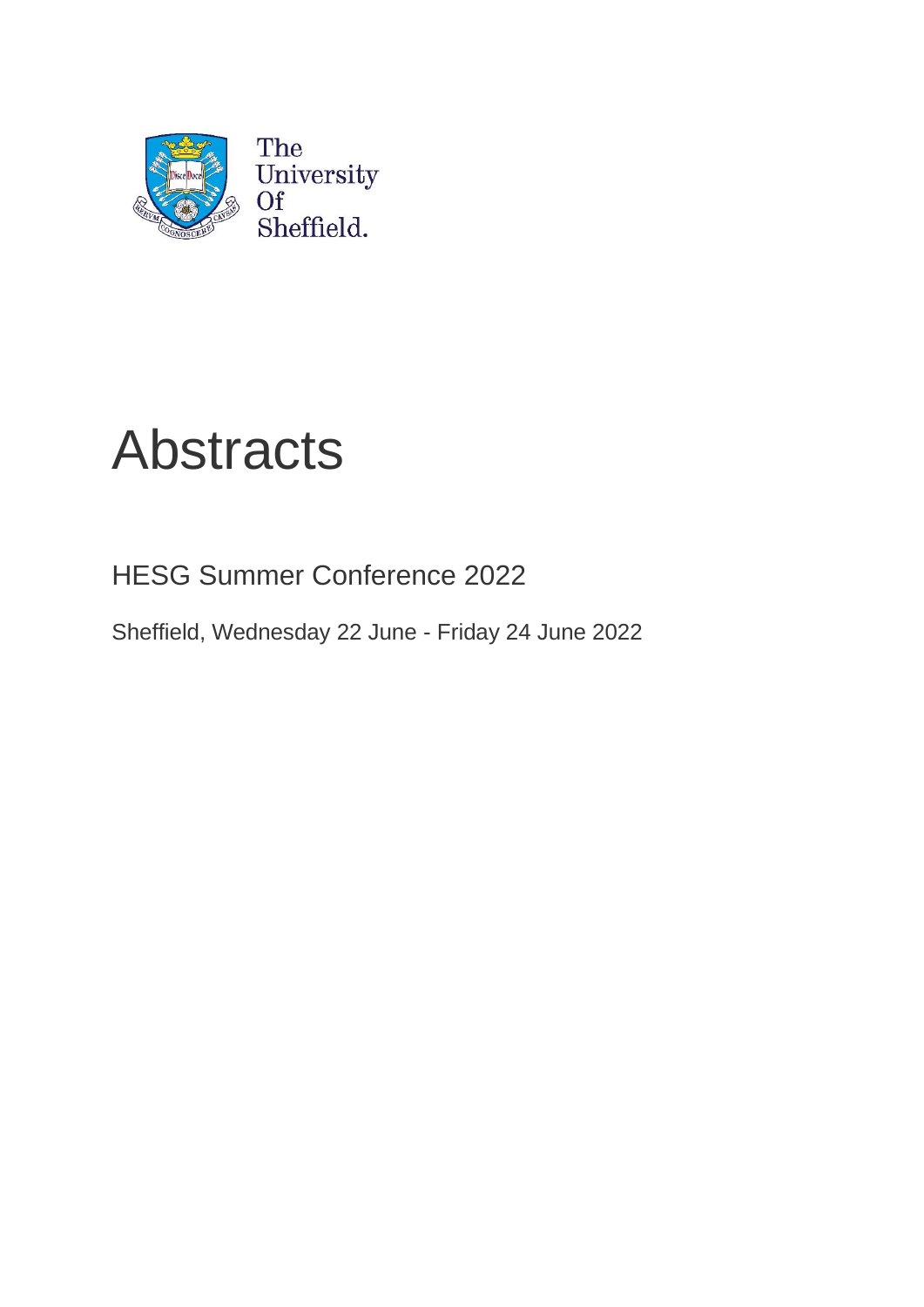#### **Author:** Ole Kristian Aars, University of Oslo

# **Co-Authors:** Igor Francetic, University of Manchester

#### **Title**

"Leaving General Practice in Norway: a Registry-based Study"

# **Abstract**

#### Objectives

In most OECD countries, recruitment and retention of General Practitioners (GPs) is proving difficult. A shortage of GPs could affect the quality of care and prevent health systems from meeting the growing demand for primary care services. Despite this, little is known about observed GP quitting behaviour and decisions. The purpose of this study is (1) to track changes in GP practice style in the years prior to quitting, and (2) to identify key characteristics of quitters.

# Methods

We leverage unique Norwegian registry data from 2010 to 2019 including about 100 million observations, covering consultation-level information of 5 million patients and 10,000 GPs. We identify quitting GPs as those that exit our dataset at some point during our study period. Firstly, we estimate differences between quitters and comparable non-quitters across a series of measures of healthcare provision in the years prior to quitting using regression adjustment. Secondly, we explore the characteristics associated with being a quitter, including GP characteristics, practice characteristics, and broader factors captured by fixed effects for years of activity and municipality. To overcome the endogeneity in the relationship between the quitting decision and income per consultation, we use an instrumental variable approach based on exogenous patient complexity.

#### Results

We find an overall trend of increased quitting over our study period. We also find evidence that GPs change their practice style in the years prior to quitting, reducing the number of fees and increasing overtime work and use of locums. Finally, GPs who decide to quit generate less income per consultation.

#### Discussion

The late onset of change in practice style towards the end of tenure may suggest that GPs are unable or unwilling to reduce their workload to improve working conditions prior the quitting decision. Our findings also suggest that GPs who successfully align their practice style with the attributes of the remuneration system, rewarding GP output in terms of patients list and consultations, are more likely to stay in the profession. This may reflect a certain self-selection in the GP profession, suggesting that different contractual arrangements could be offered to attract GPs with other preferences.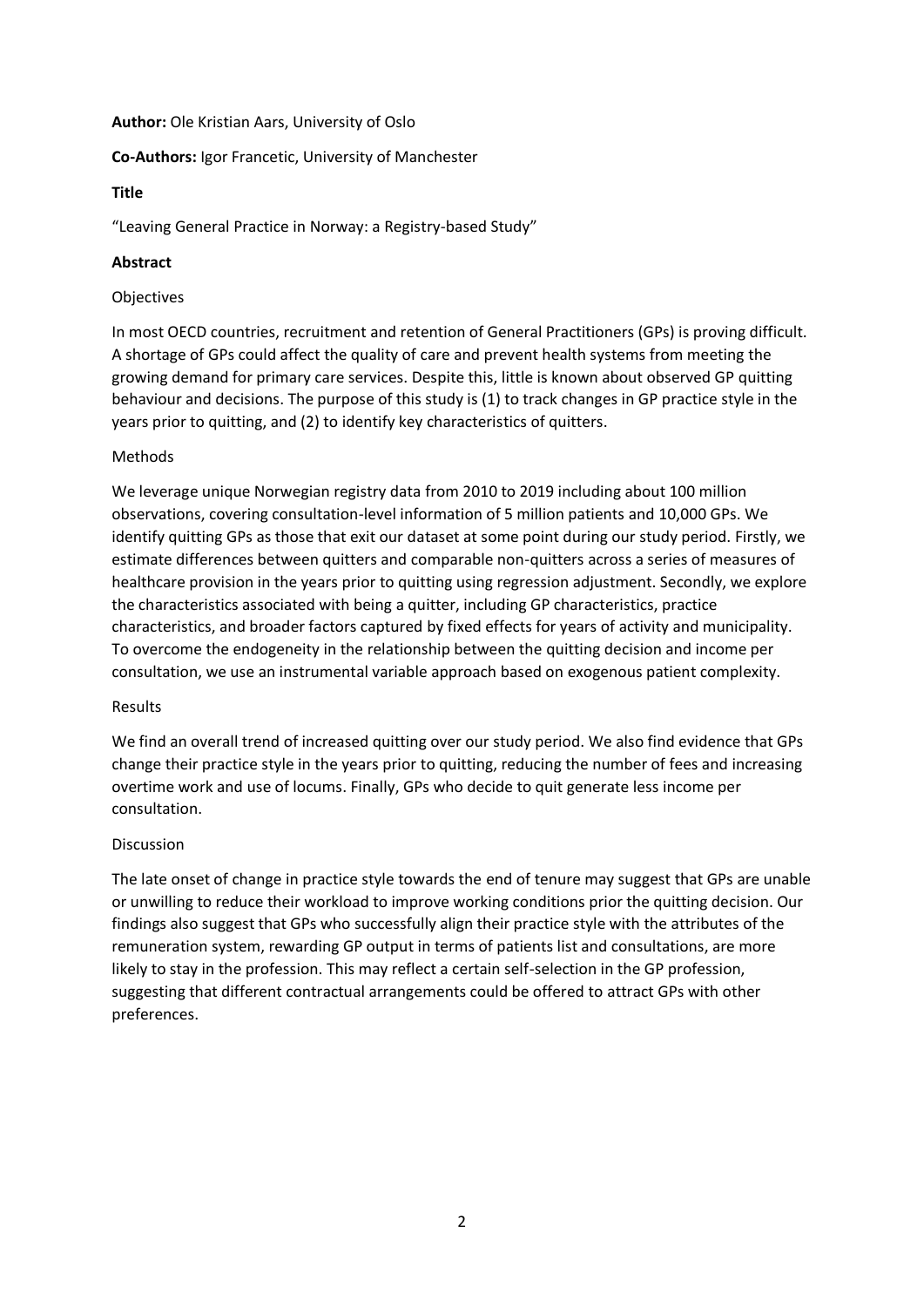# **Author:** Giselle Abangma, LSHTM

**Co-Authors:** Andrew Briggs

Andrew Lloyd

# **Title**

"Should minimally important differences be applied to EQ5D?"

# **Abstract**

# Background

The EQ-5D is one of the most frequently used generic, preference-based health-related quality of life instruments (HRQoL). Several studies have investigated whether observed differences in EQ-5D index scores are meaningful to patients using the concept of minimally important difference (MID). There is currently no consensus on whether MID is a useful concept to apply to cardinal utility measures such as the EQ5D that are used in economic evaluation.

# Objective

To critically evaluate the use of MID for EQ-5D and for QALY-based health economic evaluation.

# Methods

A scoping review was conducted using Arksey and O'Malley's six-step methodological framework and followed PRISMA recommendations for scoping reviews. We searched PubMed and Google scholar using selected keywords. We only included studies that used generic preference based HRQoL instruments and excluded non-English language studies.

# Results

The MID for EQ-5D scores have been estimated across many disease areas, using several different methodologies. These reported MIDs vary widely and lack consistency. Very few studies report on how MID for EQ-5D can be used for economic evaluation though it has been used in cost minimisation analysis for some non-inferiority trials and in sample size calculations for economic evaluations done alongside clinical trials. Some of the issues identified as to why this is the case include: the way in which EQ-5D index scores are derived; the influence of country-specific weights on the estimates, the methods used for estimation; the impact of individual MID on population MID; and the usefulness of calculating MID for a generic cardinal utility measure like the EQ-5D. We explore these issues and offer critical comment on the role of MIDs in economic evaluation, particularly the methods for calculating MID.

# **Conclusions**

The concept of the MID has become well accepted in clinical research, particularly in the area of disease-specific patient reported outcomes. Although methods used in this area can also be used to calculate the MID for generic HRQoL instruments such as the EQ5D, it is less clear that the MID concept should be used with cardinal utility measures and for cost-effectiveness studies. As a result, we consider the concept is currently over-used and over-reported.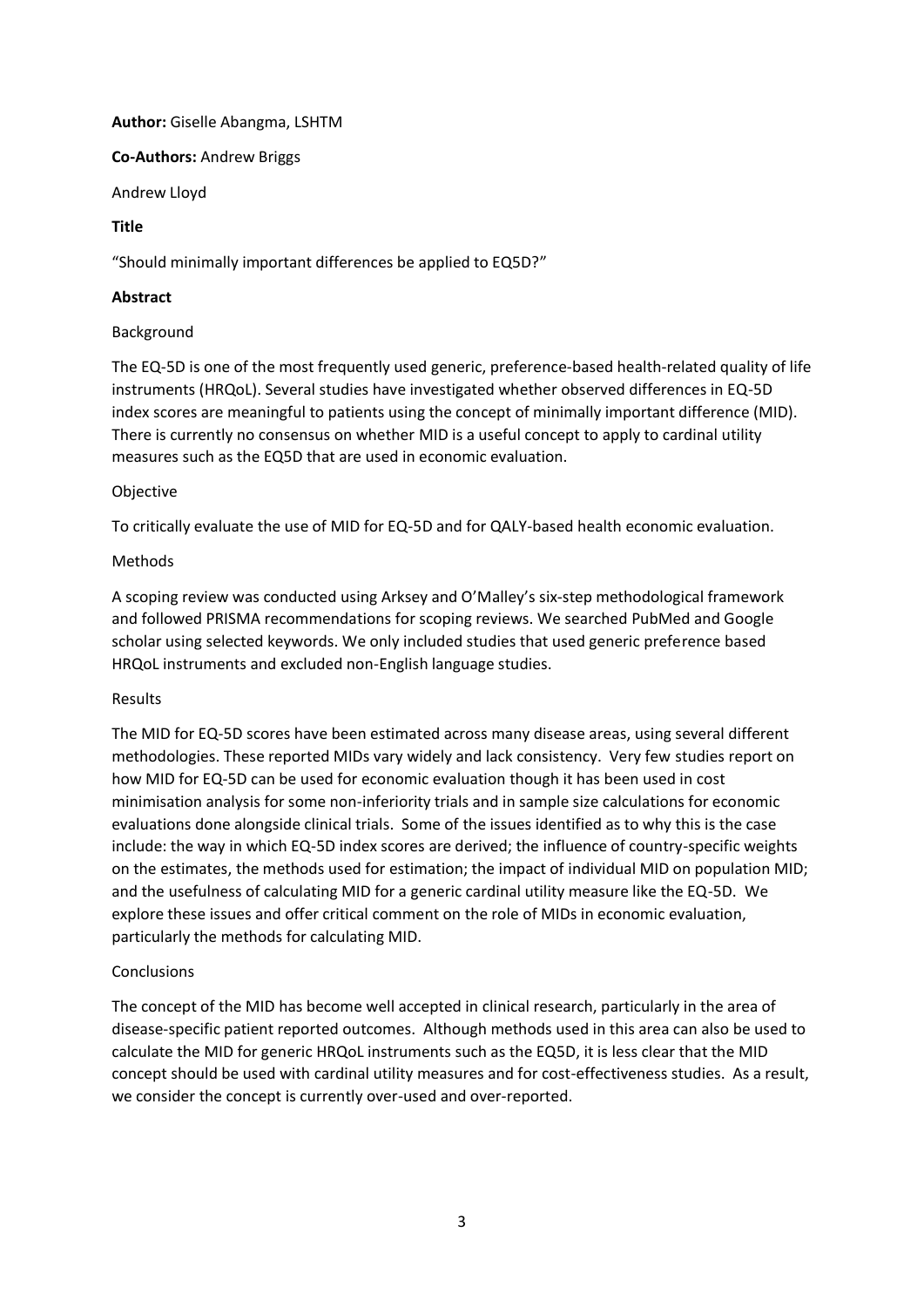**Author:** Lucy Abel, Nuffield Department of Primary Care Health Sciences, University of Oxford **Co-Authors:** Helen Dakin, Health Economics Research Centre, University of Oxford Abigail McNiven, Nuffield Department of Primary Care Health Sciences, University of Oxford Richard McManus, Nuffield Department of Primary Care Health Sciences, University of Oxford Oliver Rivero-Arias, National Perinatal Epidemiology Unit, University of Oxford

# **Title**

"How are maternal and fetal outcomes incorporated when measuring benefits of pregnancy-related interventions in cost-utility analyses? Findings from a systematic review"

# **Abstract**

Introduction: Medical interventions used in pregnancy can affect the length and quality of life of both the pregnant person and fetus. How these outcomes are included in a cost-utility analysis has a substantial bearing on whether an intervention appears cost-effective. Despite this, methods for valuing these outcomes remain inconsistent due to the complex ethical challenges involved. The aim of this systematic review was to evaluate how QALYs and DALYs have been constructed and analysed in cost-utility analyses of pregnancy interventions.

Methods: The review was registered with PROSPERO (CRD42020157325). Searches were conducted in the Paediatric Economic Database Evaluation (PEDE) database (up to 2017), as well as Medline, Embase and EconLit (2017 - 2019). Articles were screened in duplicate. Inclusion criteria were costutility analyses of interventions during pregnancy published in English. We conducted a narrative synthesis of study design; QALY/DALY construction (life expectancy, quality adjustment, discount rate); and whether the ICER was constructed using maternal or fetal outcomes. Where both outcomes were included, methods for combining them were analysed.

Results: Searches identified 2026 unique studies; 127 were eligible for inclusion, of which 89 reported QALYS and 38 DALYs. The majority of studies limited their analysis to a single individual, either the fetus (59 studies (47%)) or the pregnant person (13 studies (10%)). Where both were included (49 studies (39%)), methods for combining these outcomes varied. Twenty-nine studies summed QALYs/DALYs for maternal and fetal outcomes, with no adjustment. The remaining 20 took a number of varying approaches, each of which made differing assumptions about health outcomes and preferences. Examples include taking two separate time horizons: duration of pregnancy for maternal outcomes, and duration of childhood for fetal outcomes; or valuing fetal outcomes as a disutility applied to maternal quality of life, rather than as a separate individual.

Conclusion: Methods for capturing QALY/DALY outcomes in cost-utility analysis in pregnancy vary widely, with only a minority considering both fetal and maternal outcomes. This review indicates the need for a consistent approach to constructing lifetime outcome measures for maternal and fetal outcomes, as well as for analysing these outcomes jointly.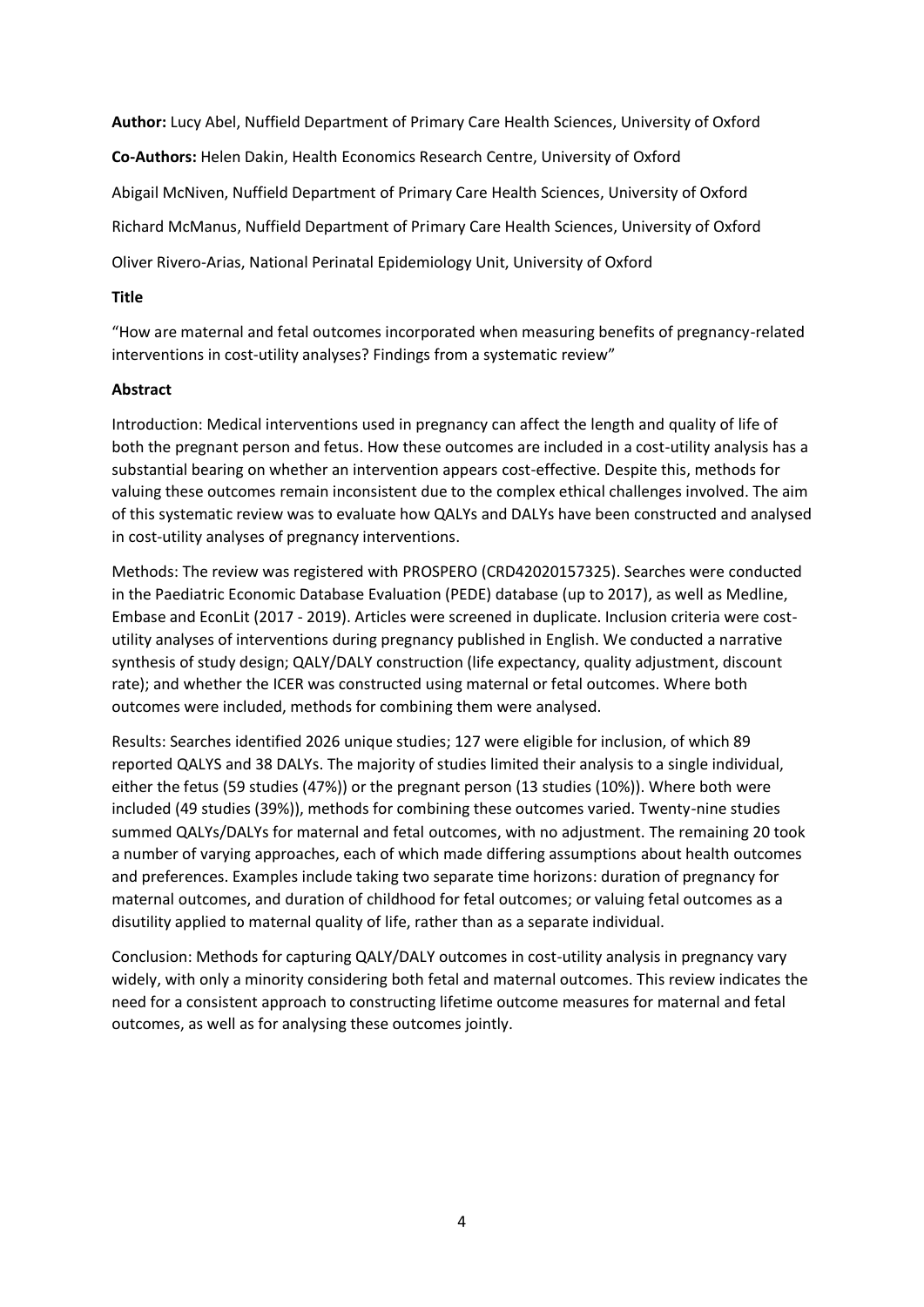**Author:** Anastasia Arabadzhyan, Centre for Health Economics, University of York

**Co-Authors:** Adriana Castelli, Centre for Health Economics, University of York

#### **Title**

"Emergency readmissions: is 30-day the optimal time interval to capture hospital quality of care?"

# **Abstract**

Quality of hospital care is key for assessing hospital performance and designing reimbursement/ incentive schemes, with emergency readmissions widely used as a quality metric.

In England, the 2011/12 National Tariff Payment System introduced the 30-day readmission rule to incentivise Trusts to reduce avoidable readmissions. The 30-day cut-off is also used in other healthcare systems such as the US, Germany, Denmark. However, some evidence suggests that it may not be the optimal threshold to capture hospital care quality. Indeed it may penalise hospitals for low quality of care which is, in fact, due to factors outside of hospitals' control. In this study, we aim to answer two research questions: (1) Which is the optimal time to readmission threshold to capture quality of care in the English NHS? (2) Does this threshold change if we consider sites within Trusts rather than Trusts?

We focus on patients diagnosed with a disease of the circulatory system and construct the pool of index admissions, using the 2018/19 Hospital Episodes Statistics Admitted Patient Care dataset. We estimate a multilevel logistic regression model for each of the binary outcome variables, indicating whether an index admission was followed by a readmission at day 0 to 90, controlling for patientlevel characteristics (age, sex, Elixhauser index). For each model, we calculate the proportion of total variance explained by the hospital-level random effects, by means of the intracluster correlation coefficient (ICC). A higher ICC means that hospital factors have more weight in explaining the variation, so the readmission indicator is more reliable as a quality signal.

Preliminary results show that the ICCs exhibit a decreasing trend as the readmission window widens. In particular, the proportion of hospital-level variance is highest at the 0-days readmission cut-off, declines rapidly until levelling off around 7-10 days, and gradually decreases hereafter. This indicates that for the patient group considered a 30-day readmission window may not be the most appropriate one. Similar results were found when considering sites as the organisational unit of interest. However, site-specific effects explain a larger proportion of outcome variation, suggesting that policy interventions would be more effective at this level.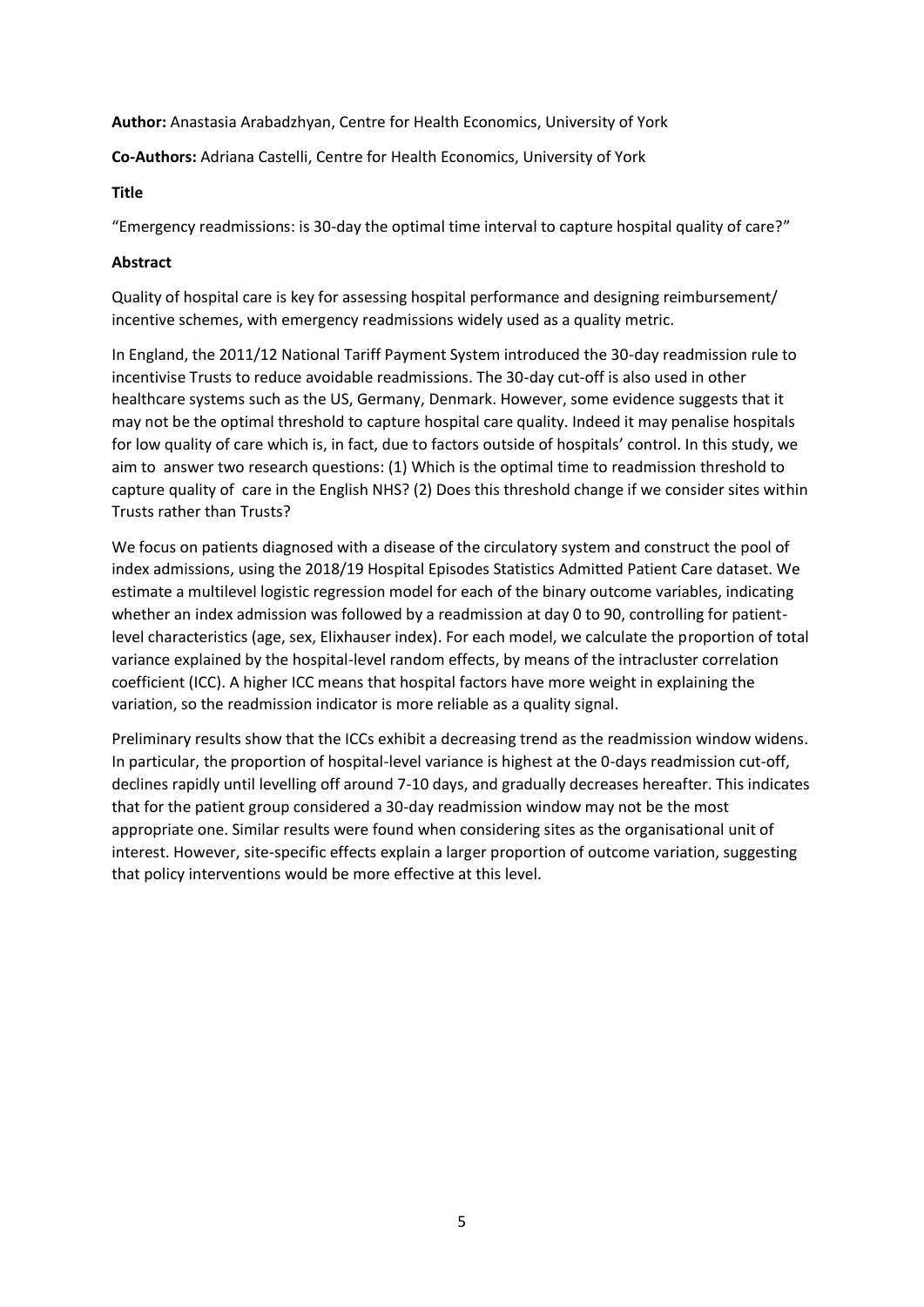#### **Author:** Titir Bhattacharya, Indian Institute of Management Calcutta

**Co-Authors:** Chakraborty, Tanika- Indian Institute of Management Calcutta

#### **Title**

"Can public health insurance mitigate adverse impact of health shock on children's educational outcome?"

# **Abstract**

Can public health insurances mitigate the adverse impact of health shock on children's educational outcome? We explore this question in the context of a publicly financed health insurance scheme in the Indian states of Andhra Pradesh and Telengana. Exploiting two sources of variation: (1) staggered rollout of the health insurance scheme and (2) exposure to adverse health shock during childhood, we employ a difference-in-difference framework to study the interaction between adverse health shock and health insurance availability. We make a distinction between health shock to a child and parental health shock and find that the impact of health shock and the mitigating role of health insurance depends crucially on the type of the adverse health shock and the age of exposure to health shock and health insurance. Combining a household level panel from Young Lives India with administrative records, we find that exposure to parental health shock in childhood has no effect on grade attainment at age 15. On the other hand, exposure to child health shock during the age 5-8, has negative impact on grade attainment at age 15, which is partially mitigated by health insurance availability. Child health shock in later childhood, however, is not found to have any impact on child's grade attainment at age 15. We also find that exposure to parental health shock adversely affects a child's cognitive outcomes, which is partially mitigated by health insurance availability. In contrast, exposure to child health shock improves the child's cognitive outcome. In this context, we provide suggestive evidence that the positive impact of child health shock on cognition is driven by compensating parental investment on education and health of the shock affected child.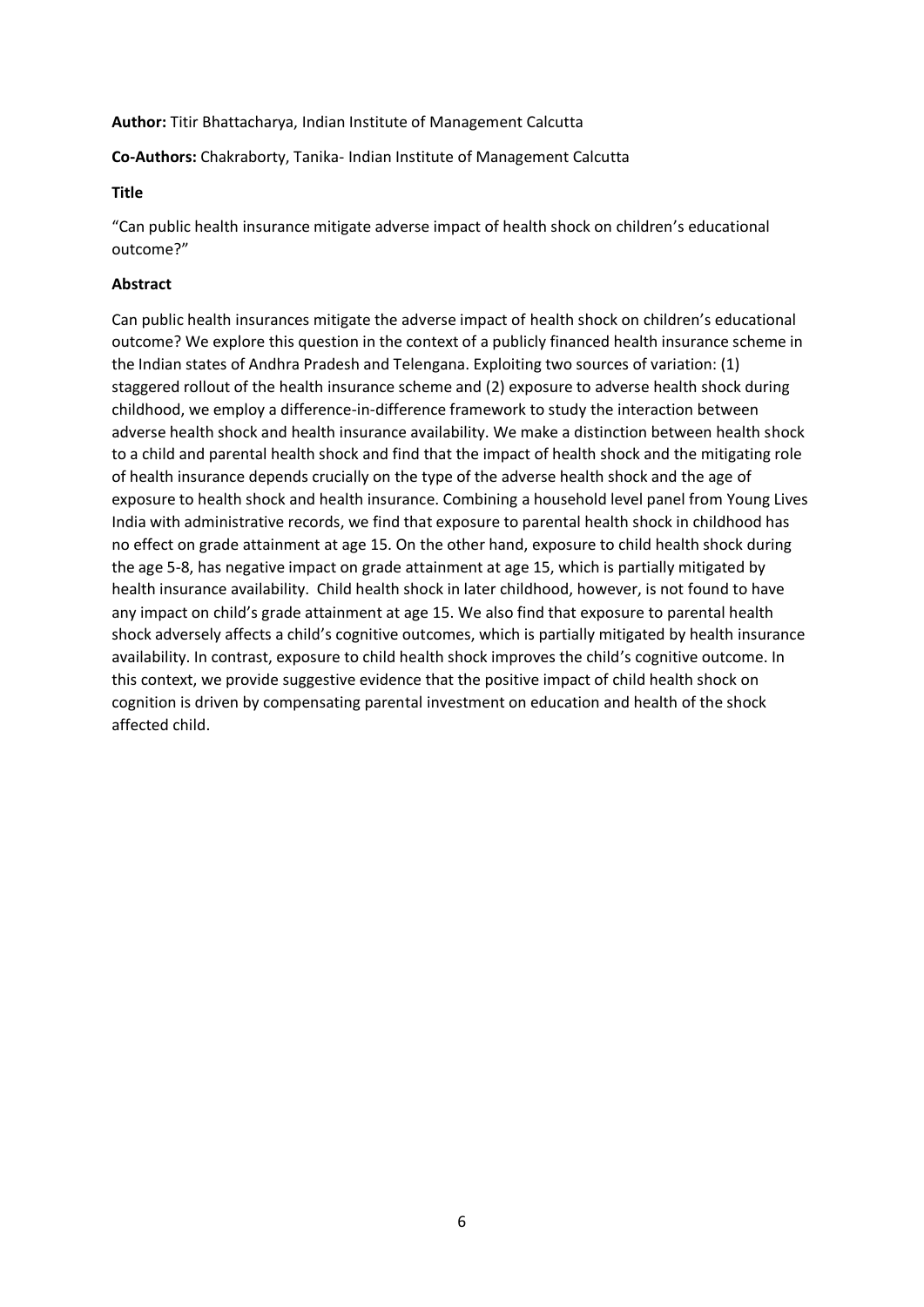**Author:** Corneliu Bolbocean, University of Oxford

**Co-Authors:** Sylvia Van Der Pal

Erik Verrips

Stavros Petrou

# **Title**

"Comparing the Health Utilities Index Mark 3 (HUI3) with the Short Form-6D (SF-6D): Evidence from an Individual Participant Data (IPD) Meta-analysis of Very Preterm or Very Low Birth Weight (VP/VLBW) Individuals"

# **Abstract**

Objective: To examine the discordance between the HUI3 and SF-6D measures in describing and valuing the HRQoL using IPD obtained from five prospective cohorts of individuals born VP/VLBW.

Methods: IPD were obtained from five prospective cohorts of individuals born VP/VLBW and controls contributing to the 'Research on European Children and Adults Born Preterm (RECAP)' consortium. The combined dataset comprised over 2100 individuals, and the ages of assessment in adulthood ranged between 18 and 29 years. A one-stage IPD meta-analysis was implemented using linear mixed models.

Results: The HUI3 detected a clinically significant utility decrement in adulthood of 0.06 (95% CI: - 0.08, -0.04) associated with VP/VLBW status, while SF-6D did not detect a clinically significant utility decrement. The intraclass correlation coefficient between the measures was below 0.40 and the relationship was nonlinear. Both measures were found to detect differences in physical health outcomes. However, the measures differed in their impacts on subjective constructs of health such as emotional, pain or social functioning.

Conclusion: The HUI3 and SF-6D instruments might not be interchangeable for use in clinical and population research and cost-effectiveness based decision making that considers the long-term consequences of VP/VLBW status. The HUI3 multi-attribute utility measure is more sensitive at detecting the long-term sequelae of preterm birth than the SF-6D. The results show that differences in the HUI3 and SF-6D descriptive systems likely drive differences in utility scores between VP/VLBW individuals and controls in adulthood. Results presented in this study imply a high degree of complementarity between the two measures.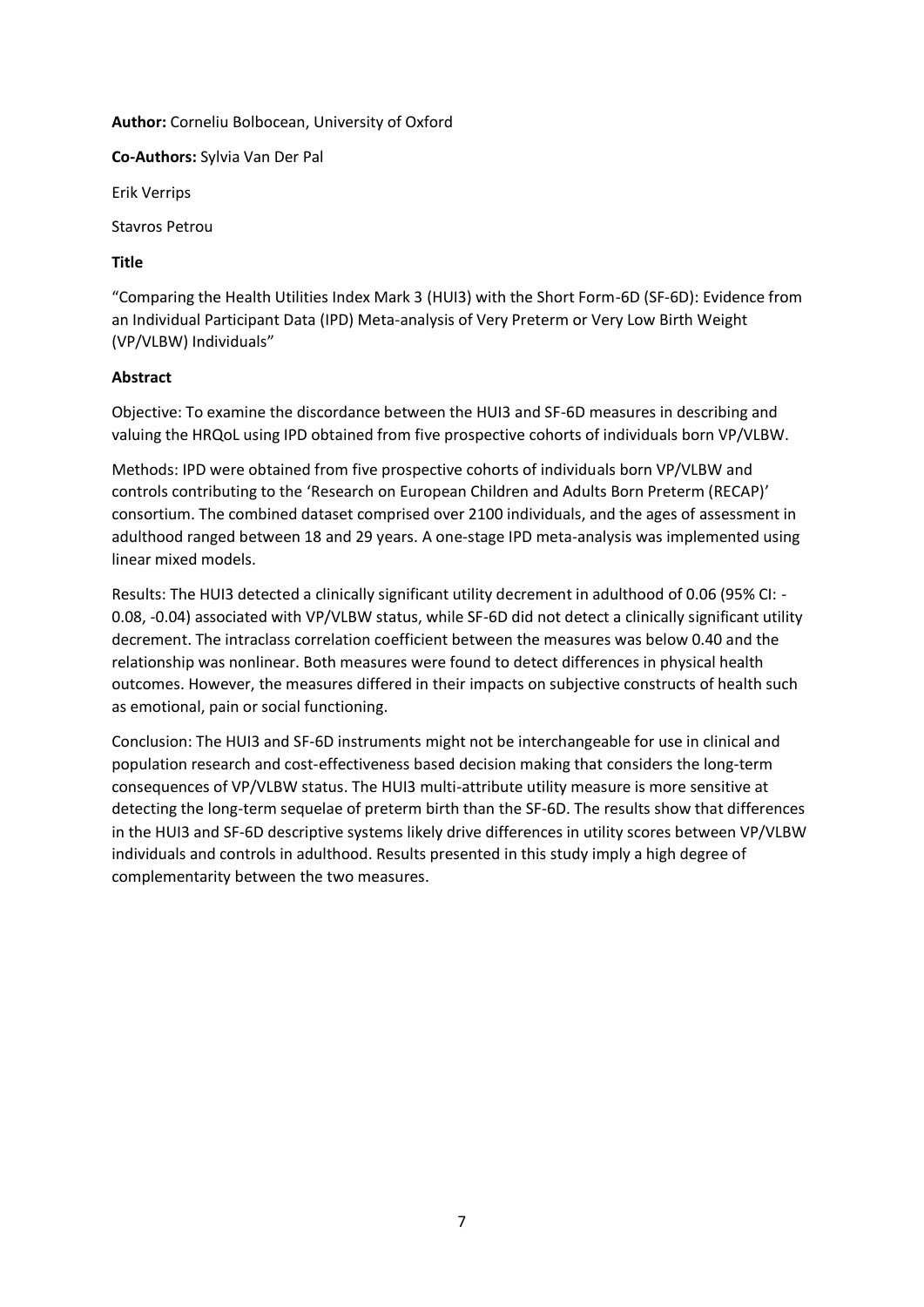**Author:** Philip Britteon, The University of Manchester

**Co-Authors:** Alfariany Fatimah, Yiu-Shing Lau, Laura Anselmi, Alex Turner, Steph Gillibrand, Paul Wilson, Matt Sutton

# **Title**

"The effects of devolution in Greater Manchester on health, social care, and the wider determinants of health: A whole system evaluation"

# **Abstract**

Greater Manchester (GM) and NHS England signed an agreement in July 2015 to devolve health and social care in the region. This agreement followed and preceded other devolution agreements that granted GM powers over areas of regional policy likely to impact wider determinants of health, including housing, transport, and education. There is virtually no evidence on the combined impact of these changes. We evaluated the causal effect of devolution in GM on multiple outcomes using a whole system evaluation approach.

We used a conceptual framework of health system performance to select 110 outcome measures, available for general practices or small geographical areas between April 2008 to March 2020. The measures included population health, performance of primary, hospital, and social care services, and wider determinants of health. We identified targeted outcomes from a detailed documentary analysis of the interventions implemented. We estimated impacts using the generalised synthetic control method and adjusted for multiple hypothesis testing.

Life expectancy in GM increased by 0.196 years (S.E. 0.007) more than the counterfactual group. Improvements in performance were observed in primary care, including a -6.25 reduction in the volume of potentially preventable admissions per 100,000 population (S.E. 1.92) and a 2.41 percentage points increase in patients recommending their GP (S.E. 0.24). Effects on other services were mixed, including inpatient and social care. For example, there was an increase of 137.4 delayed transfers of care per 100,000 population (S.E. 45.0); a measure commonly used to assess integration. Wider determinants of health also improved in some instances, including a -53.7 reduction in alcohol-specific emergency admissions per 100,000 population (S.E. 6.71); an explicitly targeted outcome.

Devolution was associated with increases in population health, probably driven by improvements in primary care and other wider determinants of health. These changes may have occurred as a result of health and social care devolution but also from the devolution of other public services in the region or a combination of the two. Similar improvements may not be replicated within Integrated Care Systems, without the greater alignment of decision-making across health, social care, and wider public services.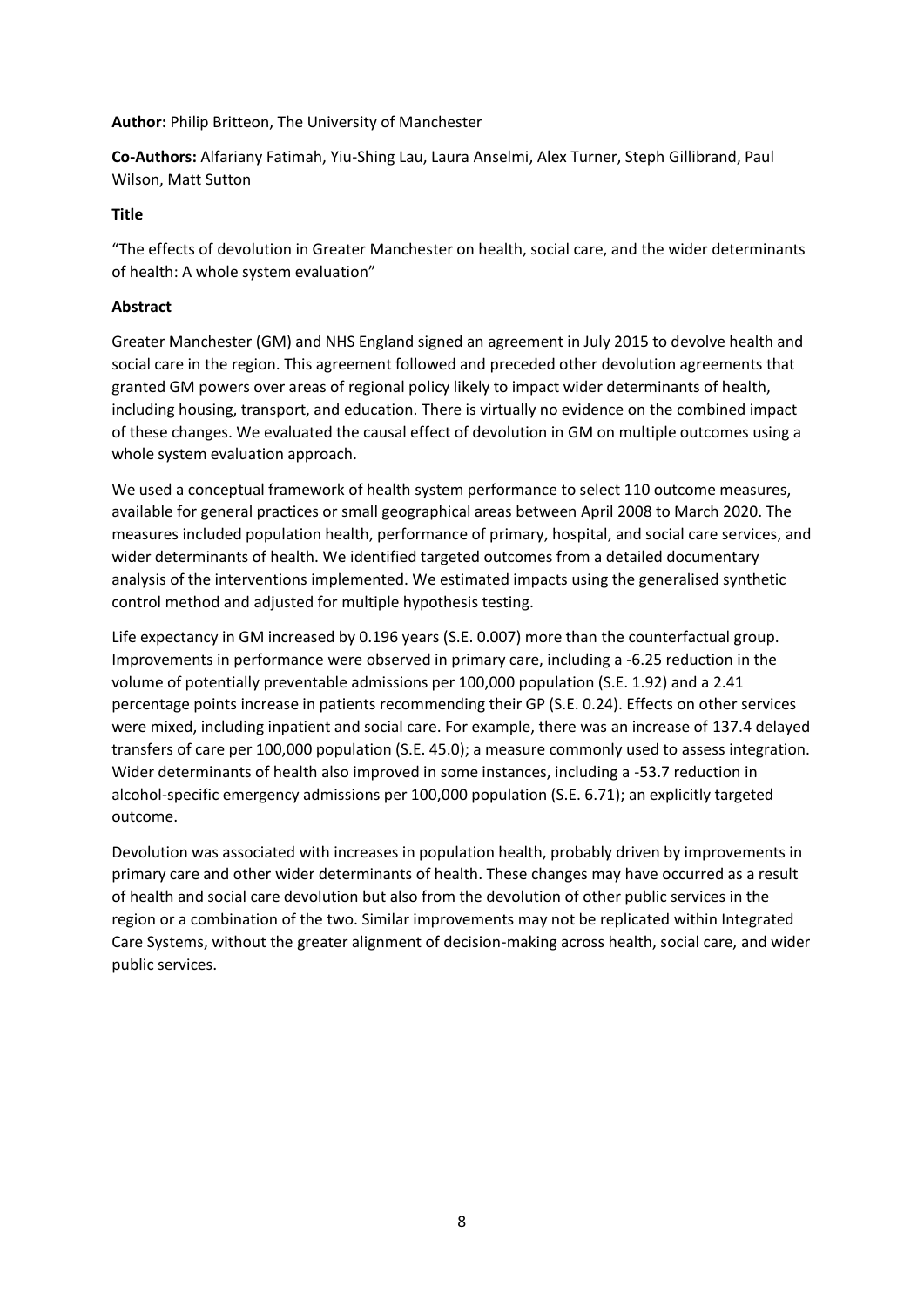# **Author:** Paolo Candio, University of Birmingham

**Co-Authors:** Fiorella Parra Mujica, Health Economics Research Centre, University of Oxford and Department of Health Sciences, University of York. Emma Frew, Centre for Economics of Obesity, Institute of Applied Health Research, University of Birmingham.

# **Title**

"What matters the most? Socio-economic inequalities in excess weight in England"

# **Abstract**

Background: The prevalence of excess weight has been increasing globally in the last decades, affecting disproportionally adults from low socio-economic backgrounds. The associated increased risk of chronic disease and loss of productivity puts undue pressure on health systems and societal resources. In England, tackling unfair and unjust health inequalities is at the heart of national public health policy and a prerequisite for enabling these decision makers to set policy priorities is an understanding of the prevalence of excess weight inequalities in their local population. Just as important is to understand how individual and socio-economic factors contribute to inequality across the excess weight spectrum to enable tailored inequity-curbing policy design.

Methods: We conducted both pooled (England) and regional-level (nine regions: North-East, North-West, Yorkshire and Humber, East Midlands, West Midlands, East of England, London, South East and South West) analyses of individual level data from a nationally representative sample of adults (over 20 years old). We used concentration indices to measure relative inequalities in excess weight across three dimensions of socio-economic deprivation: neighbourhood-level deprivation, occupational status and educational qualification. We used a Shapley decomposition method to evaluate their relative contribution to inequality.

Results: At a national level, all three dimensions of socio-economic deprivation were found to be positively associated with excess weight across the adult population, with educational qualification ranking first [CCI: 0.066 (0.009)], closely followed by neighbourhood-level deprivation [CCI: 0.054 (0.008)]. Large variation was found between regions and genders, with inequality being either considerably higher or exclusively patterned among women. The strongest independent factor contributing to excess weight inequalities was having a long-lasting limiting illness, especially among women and towards the right tail of the excess weight spectrum. Heterogeneous patterns of contribution across the excess weight spectrum were found, however age played a dominant role toward the left tail of the BMI distribution.

Conclusions: While socio-economic inequalities in excess weight exist in the English adult population, careful consideration as to which dimensions of deprivation and contributing factors to target in policy making is needed to avoid a widening of inequalities in excess weight, and therefore resulting population health and well-being.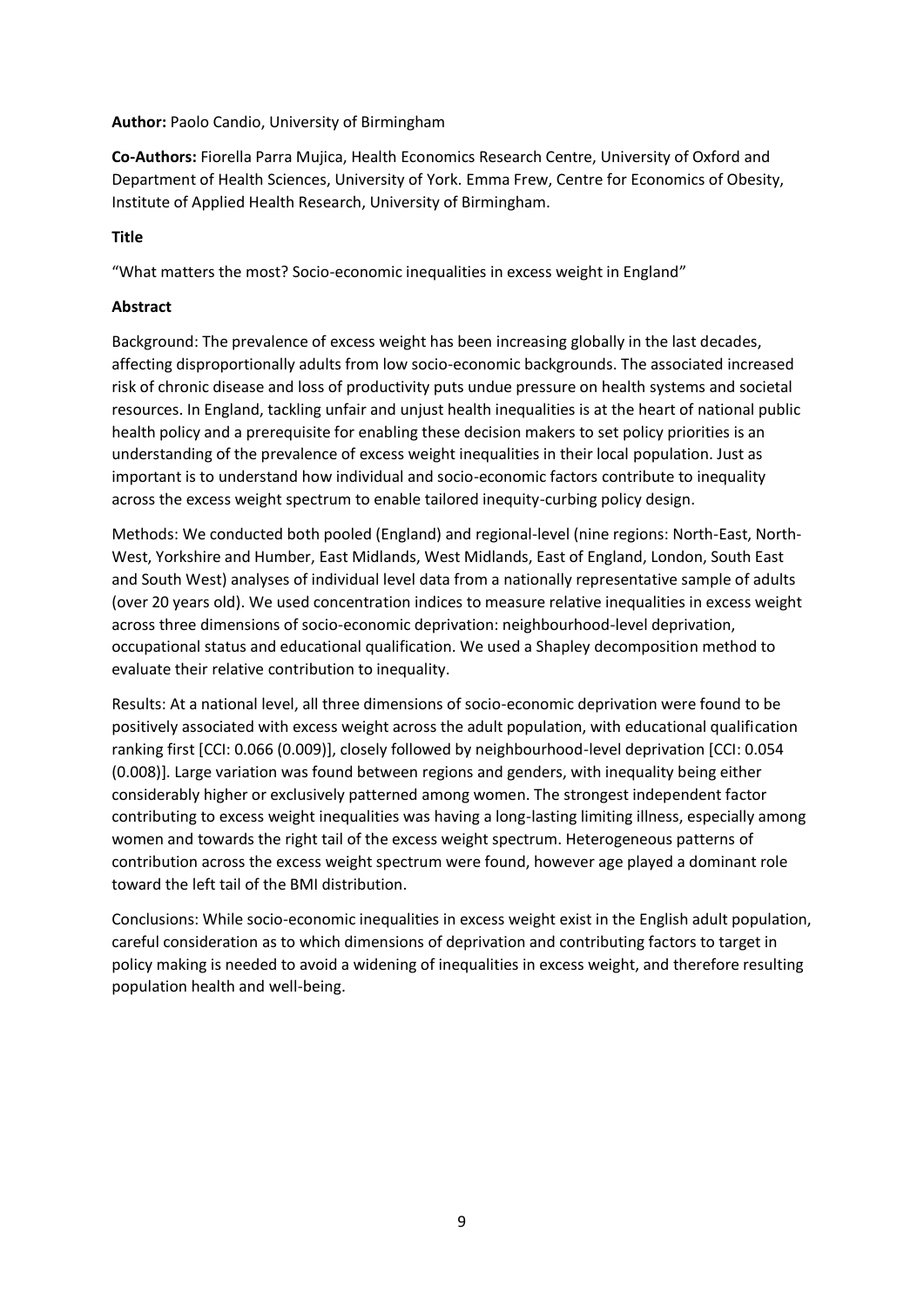# **Author:** Richard Cookson, University of York

**Co-Authors:** Katja Grasic (1), Laura Anselmi (2), Miqdad Asaria (3), Ben Barr (4), Christodoulos Kypridemos (4), Matt Sutton (2), James Lomas (1)

# **Title**

"Re-Estimating the Social Gradient in the Health Effects of Marginal Health Care Expenditure"

# **Abstract**

#### Background

Health inequality concerns are increasingly prominent following the COVID-19 crisis. However, little is known about the health inequality impacts of changes in healthcare expenditure. This information is needed for setting general health budgets and distributional cost-effectiveness analysis of the health inequality impacts of specific decisions. Researchers have produced indirect estimates by combining data on social patterns of healthcare utilisation with regression-based estimates of the overall health effects of marginal healthcare for broad disease categories. However, this does not account for social differences in healthcare outcomes.

# Objective

Our objectives are two-fold. First, directly to estimate the social gradient in the mortality effects of marginal healthcare expenditure, using standard instrumental variable methods based on core NHS resource allocations data. Second, to convert mortality effects into quality adjusted life expectancy (QALE) and thereby re-estimate the social gradient in the health effects of marginal healthcare expenditure.

# Data and Methods

Our analysis employs planning area level ('Clinical Commissioning Group') population and mortality data for 2018, Index of Multiple Deprivation scores for 2019, per-head core NHS allocations (including general and acute, maternity, mental health and prescribing services). We use an instrumental variable approach with mortality as the dependent variable. We use components of the formula (market forces factor, distance to target and age) to instrument hospital expenditure and stratify within-planning-area mortality by five neighbourhood deprivation quintile groups. We assume morbidity effects are proportional to mortality effects and use the Sullivan method to calculate effects on quality adjusted life expectancy using 2018 Health Survey for England EQ-5D-5L data. We conduct extensive sensitivity analysis using different health outcome metrics and regression specifications.

# Preliminary Results

In our preliminary analysis, we estimate that an increase in hospital expenditure of 1% decreases the age-sex adjusted mortality rate by -947 in 100,000 (95% CI: -1,714 to -179) for the most deprived group and -369 (95% CI: -680 to -58) for the least deprived group. This suggests the social gradient in health effects is shallower than previously thought. Simply increasing health expenditure may not reduce health inequality much, targeting funding towards specific activities expected to reduce health inequality may be necessary.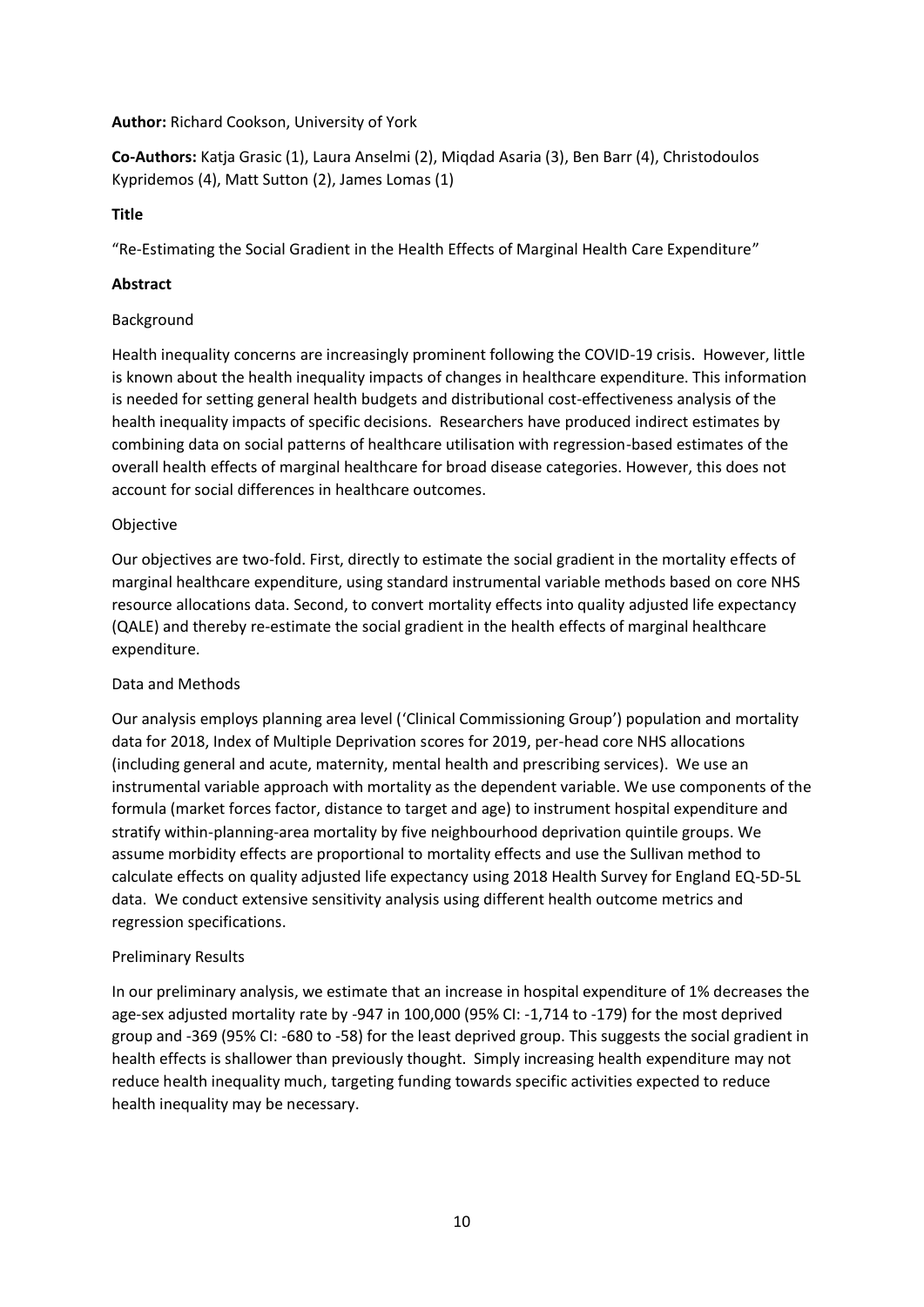#### **Author:** Chiara Costi, Lancaster University

**Co-Authors:** Bruce Hollingsworth, Lancaster University

Vincent O'Sullivan, University of Limerick

Eugenio Zucchelli, Lancaster University

# **Title**

"Does caring for others benefit our own mental health? Evidence from the COVID-19 pandemic in the UK"

# **Abstract**

While there is a growing literature focused on mental effects of COVID-19 on the general population, less is known about the potential psychological consequences of providing informal care during the ongoing pandemic. The COVID-19 outbreak caused the sudden disruption of most formal care services due to national lockdowns and stay-at-home orders. As a result, many started providing care during the pandemic, for instance in the UK alone an estimated 4.5 million individuals started providing informal care.

Mental health challenges related to COVID-19 and the psychological burden associated with informal care are widely documented. However, until now these two issues have been considered separately. Moreover, there is currently no evidence on the causal impact of providing informal care with different caregiving durations on the mental well-being of informal caregivers during the COVID-19 pandemic. Since governments rely on unpaid carers as an alternative to formal care, investigating this research question is policy-relevant.

Exploiting the longitudinal nature of the UK Household Longitudinal Study (Understanding Society), we employ the last three mainstage questionnaire waves before COVID-19 (2016-2019) together with eight COVID-19 survey questionnaire waves (April2020-March2021). We implement a difference-in-differences approach with multiple time periods, defining treatment groups according to caregiving duration, i.e. when respondents become informal carers for the first time. Specifically, we observe three groups of experienced informal caregivers starting their provision in 2017, 2018 or 2019, respectively; new caregivers starting their provision with the pandemic outbreak; and a nevercaregivers group. This allows exploring the role of adaptation, investigating mental outcomes of informal carers with different caregiving durations also including a wide range of control variables. As people can self-select into caregiving, we employ propensity score matching to pre-process the data before estimating our difference-in-differences models accounting for attrition and nonresponse bias.

Our estimates suggest that mental health fluctuated according to social restrictions, but informal carers had consistently worse outcomes during the pandemic. It also seems that adaptation plays a role, with experienced informal caregivers coping better than new caregivers. Hence, this paper suggests that policies mitigating psychological burden of unpaid carers might be helpful, especially at the start of their care provision.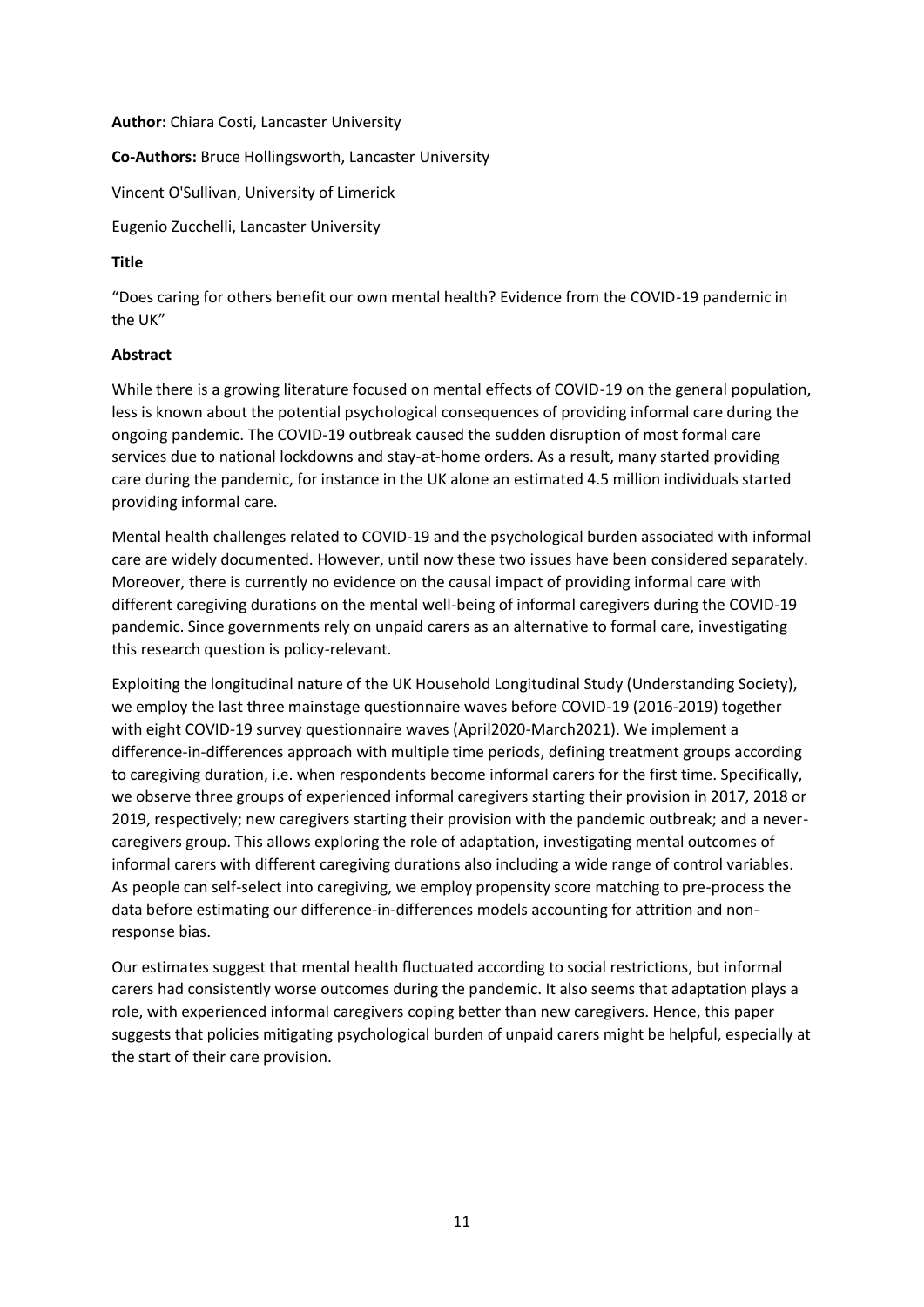# **Author:** Velichka Dimitrova, University of Warwick

# **Co-Authors:**

Manuel Bagues, Professor of Economics, University of Warwick

# **Title**

"The Psychological Gains from COVID-19 Vaccination: Who Benefits the Most?"

# **Abstract**

In this paper we exploit evidence from the vaccination roll-out in the UK to estimate the short-term direct impact of vaccination on psychological well-being, with a particular focus on its effect on individuals who were mentally distressed prior to vaccination. This group, which accounted for around 27% of the UK population, was not explicitly prioritized in the roll-out, despite the dramatic impact that the pandemic had on psychological well-being. We use data from the UK Household Longitudinal Study Understanding Society, a large-scale panel survey representative of the UK population with detailed information on the vaccination status of participants as well as their psychological well-being, assessed through the 12-item General Health

Questionnaire (GHQ-12).Taking advantage of the panel structure of the data, we compare the evolution over time in the psychological well-being of individuals who were vaccinated a few weeks before the survey with individuals of the same age and priority group who had not been vaccinated yet. To limit endogeneity concerns, we use invitations for vaccination as an instrument for vaccination. We focus mainly on individuals aged 40 to 80 who are not health or social workers, as for this group we can exploit plausibly exogenous variation in the timing of invitations.

The first jab improves the mean symptom score in the GHQ-12 by 12% of a standard deviation (standard error=4%) and it decreases the number of mentally distressed individuals by 4.3 percentage points (s.e.=2.1) The improvement in psychological well-being caused by vaccination compensates for around one-half of the overall decrease in well-being produced by the pandemic and is similar in size to the psychological gain of moving from unemployment to employment. The impact is 2.5 times as large for individuals with clinically significant levels of mental distress before vaccination. Vaccination increases their average psychological well-being by 29% st. dev. (s.e.=9%) and the probability of being mentally distressed decreases by 13 p.p. (s.e.=4.4), compared to individuals with similar levels of distress who had not been vaccinated yet.

We quantify the impact of COVID-19 vaccination on psychological well-being using information from a large-scale panel survey representative of the UK population. Exploiting exogenous variation in the timing of vaccinations, we find that vaccination increases psychological well-being (GHQ-12) by 0.12 standard deviation, compensating for around one-half of the overall decrease caused by the pandemic. This improvement is mainly driven by individuals who became mentally distressed during the pandemic, supporting the prioritization of this group in vaccination roll-outs. The effect persists for at least two months, and it is associated with a decrease in the perceived likelihood of contracting COVID-19 and higher engagement in social activities.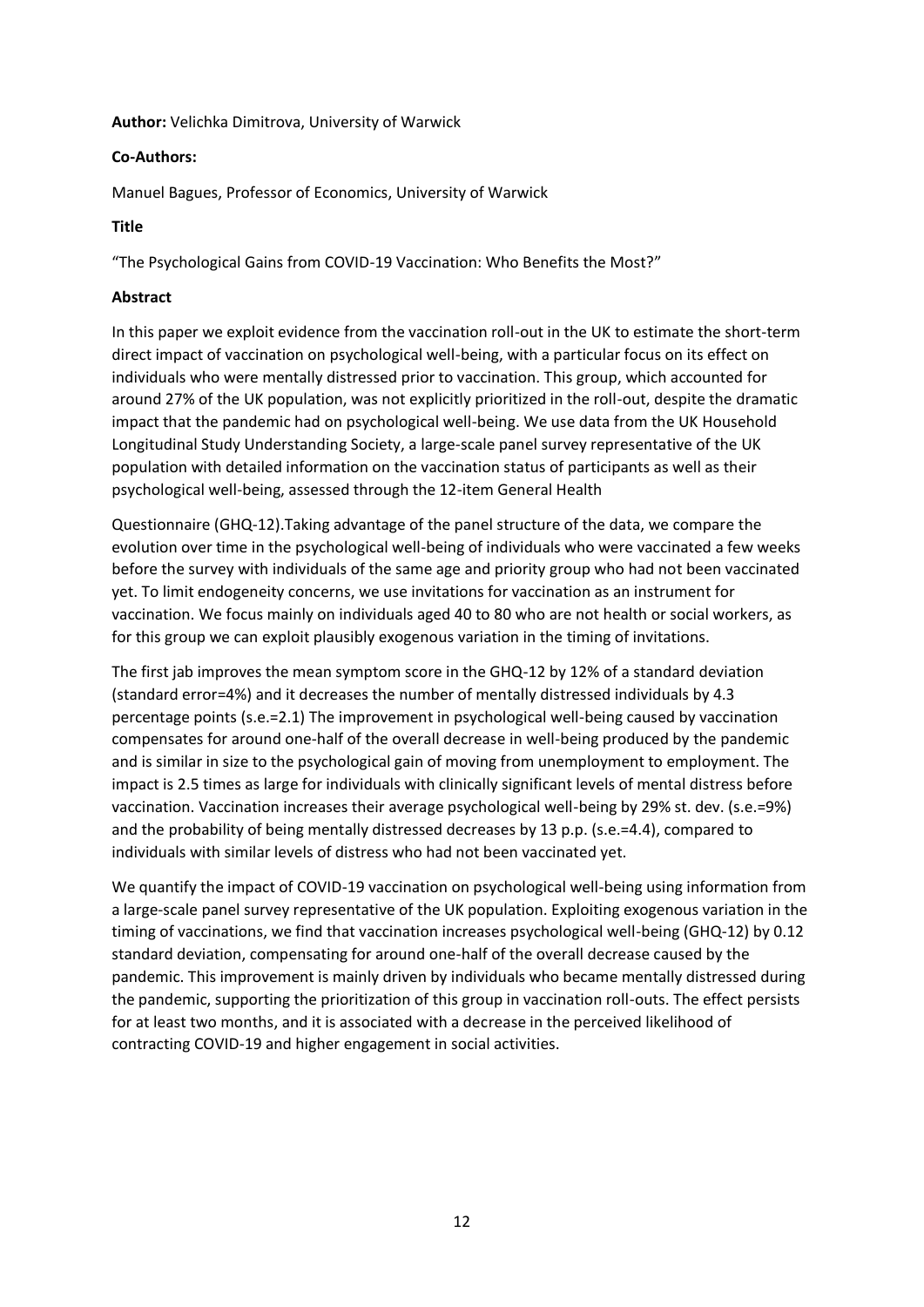# **Author:** Yan Feng, Queen Mary University of London

# **Co-Authors:** Hugh Gravelle, University of York

Vladimir Gordeev, Queen Mary University of London

#### **Title**

"What contributes to variations in self-reported health for the general population and for ten condition-specific patient groups in England? - An empirical analysis using repeated cross-sectional general practice data with 2.9 million patient records"

# **Abstract**

# Background

Significant variations in the UK's population health have been widely observed. Little is known about (1) what individual and health service factors associated with these variations or (2) how much of the unexplained variation is at patient and health service levels. This paper aims to address both questions.

# Methods

We linked data from the NHS's General Practitioner (GP) Patient Survey, Quality and Outcomes Framework, and GP workforce databases, between 2012/13 and 2016/17. The resulting dataset covers almost all GP practices in England, with a nationally representative sample for the general population. Additionally, we generated ten subsamples one for each chronic condition. We use mixed-effects models to identify factors associated with EQ-5D-5L index variation for the general population and for the ten patient groups. We also calculate ICCs using variances estimated from mixed-effects models to decompose the unexplained variation in the EQ-5D-5L index to patient, GP, and CCG levels. We explored the impact of missing values on mixed-effects models using multiple imputation.

#### Results

Some explanatories (such as multi-morbidity, gender, deprivation) had similar and plausibly signed effects for all 11 sets of individuals. But there were differences for those with different conditions. For example, those reporting their ethnicity as Black had lower EQ-5D-5L index if they had angina/heart problems but higher EQ-5D-5L index if they have diabetes or mental health problems. Better clinical quality for specific conditions was associated with better patient reported health only for three conditions (asthma, diabetes, epilepsy).

For the general population and ten condition-specific patient groups, the unexplained variation in the EQ-5D-5L index was almost entirely at patient level, with very small general practice and CCG contributions.

#### Conclusion

The findings from our study identifies factors that explain the variation in health for the general population and patient groups with chronic conditions in England. Policymakers could develop interventions to reduce or eliminate the effects for some of those factors to improve health and reduce variation in health for the general population and patients with chronic conditions in England.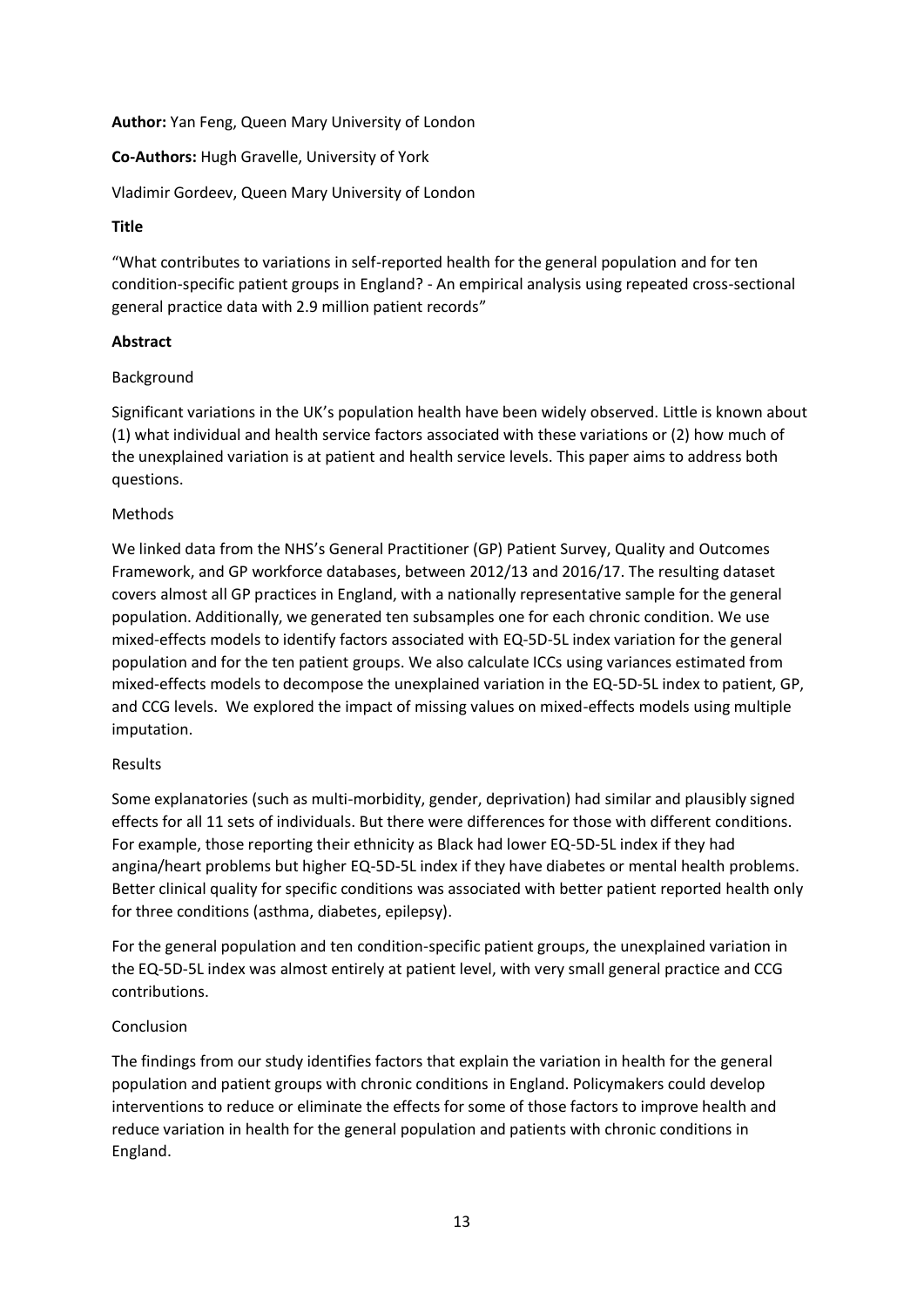# **Author:** Cristina Fernandez-Garcia, Newcastle University

**Co-Authors:** Rachael Maree Hunter - Research Department of Primary Care and Population Health, University College London

# **Title**

"Can locating welfare services in health care settings improve health? A difference-in-differences analysis using the Understanding Society longitudinal cohort"

#### **Abstract**

# Background

There is some evidence that co-locating welfare services, services that provide advice and support on matters related to finance and welfare benefits, in health care settings may improve mental health outcomes. The service is primarily provided by a voluntary charity, Citizens Advice, with some financial contribution from the local government.

#### Aim

The aim is to evaluate the impact of co-located welfare services provided by Citizens Advice across England and Wales on mental, physical and financial outcomes using a longitudinal data set.

# Methods

We developed an economic logic model based on stakeholder and lived experience input to describe the anticipated causal pathways and inter-relationships of resource use and outcomes. Data was obtained from Understanding Society, a UK Household Longitudinal Survey for 10 waves of the survey (2009 to 2019), with approximately 45,000 respondents. Lower Super Output Area was used to derive deprivation and if an individual fell in the catchment area for a GP with a co-located service. We use the differential timing of the roll-out of Universal Credit, as the roll-out of Universal Credit has been found to result in poorer mental health and financial outcomes, to conduct a difference-in-differences analysis. We test the differential impact that co-located welfare services have on pre-post Universal Credit for Short-Form 12 (SF-12) mental health and physical health scores, and on potential earnings. .

# Results

Earnings, physical and mental health showed decreases over time. Universal Credit rollout was associated with an average decrease of £35.00 (95% CI -63.27 to -6.96) in net monthly household income. We found no significant differences in mental and physical health. The difference-indifferences analysis found co-located welfare services were associated with 0.265 points (95% CI 0.066 to 0.463) increase in SF-12 mental health scores. No significant differences were found for colocated services and the impact on earnings or physical health.

# Discussion

The evaluation of co-located services has required a systems thinking approach to assist with interrogating the causal relationship between co-located services and intended (and unintended) outcomes. Co-located services have the potential to improve mental health outcomes for individuals negatively impacted by austerity government initiatives such as Universal Credit.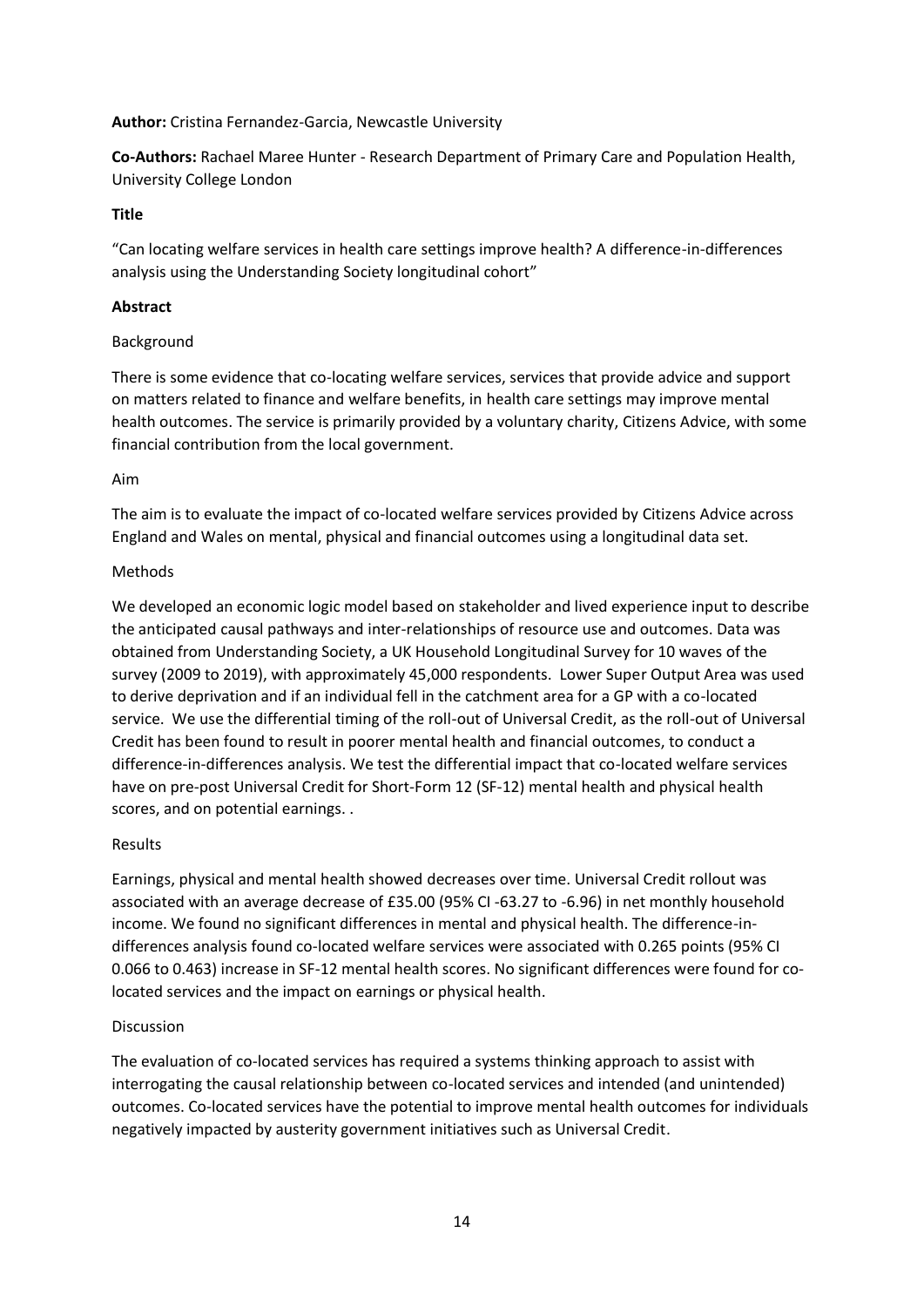# **Author:** Igor Francetic, University of Manchester

**Co-Authors:** Rachel Meacock, University of Manchester

Matt Sutton, University of Manchester

# **Title**

"Heterogeneous spillover effects of emergency department crowding on patient outcomes"

# **Abstract**

Background: Unexpected spikes in emergency department (ED) attendance volumes have been found to affect waiting times, quantity and quality of care. However, the literature fails to recognise the heterogeneity in attendance flows, specifically the difference between predictable and unpredictable conditions. Moreover, little is known about how EDs provide healthcare during unexpectedly quiet periods.

Goals: Focusing on conditions with stable flows of patients throughout the year, we explore two dimensions of demand heterogeneity in the effect of ED crowding on patient care. Our main research questions are: (1) How is ED care affected by unexpected surges and drops in demand from patients exhibiting volatile demand patterns? (2) Do EDs respond differently to surges compared to drops in attendances for conditions characterized by volatile demand?

Data and Methods: We use Hospital Episodes Statistics data covering 140 Type 1 EDs in England for the financial year 2016/2017. We estimate daily volatility in attendance volumes across all EDs for different primary diagnoses and categorise conditions as stable when their coefficient of variation is below the 67th percentile. We then measure deviations from expected daily volumes of patients using a high-dimensional fixed effects capturing hospital-specific variation in attendances by week of the year and day of the week. We study the impact of demand for high-volatility conditions on various indicators of performance across the entire ED care pathway of patients attending for lowvolatility conditions. Additionally, we explore whether the effect of deviations from expected demand are symmetric between surges and drops.

Results: We find that a 1-SD rise in unexpected volatile demand increases the likelihood of leaving without being seen by 5.4 p.p. and decreases likelihood of referral to GP by 2.2 p.p for patients attending for low-volatility conditions. We also find evidence of a lower number of investigations, increased waiting times, and increased rates of reattendances within 7 and 30 days. Finally, we find asymmetric results between days with higher and lower than expected attendances. Compared to days with unexpectedly high volatile demand, EDs respond to quiet days with better quality and quantity of care but lower efficiency (i.e. longer waiting times).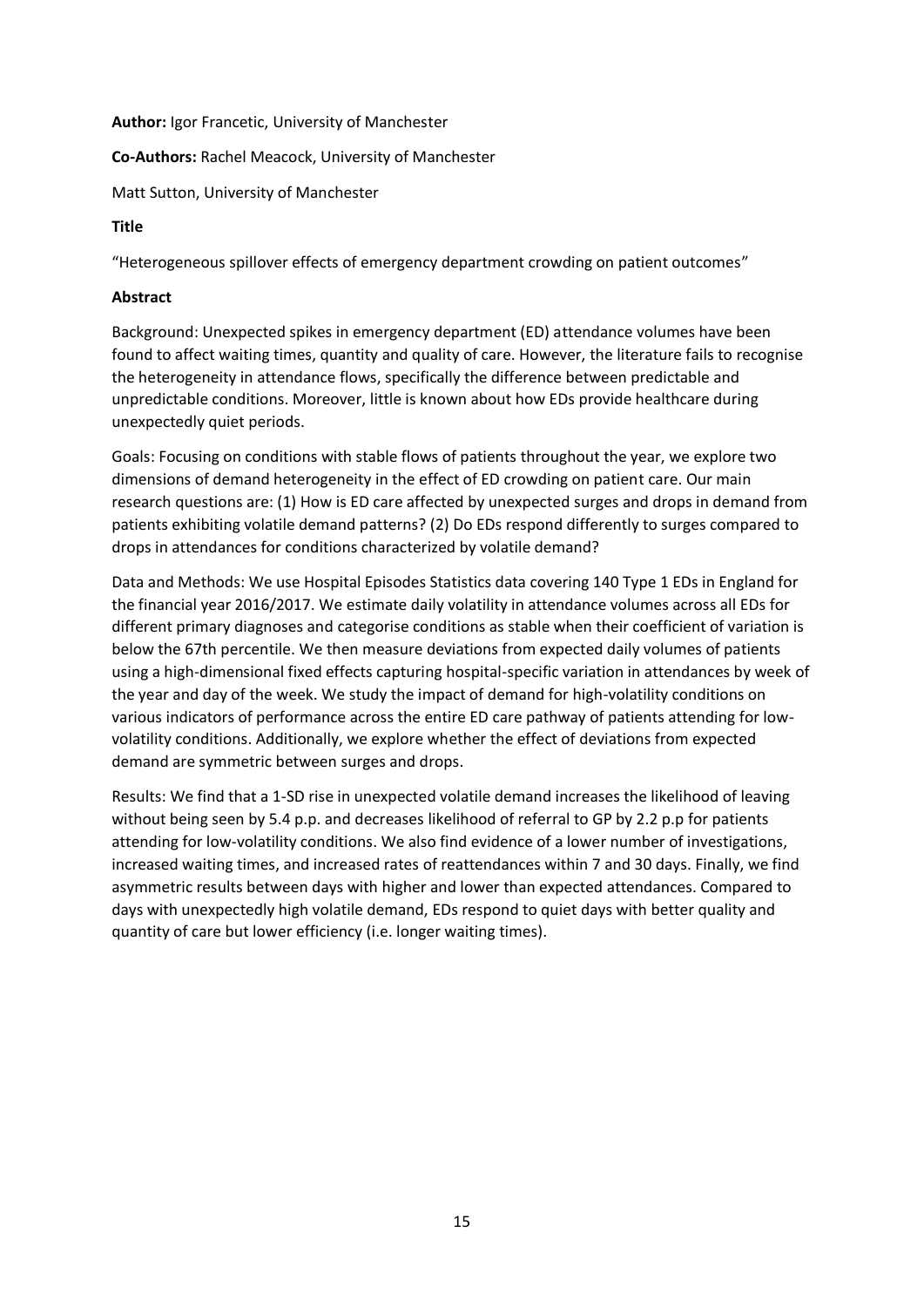**Author:** Naomi Kate Gibbs, Centre for Health Economics, York University

**Co-Authors:** Susan Griffin, Nils Gutacker, Adrian Villasenor-Lopez, Simon Walker (Centre for Health Economics, University of York)

# **Title**

"A general modelling framework to estimate the impact of waiting times on health for patients undergoing elective procedures."

# **Abstract**

Waiting times for elective procedures have increased in England over recent years. This has been exacerbated by the reduction in elective activity during the COVID-19 pandemic. The NHS currently uses a universal waiting time target of 18 weeks. If there are differences in the health benefits obtained from different elective procedures and for different patient groups there may be scope to improve population health benefits by varying the target across procedures or patient groups. However, this requires an understanding of the health consequences of waiting times.

We outline a general modelling framework to estimate the impact of waiting times on health, measured in quality-adjusted life-years (QALYS), for patients undergoing different elective procedures conditional on their clinical and socioeconomic characteristics.

Waiting times, clinical and socioeconomic characteristics may influence the probability of being on a waiting list for a specific procedure, including both the probability of entering and exiting from the list. Clinical and socioeconomic characteristics influence the health related quality of life (HRQoL) and mortality risk while waiting. The duration of the waiting time may alter the expected health benefits (HRQoL and mortality) of the procedure if during this time patient clinical characteristics evolve. Patients are at risk of exiting a waiting list without receiving the specified procedure (e.g. procedure no longer expected to provide benefit, substitution for another procedure, admission for a non-elective procedure, transfer to private care, or death).

We outline the evidence and steps required to apply the framework to a given procedure. These include, for example, assessing whether those in need of the procedure experience excess mortality risk while waiting, whether their health condition is progressive or stable over time, and the likelihood of substitution of the procedure. We then demonstrate the framework by applying it to one specific procedure.

The framework can be used to consider the impacts of waiting times targets for elective procedures on population health. Further, our framework, in combination with estimates of the current backlog resulting from the COVID-19 pandemic, can quantify the health consequences of the impact of the pandemic on waiting times and lists.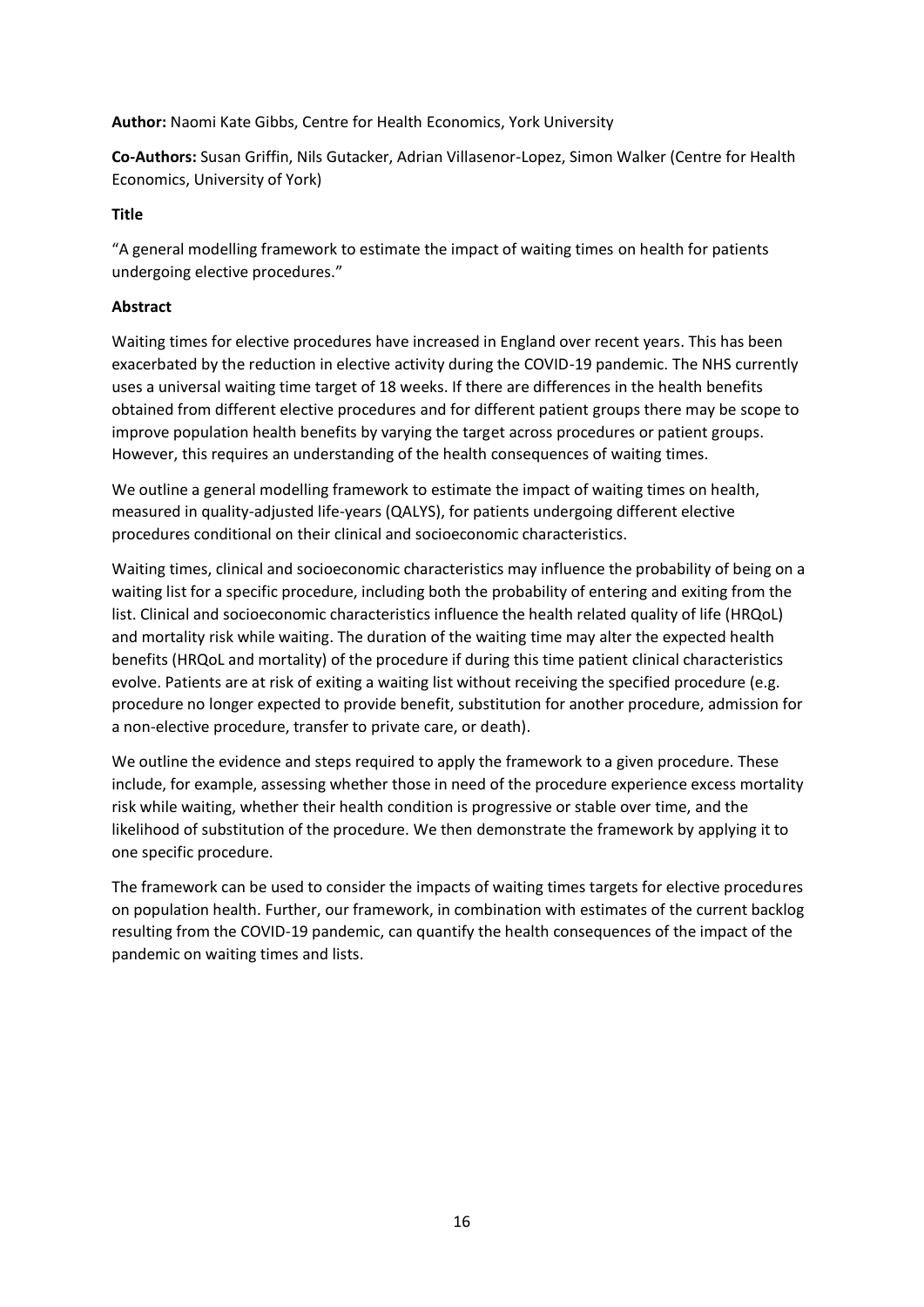# **Author:** Nils Gutacker, CHE, University of York

# **Co-Authors:** Peter Sivey, CHE, University of York

# **Title**

"Learning-by-doing in health care: lessons from the COVID-19 pandemic"

# **Abstract**

A positive relationship between hospital volumes and outcomes for certain types of medical care is well documented. Hospitals that treat more patients tend to have lower complication and mortality rates and higher patient-reported health gains. Much of the economic literature has focused on econometric challenges around identification of causal effects in the presence of endogenous selection ('selective referral'). In contrast, few studies have explored the causal mechanisms by which volume affects outcomes. Understanding these mechanisms is important to inform policy decisions about aggregation of services.

Learning-by-doing (LBD) describes the accumulation of knowledge through experience and is a potential mechanism by which hospitals improve their provision of care over time. The aim of this study is to test the theory of LBD using as a case study hospital treatment for Covid-19 complications during the first nine months of the pandemic. This early stage of the pandemic is an excellent setting to study LBD because hospitals had no prior experience with this disease, there were no standardised treatment pathways and no approved vaccines, patients required urgent hospital admission with limited scope for selection, and regional variation in infections led to different speeds of knowledge accumulation (here, the cumulative volume of Covid-19 patients treated).

We analyse HES data for all patients treated with a primary diagnosis of Covid-19 between 01 February and 30 September 2020. We estimate patient-level regression models of 30-day mortality controlling for patient characteristics, hospital fixed effects (to capture differences in e.g. capital endowment and staff quality), month fixed effects (to capture common shocks due to e.g. emergence of new drug treatments) and cumulative volume of COVID-19 patients treated in the hospital up to the day of admission.

We find evidence of LBD in COVID-19 care: for every 100 additional COVID-19 patients that a hospital treats, the probability of death decreases by 0.4 percentage points (p<0.001). Effects are stronger when experience is lower. Further sensitivity analyses and robustness checks will be conducted in time for the HESG meeting.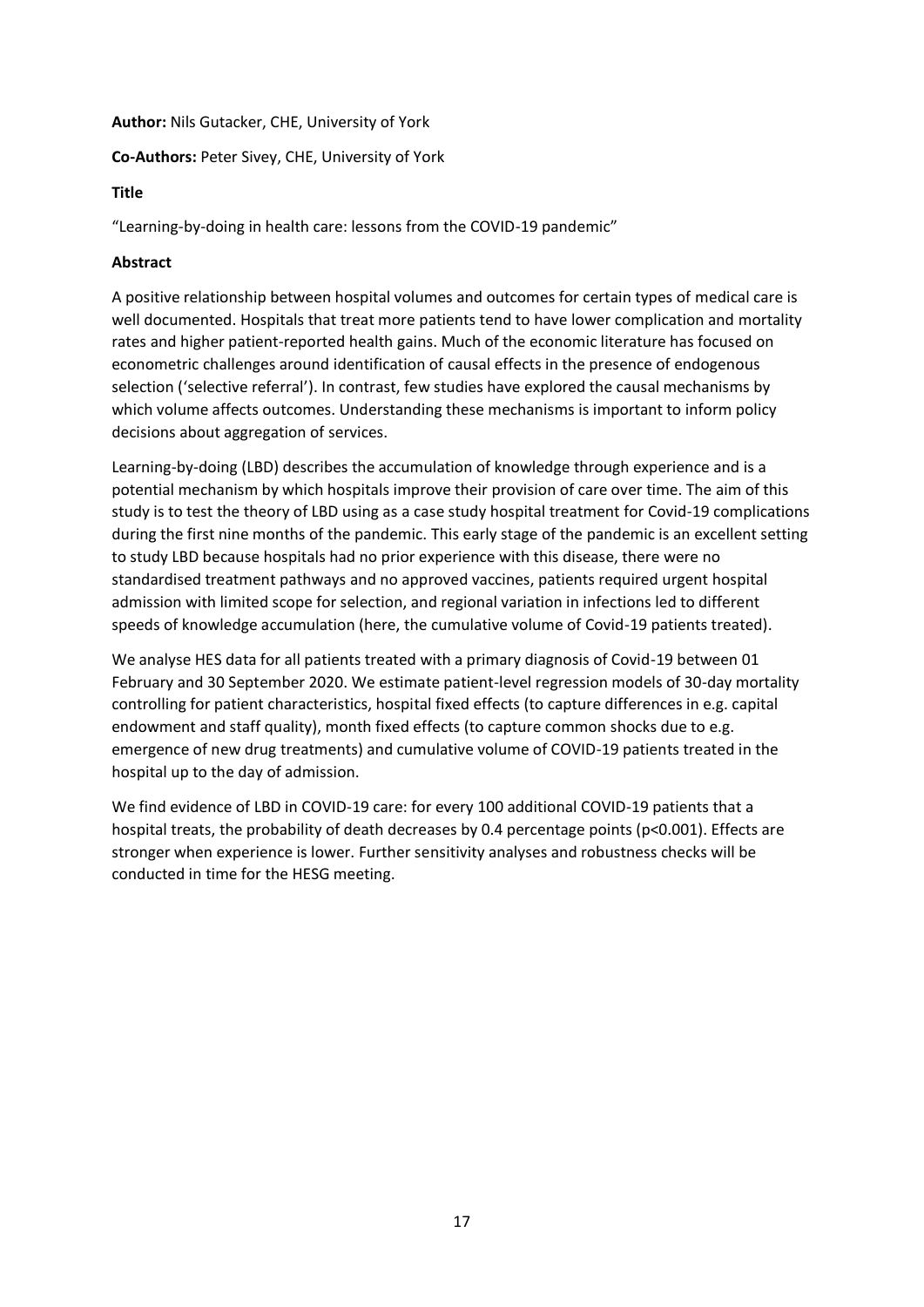#### **Author:** Mark Harris, Curtin University, Australia

# **Co-Authors:**

# **Title**

"Body Mass Index and Healthcare Expenditure: Where to Draw the Line?"

# **Abstract**

This paper examines whether there are specific ranges of body mass index (BMI) values that lead to variation in child healthcare costs. To find a relationship between BMI and child healthcare cost, most previous literature apply pre-determined BMI thresholds based on generic growth charts. This paper hypothesises that these charts could be more precisely defined, in relation to assessing healthcare costs for overweight children. This is especially so in the relationship between BMI levels and resulting child healthcare costs. Ideally assessing health risks, such as overweight and obesity, should be based on evidence of increased morbidity and therefore, increased healthcare cost.

Additionally, the relationship between BMI and cost might not be a simple linear one, that determines expenditure by the level of severity of overweight measured using BMI.

To investigate this, grid-search techniques are applied to estimate threshold effects in nonlinear models. Given the truncated nature of healthcare costs, a non-linear model is appropriate. Furthermore, the inverse hyperbolic sine (IHS) transformation is applied to the healthcare cost variable. Overall, the results show a positive relationship between BMI and child healthcare cost. Importantly, this relationship varies at different BMI thresholds for different age groups. For children above the BMI threshold, annual healthcare cost and probability of incurring a positive pharmaceutical cost is, on average, significantly higher in the long run (6 to 8 years later). The modelled thresholds lie within the range of BMI-for-age defined by the CDC growth charts, however, the estimated number of thresholds are generally lower compared to those indicated in the growth charts. Therefore, use of generic growth charts may lead to very different estimates of disease prevalence and therefore, healthcare cost.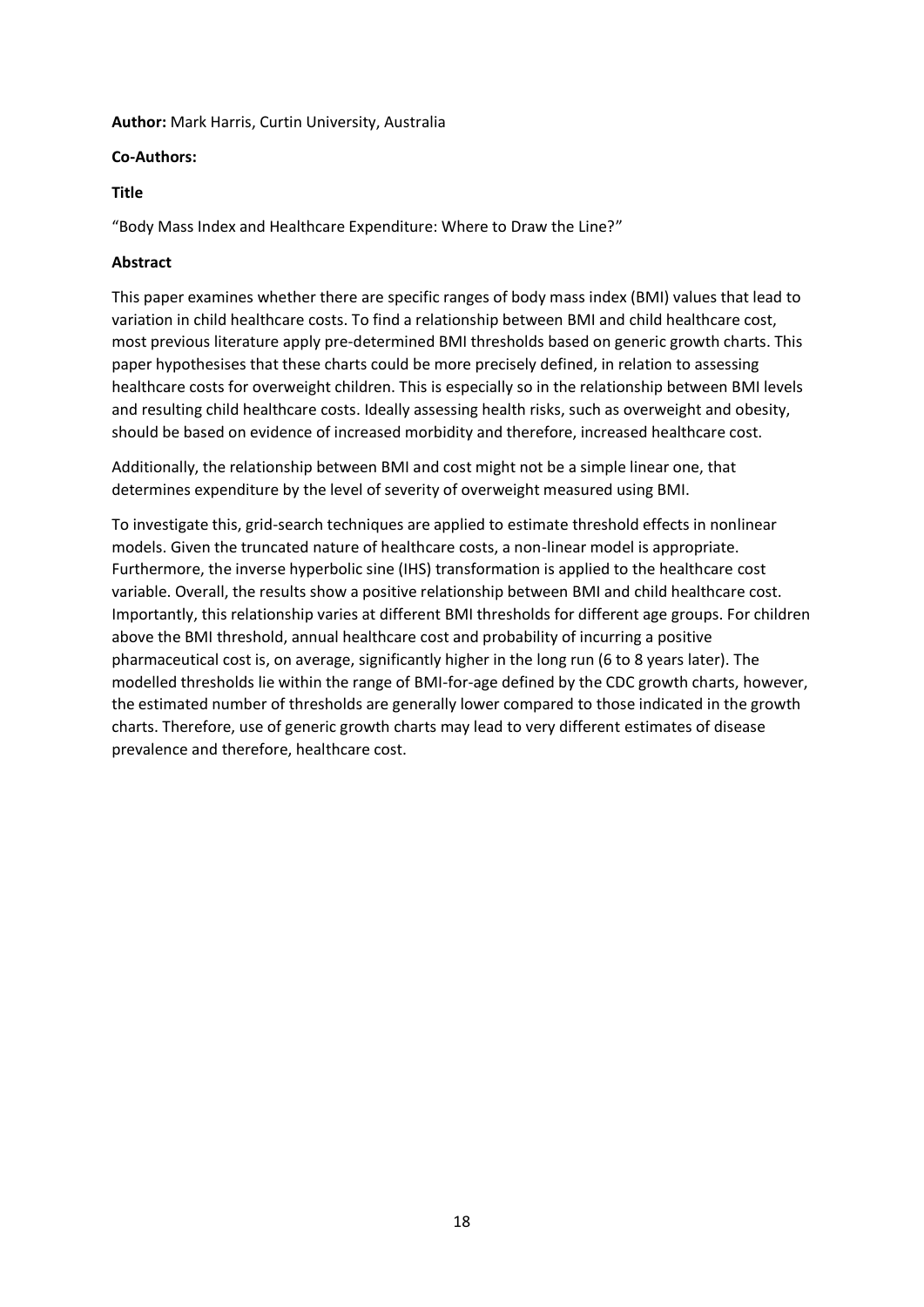**Author:** Anthony James Hatswell, Delta Hat, University College London

# **Co-Authors:**

# **Title**

"Incorporating prior beliefs into meta-analyses of health state utility values using the Bayesian power prior"

# **Abstract**

# Background

Health state utility values (HSUVs) are pivotal inputs to health-state defined economic models informing most Health Technology Assessments (HTAs), and thus adoption decisions for novel interventions. Where there are multiple potential candidate HSUVs, methods for synthesis are limited. At present typically a single value is used, implicitly weighting other candidate HSUVs at 0. Rarely, candidate HSUVs are meta-analysed, with each HSUV weighted by the inverse of its variance.

# Methods

Using two case studies in lung cancer and liver cirrhosis, a Bayesian 'Power Prior' (BPP) approach was implemented to demonstrate the potential importance of incorporating prior beliefs. The BPP is a technique used in clinical research to allow historical data to supplement contemporary control data in clinical studies. In this implementation the weights used reflect the authors' perceived applicability of relevance to a hypothetical UK HTA, downweighting (but not entirely discounting) older studies, non-UK value sets, and vignette studies. Power prior HSUV estimates were compared with using a single preferred value, random effects meta-analysis (REMA), and Bayesian metaanalysis (BMA).

#### Results

In the lung cancer case study with 1 contemporary estimate and 5 historical HSUVs, the estimated BPP HSUV was 0.72 (95% Credible Interval, CrI: 0.57-0.87), compared to the single contemporary HSUV of 0.75 (95% Confidence Interval, CI: 0.24-1.27), REMA of 0.69 (CI: 0.64-0.74) and BMA of 0.71 (CrI: 0.59-0.86). In compensated liver cirrhosis (9 candidate HSUVs) the corresponding estimates were BPP HSUV of 0.70 (CrI: 0.47-0.93) versus single value of 0.73 (CI:0.29-1.17), REMA of 0.72 (CI:0.55-0.89), and BMA of 0.70 (CrI: 0.55-0.88).

# Discussion

The concept of the BPP can be adapted for meta-analysing HSUVs, leading to differences compared to other methods - with corresponding implications for economic model results. In particular, the downweighting of studies shows wider CI/CrIs relative to other meta-analysis methods but more precise estimates than using a single value. The implementation of BPP provides a practical mechanism to explicitly incorporate perceived relevance to the decision problem. Further developments of the method could include the use of hierarchical models to incorporate examples where multiple HSUVs are taken from the same clinical study (i.e., study level effects).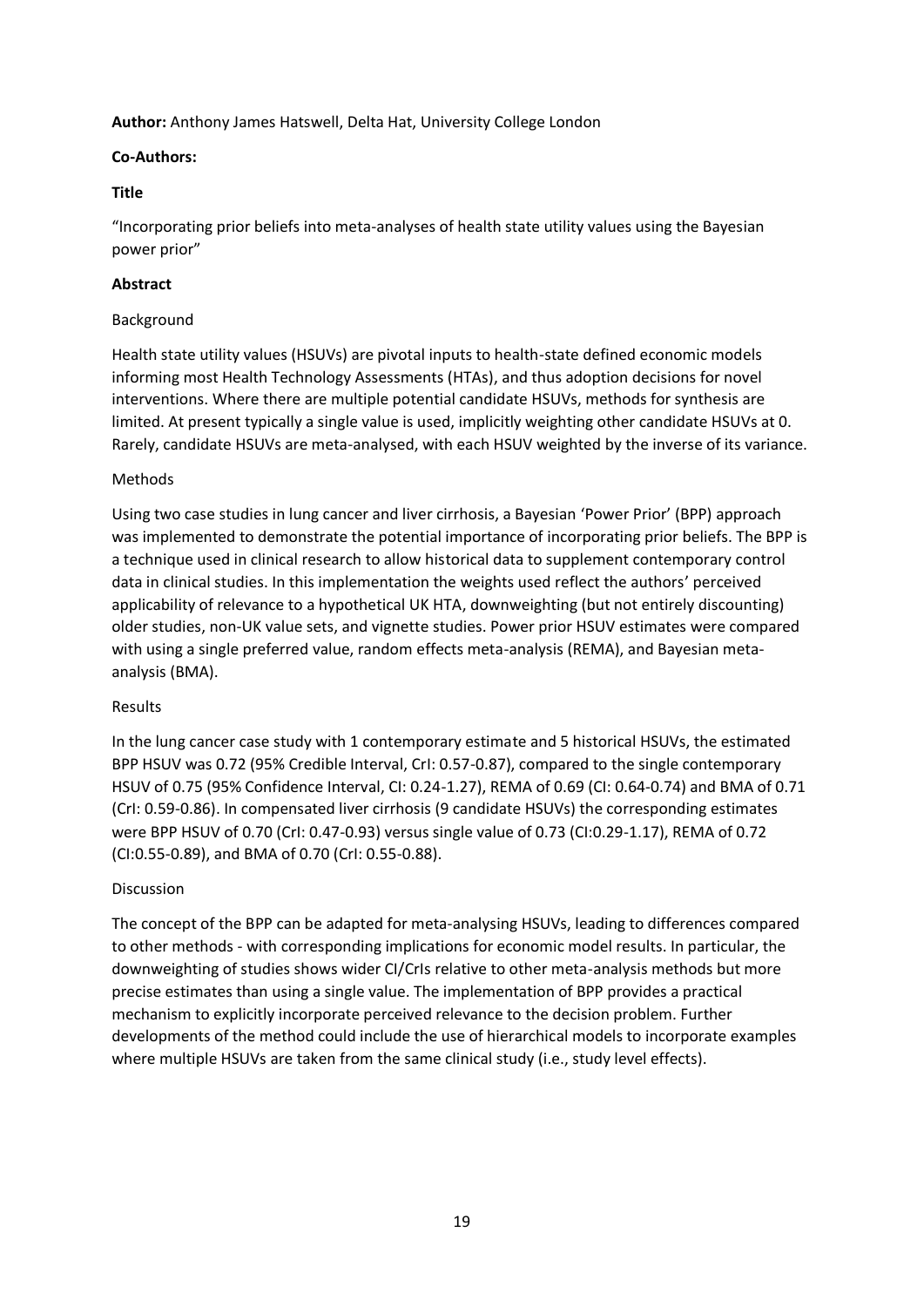#### **Author:** Leonie Hill, Economic and Social Research Institute

# **Co-Authors:** Brendan Walsh, Economic and Social Research Institute

#### **Title**

"Mental Health Diagnosis and Healthcare Usage: Evidence from Ireland"

# **Abstract**

#### Background:

Mental health places burdens on individuals and can drive usage of a broad range of healthcare. Across OECD countries, Ireland has the third highest rate of mental illness, yet little is known about the impact mental health diagnoses have on healthcare usage. This paper examines healthcare use by people with a mental health diagnosis and examines whether the Irish two-tier system across public (Medical Cards) and private health insurance coverage affects how people with a mental health diagnosis interact with the system.

# Methods:

We used data from the Healthy Ireland Survey (HIS, 2015-2019), a large nationally representative survey of adults which captures information on respondents' demographics, health, and healthcare use. Our mental health measure captures a diagnosis of any emotional, nervous or psychiatric problems, such as depression or anxiety, confirmed by a medical diagnosis. We used logistic and linear regression analyses to examine the relationship between having a mental health diagnosis and healthcare usage.

#### Results:

Overall, 6.1% of adults had a mental health diagnosis, with females (Odds Ratio (OR)=1.3\*\*\*), lower educated (OR=1.3\*\*\*) and Medical Card holders (OR=2.7\*\*\*) having higher rates of mental health diagnoses. People with a mental health diagnosis had 4 additional GP visits, 0.8 additional hospital inpatient stays, and 0.2 additional emergency department attendances per annum. Across healthcare services examined, Medical Cards had larger effects on healthcare use amongst people with a mental health diagnosis compared to people without a diagnosis. No such interaction effect was observed for private health insurance. For those with a mental health diagnosis, usage of mental health services were higher for Medical Cardholders, and private health insurance was associated with private mental health services.

#### Conclusion:

Having a mental health diagnosis is associated with very high healthcare use, and holding public or private health insurance affects how people with a mental health diagnosis interact with the healthcare system. These results have implications for the development of Ireland's universal healthcare plans (Sláintecare) as they highlight the need to account for mental health illness when designing resource allocation.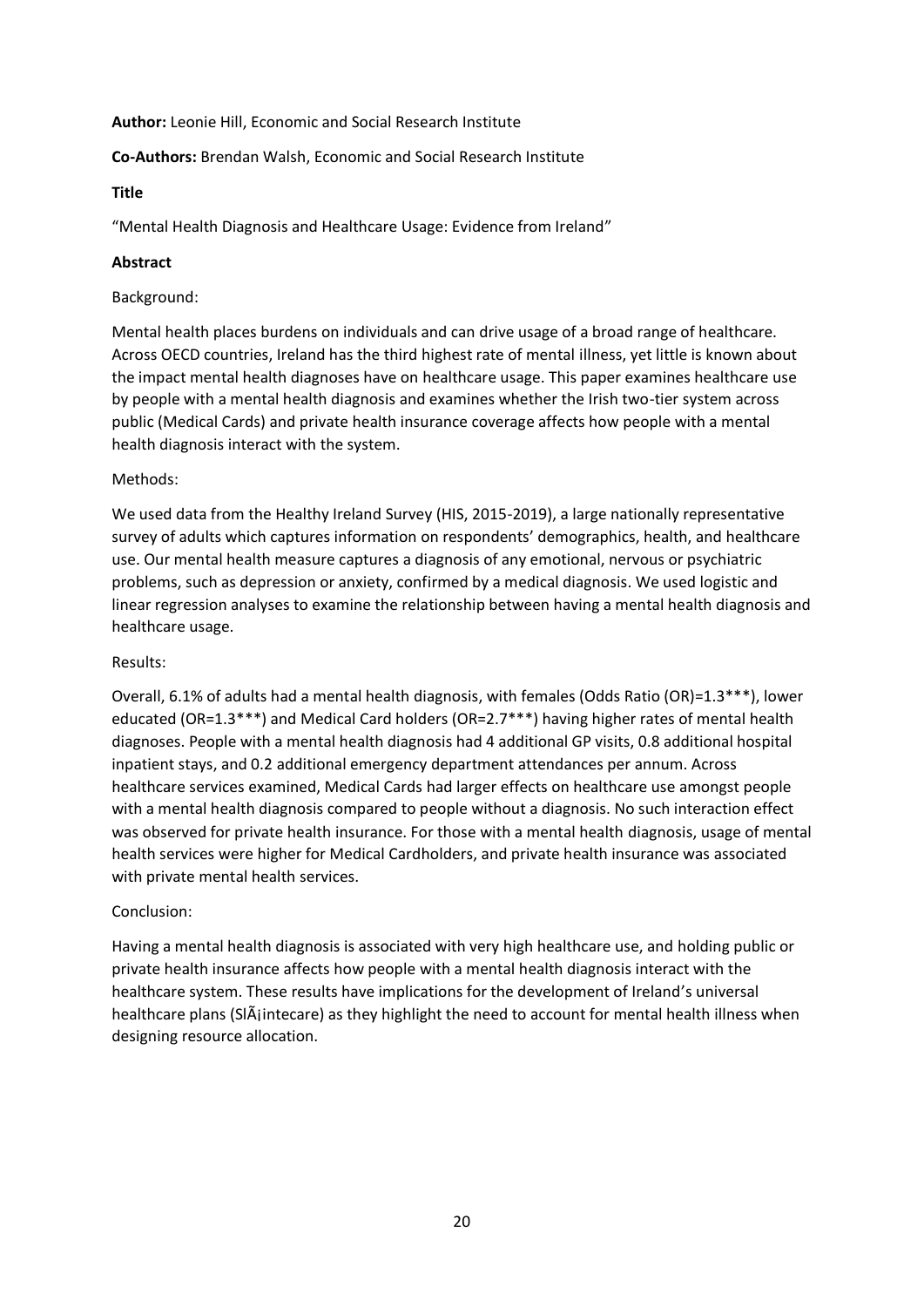# **Author:** Benjamin Kearns, The University of Sheffield

# **Co-Authors:** Matthew Franklin, The University of Sheffield

# **Title**

"The impact of natural history evidence on the cost-effectiveness of treatments for depression: a modelling case-study of cognitive behavioural therapy"

# **Abstract**

# Background

Depression is a common long-term, debilitating condition. Psychological treatments are clinically effective at improving the symptoms of depression and are recommended as the first line treatment for moderate to severe depression in the UK. The most delivered type of psychological treatment is cognitive behavioural therapy (CBT). As CBT can be a lengthy process, some people's depression symptoms may naturally resolve before they experience a treatment benefit. There are several existing cost-effectiveness analyses of CBT, but to-date no study has explored the impact of different natural history estimates on subsequent estimates of cost-effectiveness. This study sought to address this evidence gap.

# Methods

We adapted an existing UK-based cost-effectiveness analyses comparing face-to-face CBT with hybrid CBT with a five-year time horizon. Clinical outcomes and the duration of treatment (including waiting times) were based on national UK data. Evidence on depression natural history was identified by a systematic search of model-based evaluations. Cost-effectiveness was summarised as the incremental cost effectiveness ratio (ICER) per quality-adjusted life year (QALY; the measure of patient benefit used), which was compared with a willingness to pay of £30,000 per QALY.

#### Results

Three natural history sources were identified, with mean times to natural resolution of 30, 46, and 81 weeks. Face-to-face CBT was always more effective than hybrid CBT and always more costly. Estimates of cost-effectiveness were sensitive to the natural history source used; for the longest and shortest times to natural resolution, face-to-face CBT generated 0.033 and 0.005 additional QALYs, respectively with ICERs of £16,943 and £151,983, respectively.

# Conclusions

Different sources for the natural history of depression can strongly influence estimates of costeffectiveness, which in turn influences decisions about if a treatment should be made available. No UK-specific estimates were identified and so are an important area for future research.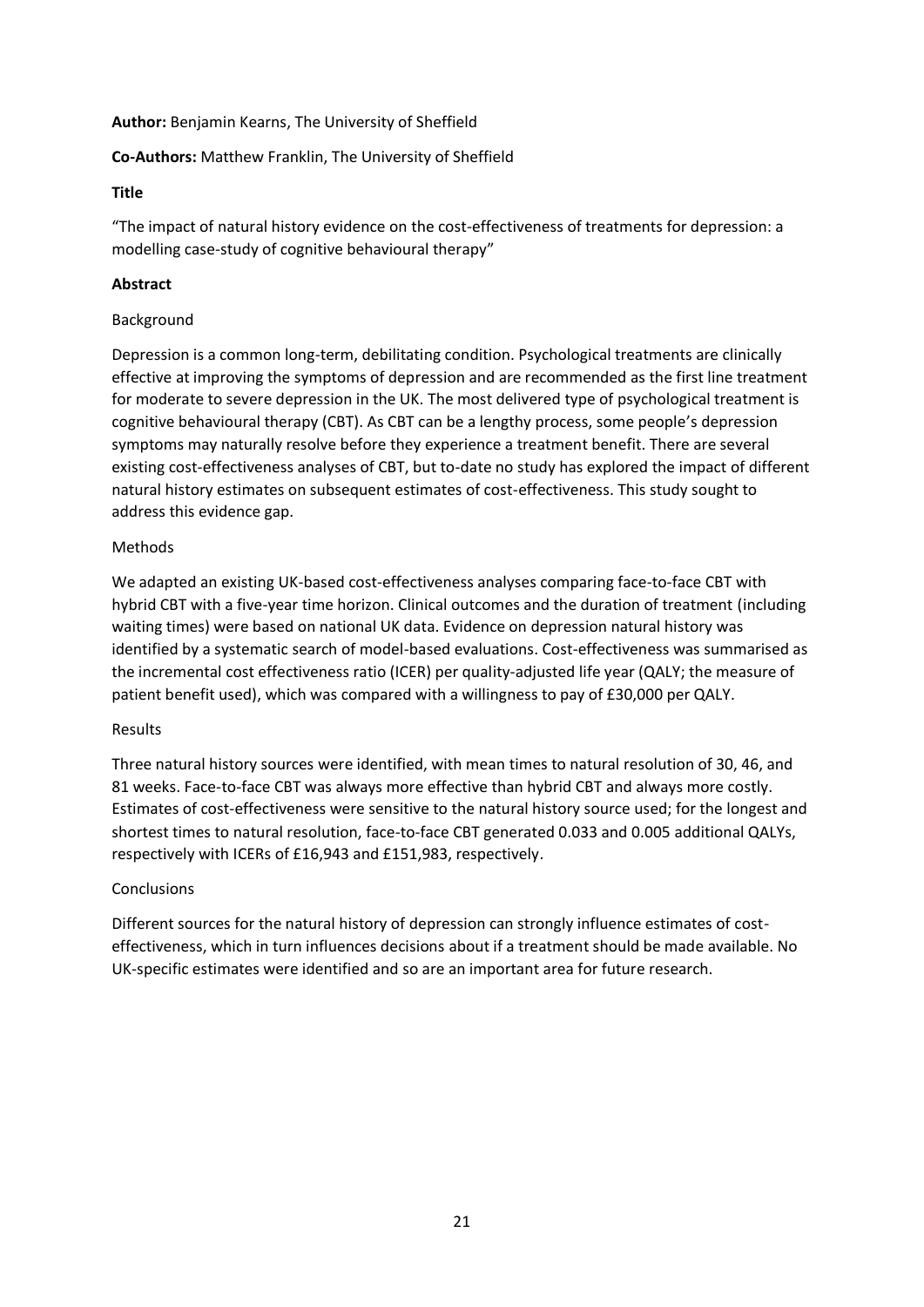**Author:** Erin Kirwin, University of Manchester, Institute of Health Economics

**Co-Authors:** Rachel Meacock, University of Manchester

Jeff Round, University of Alberta, Institute of Health Economics

Matt Sutton, University of Manchester

# **Title**

"Costs and Benefits of Incentivising Physicians to Enhance Care of Patients with Complex Conditions: Econometric Evidence from Patient Migration"

# **Abstract**

BACKGROUND. Many health systems internationally offer incentive schemes to encourage specific behaviours from physicians. Evaluation of such schemes has been limited to date, due to challenges with data, diverse impacts, and universal implementation. Our aim is to evaluate the costeffectiveness of physician incentives to provide enhanced services for patients with complex medical conditions, using data from Alberta, Canada.

METHODS. We apply econometric methods to estimate the incremental net benefit (iNB) for each of the incentives used in Alberta. The use of the incentives is likely to be endogenous at the patient level due to unmeasured severity, physician level due to unmeasured practice style, and geographically due to unmeasured system variables. We therefore use a 'mover' design, exploiting patient migration to isolate the effects of the incentives from unobserved characteristics. We construct a panel dataset covering the complete 4.5 million Alberta population from fiscal years 2015-16 to 2019-20, with annual direct health system cost, patient outcomes (mortality, number of inpatient admissions, and emergency department visits), age, health status, location of residence, uptake of the incentive by current location of residence and by health status, and time-to-move indicators. Generalized linear models with two-way fixed effects estimate the impact of exposure to incentive utilization on outcomes. iNB is estimated for each incentive and outcome as the difference in the monetary value of the marginal effect on the outcome from the marginal effect on health system costs, including incentive payments.

RESULTS. Increasing uptake of incentives for general practitioners to spend additional time with complex patients over the age of 80 by 10% has an iNB of \$1285.65 (SD 765.09) for avoided inpatient visits over three years, and an iNB of \$574.53 (825.90) in the first year for emergency department outcomes. Null effects are found for mortality. Negative iNB values are estimated for increased utilization of medical specialist incentives, for both inpatient and emergency department outcomes.

CONCLUSION. Increasing uptake of the general practitioner incentives is expected to be costeffective. The study demonstrates how a mover design can be used to calculate the costeffectiveness of interventions when implementation is universal.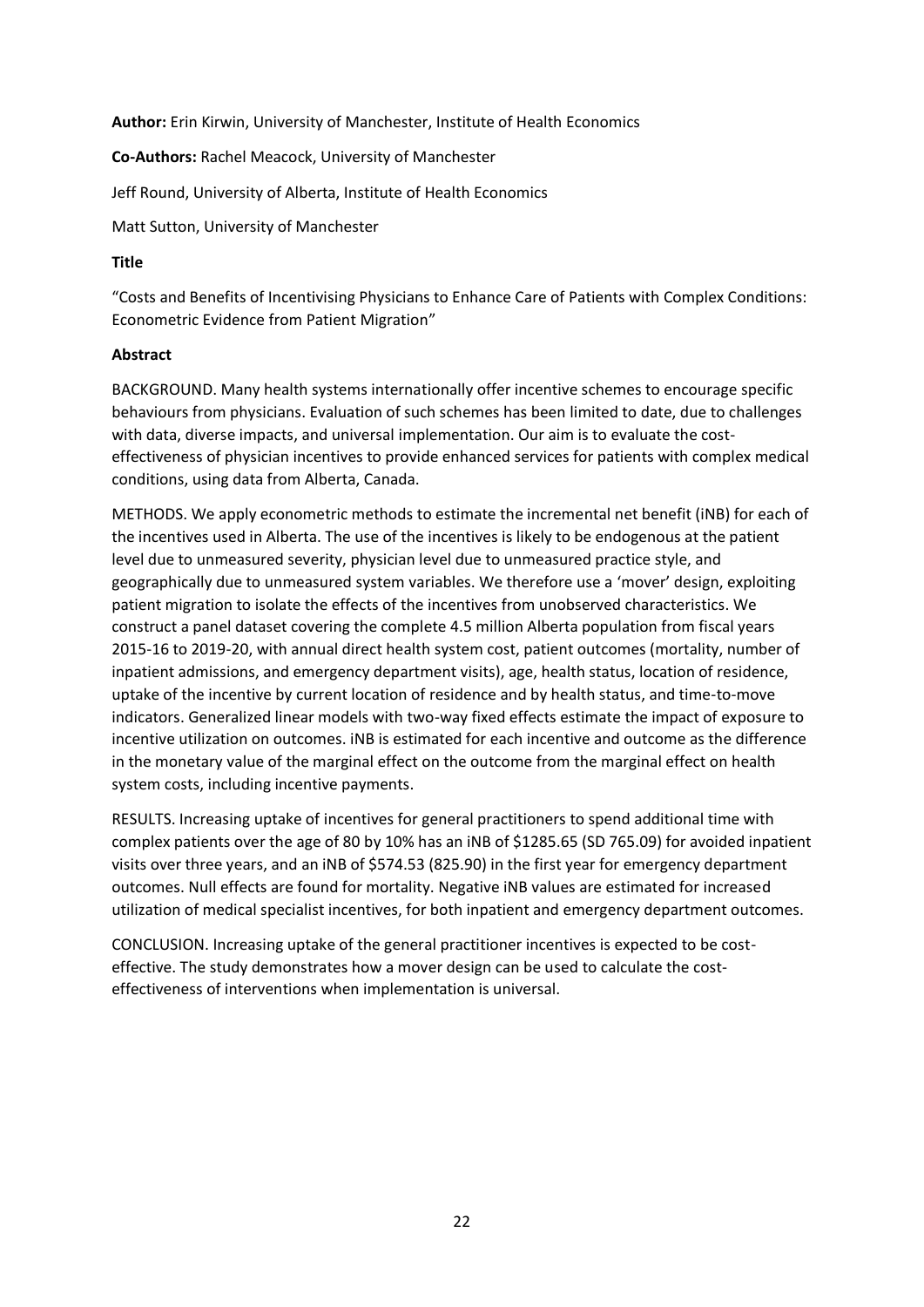**Author:** Lana Kovacevic, NIHR Imperial Patient Safety Translational Research Centre, Institute of Global Health Innovation, Imperial College London

**Co-Authors:** David Lugo-Palacios

Lindsay Forbes

Erik Mayer

Elias Mossialos

# **Title**

"The impact of organisational models in general practice on cancer referrals: Evidence from northwest London"

# **Abstract**

Background: New types of collaborative organisational models in General Practice (GP) have emerged over the last two decades in England, including super-partnerships, federations and primary care networks. With as many as three quarters of practices currently working in a collaborative model, it is important to study the extent to which these models contribute to patient safety.

Objective: To estimate the association between GP organisational models and the appropriateness of suspected lung cancer referrals from primary care.

Methods: We used primary care records from nearly 3.5 million patients in the northwest London Whole Systems Integrated Care dataset to examine referrals between April 2013 and March 2019. A coded missed referral was defined as a consultation by a patient presenting with possible lung cancer symptoms based on the National Institute for Health and Care Excellence guidelines, who was not subsequently referred for further investigation. A linear regression model with correlated random effects was estimated to identify the association of organisational models with the rate of coded missed referrals. The number of collaborative groups within the clinical commissioning group was included as an instrumental variable in the model, to account for the possibility that a membership in a collaborative group may be more likely where these are locally available.

Results: The study identified 12,981 cases of patients presenting with symptoms that could indicate lung cancer during the time period studied. Of these, 40.9% were appropriately referred by the GP to specialist care, radiological or other investigations within two weeks of consultation. This number is 48.6% and 62.5% when the referral interval was extended to 1 and 3 months, respectively. The analysis showed that engaging in a collaborative model was associated with a lower rate of coded missed referrals after accounting for the potential self-selection of the model.

Conclusions: Failing to refer patients with symptoms indicative of lung cancer for further investigation could be a threat to patient safety, potentially delaying diagnosis and treatment initiation. The move towards collaborative models in General Practice presents an opportunity to improve appropriateness of care and patient safety in primary care, through increased collaboration and economies of scale.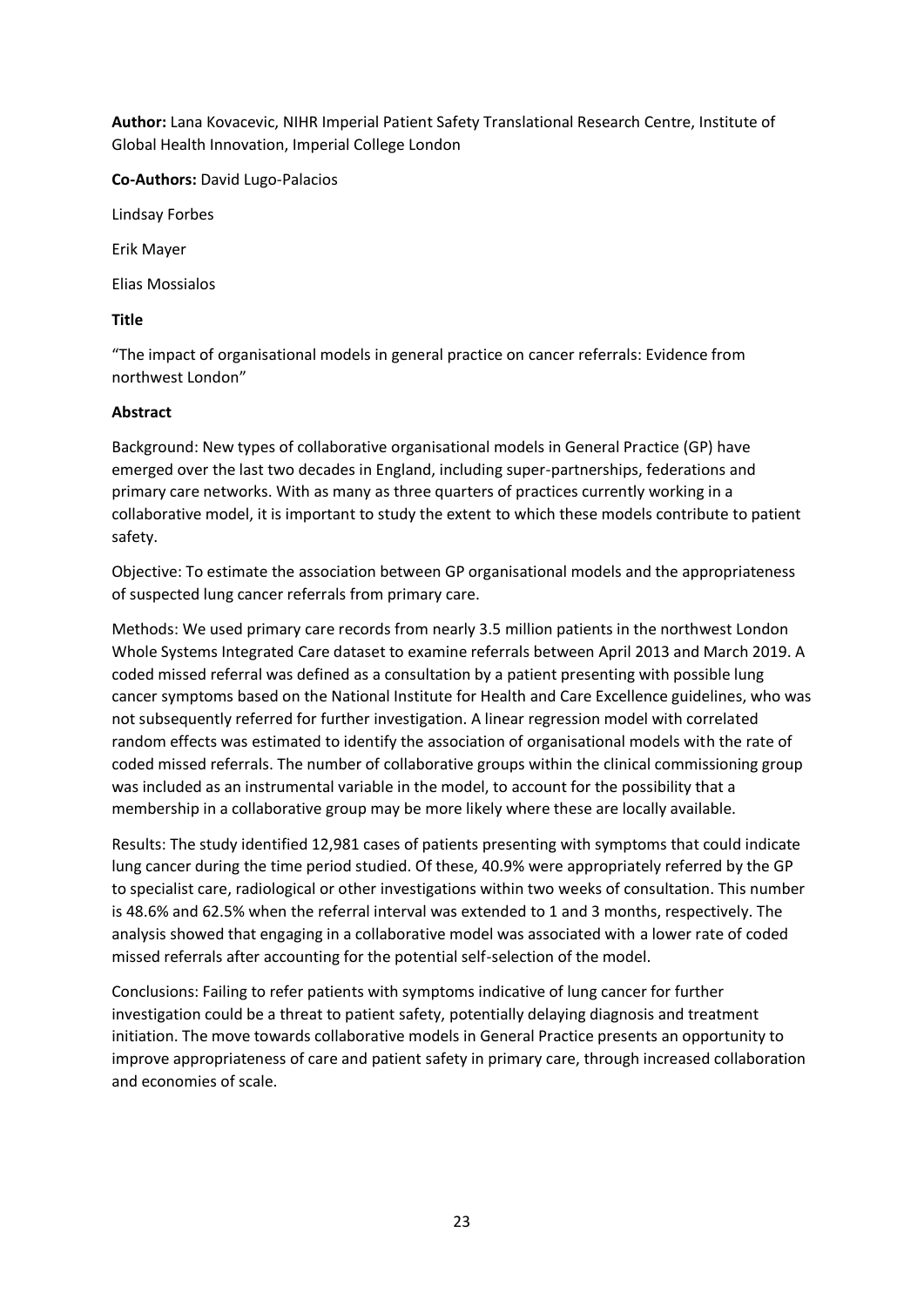**Author:** Ritesh Maharaj, Department of Health Policy, LSE

# **Co-Authors:**

# **Title**

"The association between ICU specialisation and mortality in the UK"

# **Abstract**

Importance: Proponents argue that increasing specialisation of critical care services would improve quality, but these theoretical benefits remain unproven.

Objective: To empirically determine whether increasing Intensive Care Unit (ICU) specialisation reduces mortality for critically ill patients.

Design: Retrospective cohort analysis of patients ( $\overline{I}$ ,<sup>3</sup> 16 years) admitted to 231 ICUs in the United Kingdom from 2010 to 2016.

Setting: All 231 ICUs in the United Kingdom

Participants: Adult patients ( $\tilde{i}$ ,  $\tilde{j}$  16 years) patients with critical illness admitted to ICUs in the UK

Exposure: ICU specialisation, which as defined as the share of patients within different categories of disease.

Main Outcome(s) and Measure(s): We used a multivariate hierarchical logistic regression model to evaluate the association between ICU specialisation and acute hospital mortality

Results: Of a total of 933284 patients admitted to 231 ICUs, 513750(55%) were male and the median age was 65(interquartile range [IQR] 50-75) years. Hospital mortality was 21.2%. The median sepsis specialisation was 0.30 [IQR 0.23-0.37], cardiac specialisation 0.05 [IQR 0.01-0.09], neurosurgery 0.02 [IQR 0-0.06], trauma 0.12 [ 0.08-0.12], medical specialisation was 0.27 [IQR 0.20- 0.34, elective surgery 0.13 [IQR 0.06-0.22, and emergency surgery 0.06 [IQR 0.04-0.10]. Overall, there was no reduction in the odds for mortality when patients were treated in a specialist ICUs, OR 1.06 (95%CI 1.0-1.08, p<0.001) for sepsis, OR 1.01(95%CI 0.99-1.04, p=0.292), neurosurgery OR 1.01 (95%CI 0.98-1.04), trauma OR 1.03(95% CI1.01-1.05, p=0.010), medical OR 1.03(95% CI 1.01-1.06, p=0.007), elective surgery OR 0.96(95%CI 0.94-0.99, p=0.002) and emergency surgery 1.00(95%CI 0.97-1.03, p=0.867). These findings were consistent across alternate definitions of specialisation and within subgroups of the most severely ill patients.

Conclusions and Relevance: Speciality ICUs do not have significantly lower hospital mortality for critically ill patients in the UK after adjusting for patient characteristics and caseload volume. This has relevance for policymakers, payers and clinicians interested in the future organisation of critical care services in that while there may be benefits from high volume ICUs, there is no compelling evidence demonstrating added value from specialist ICUs.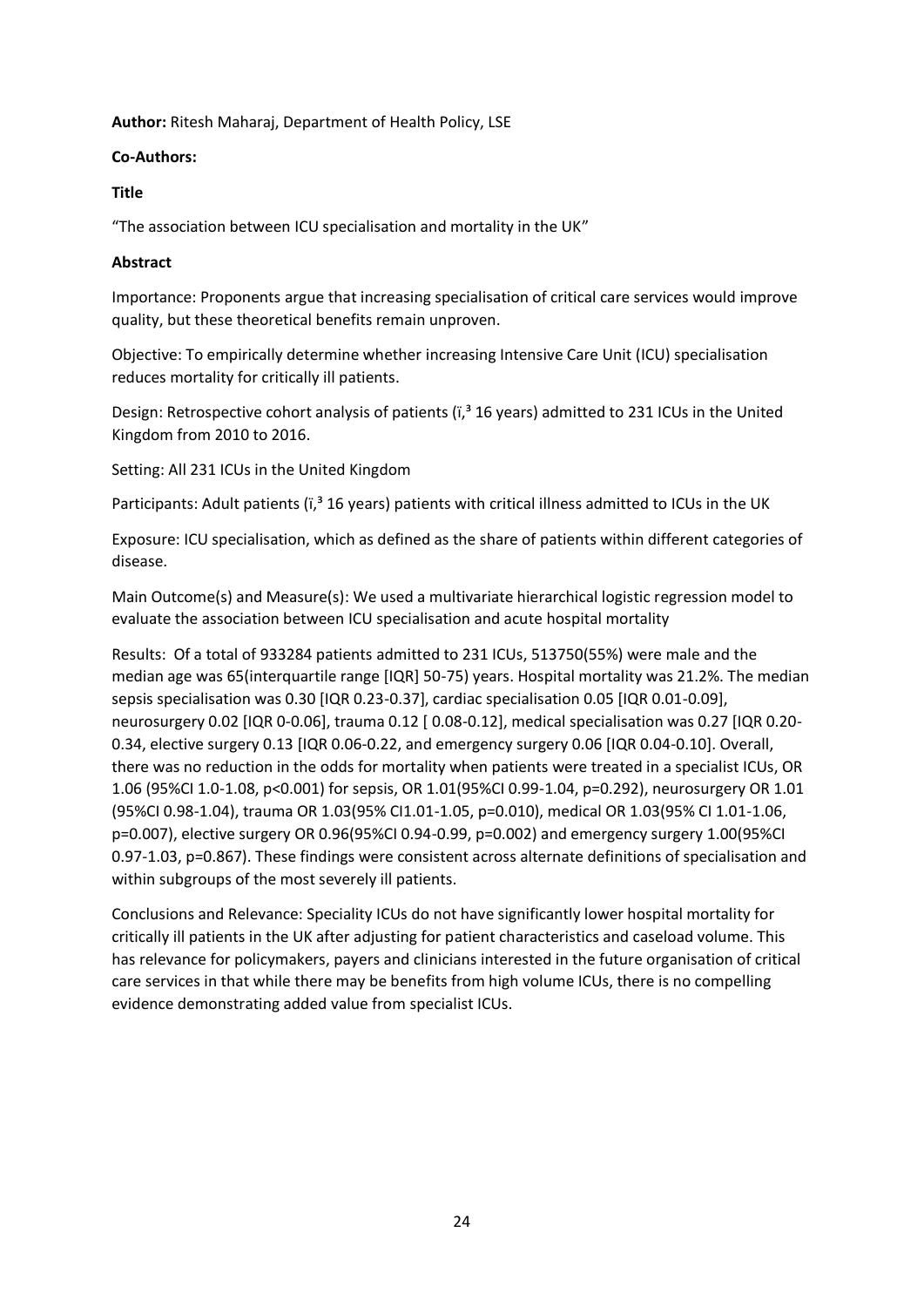**Author:** Maria Ana Matias, Centre for Health Economics, University of York

**Co-Authors:** Rita Santos 1, Luigi Siciliani 1, 2, Peter Sivey 1

1 Centre for Health Economics, University of York

2 Department of Economics and Related Studies, University of York

# **Title**

"Socioeconomic inequalities in waiting times, access and health for breast cancer"

# **Abstract**

Background: In many publicly funded health systems, access to care is based on need, and not ability to pay. Yet, socioeconomic inequalities in access persist. Access is a multifaceted concept encompassing several dimensions along the patient pathway, including utilisation, patient experience and responsiveness. Access for cancer care is a policy priority in several OECD countries, because lack of or delayed access to care can lead to deleterious health outcomes, including higher mortality. In this paper we test for the presence of inequalities in waiting times, resource use and health outcomes by socioeconomic status for patients with breast cancer.

Data: We use patient-level data from Hospital Episode Statistics to identify all elective inpatient admissions of female patients with breast cancer as primary diagnosis who underwent breast surgery (mastectomy or breast conserving surgery) between 2015/16 and 2018/19. From the Office for National Statistics we link death records and income deprivation measured by the index of multiple deprivation.

Methods: We employ linear regression models to study the association between income deprivation (in quintiles) and inpatient waiting times, length of stay, volume of activity and all-cause one-year mortality. We control for age, ethnicity, primary and secondary diagnosis, type of procedure, type and number of comorbidities, past emergency admissions and Healthcare Resource Groups. We control for supply-level factors through hospital fixed effects.

Results: Our preliminary results show no evidence that least income-deprived patients experience shorter waiting times or shorter length of stay. However, we find that patients in the most deprived quintile have only about 15% of surgeries. We also find that the most deprived patients have a higher probability of dying within a year by about 0.6 percentage points compared to the least deprived patients.

Conclusion: We find no socioeconomic inequalities in access for patients with breast cancer in the specific domains of waiting times and length of stay, but inequalities in health outcomes remain that may be related to differences in lifestyle and availability of a network to support patients during illness.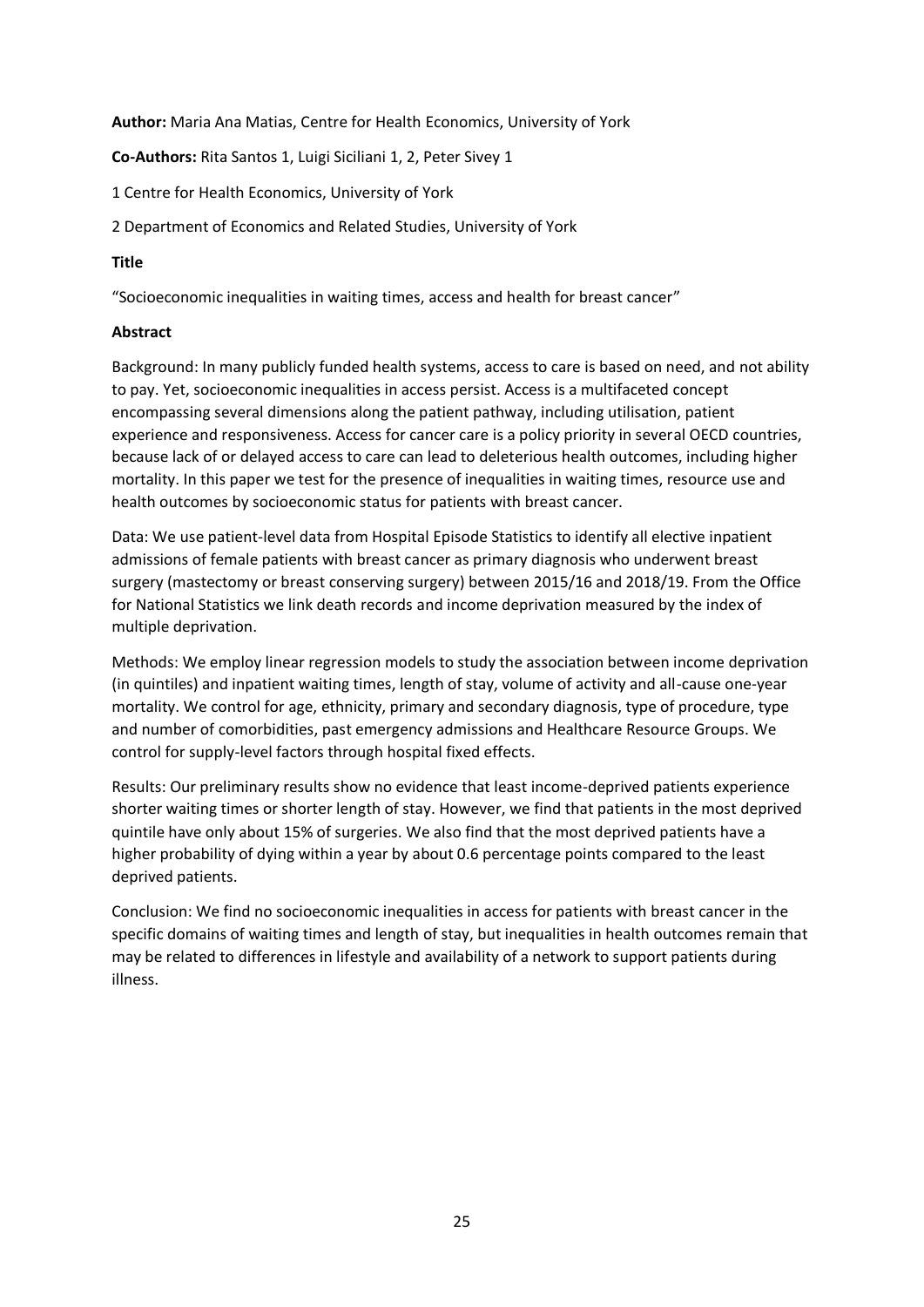**Author:** Silvia Moler-Zapata, London School of Hygiene & Tropical Medicine

**Co-Authors:** Richard Grieve (London School of Hygiene & Tropical Medicine)

Anirban Basu (University of Washington)

Stephen O'Neill (London School of Hygiene & Tropical Medicine)

# **Title**

"How does a Local Instrumental Variable approach perform across settings with instruments of differing strengths? A simulation study and an evaluation of emergency surgery"

# **Abstract**

# Background:

Health Technology Assessment (HTA) agencies, including NICE, emphasise the potential of real-world evidence (RWE) for estimating treatment effectiveness in settings where RCT data are unavailable. Local Instrumental Variable (LIV) methods can minimise the risk of bias due to unmeasured confounding in EHR studies provided a valid, continuous instrument is available. In particular, the PeT-IV method yields consistent estimates of person-centered treatment (PeT) effects, which can be aggregated to report different parameters of relevance for HTA processes, such as the Average Treatment Effect (ATE) and conditional ATE (CATE). However, there is a lack of guidance on the IV strength required for these methods to perform well.

# Methods:

The NIHR-funded ESORT study used PeT-IV to evaluate the effectiveness of emergency surgery and found that the IV strength differed across the conditions considered. Motivated by the concerns this could raise for the performance of the IV approaches, we designed a simulation study to assess how PeT-IV performs with IVs of differing strengths and sample sizes. We considered four scenarios: effect homogeneity, overt heterogeneity (i.e., over measured covariates), essential heterogeneity (over unmeasured covariates), and a combination of overt and essential heterogeneity. We compared PeT-IV to the two-stage least squares (2SLS) estimator, according to bias and statistical efficiency (RMSE), in estimating ATE and CATEs.

# Results:

The study found that RMSE and bias in ATE and CATE estimates for both methods reduced as IV strength increased for all scenarios and sample sizes, with lower RMSEs for PeT-IV estimates than for 2SLS estimates. Under effect heterogeneity, both methods performed well provided the IV was sufficiently strong. In the presence of overt heterogeneity, RMSE increased for 2SLS but was largely unchanged from the case without heterogeneity for PeT-IV. Under essential heterogeneity, 2SLS performed poorly (high RMSE and bias) while PeT-IV continued to estimate the ATE with low bias and RMSE.

# Conclusions:

Our findings suggest that PeT-IV constitutes an attractive alternative to conventional IV methods, notably in settings with essential heterogeneity. The paper discusses the implications of these findings for guidelines on the use of IV methods, and for health economists attempting to assess treatment effectiveness from RWE.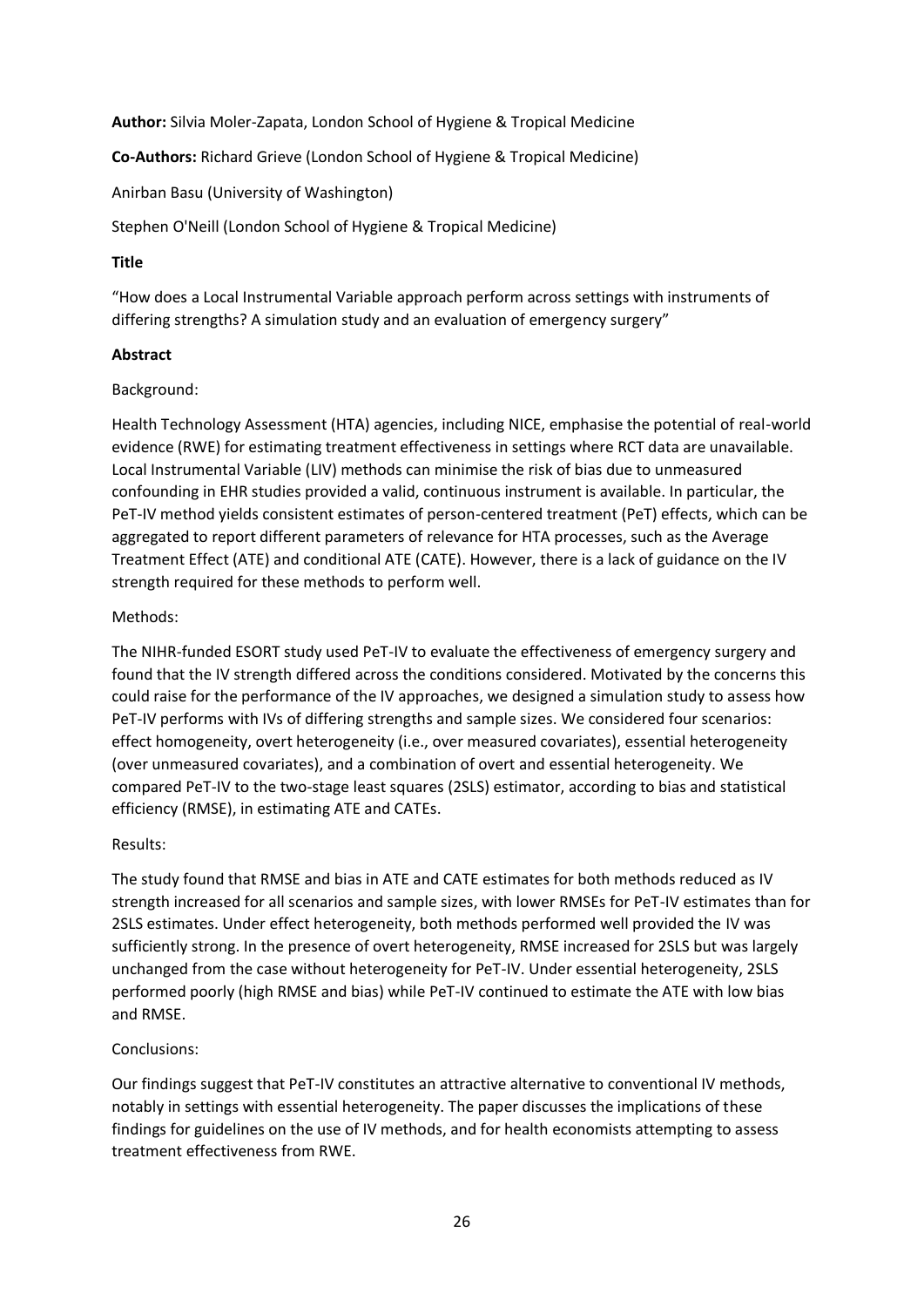# **Author:** David Mott, Office of Health Economics

**Co-Authors:** Hannah Schirrmacher (Office of Health Economics), Chris Skedgel (Office of Health Economics), Sophie Guest (Roche Products Ltd), Nicolas Scheuer (Roche Products Ltd). Additional authors to be confirmed (see abstract).

# **Title**

"Addressing the 'QALY Trap' in the context of economic modelling of carer burden"

# **Abstract**

Caring for patients, especially those with severe physical or neurological conditions, can impose significant physical, mental, and emotional burdens, or 'spillover effects', on informal carers. Arguably, these burdens and the impact of new treatments on carers as well as patients, should be considered in economic evaluations alongside benefits to the patient. A recent review of National Institute for Health and Care Excellence (NICE) technology appraisals, however, found that carer burden is rarely included in evaluations, and when it is, modelling has been inconsistent. Furthermore, the predominant approach arguably leads to a variant of the 'QALY trapâ', whereby it is not possible to simultaneously value life extension for the patient and a reduction in burden for the carer.

NICE's recent methods review concluded that further guidance on when and how to include carer QOL in economic models would be useful. However, their review also concluded that this will require further stakeholder engagement before more specific guidance could be developed.

We seek to contribute to this development by identifying and discussing the relative merits of different methodological approaches to including carer burden in economic evaluations and issues for future research.

We conducted a review covering the peer-reviewed literature, methodological guides from HTA agencies and health economics organisations, and recent NICE technology appraisals. Our interpretation of this review suggests four broad approaches:

- 1. Modelling carer health-related quality-of-life (HRQOL) without bereavement effects
- 2. Modelling carer HRQOL with bereavement effects
- 3. Modelling broader carer wellbeing
- 4. Applying an exogenous 'value multiplier' to model outputs

In this context, 'bereavement effects' refer to the short or long-term HRQOL impacts of the death of the person for whom the carer was caring.

To understand the relative strengths and limitations of each approach, we will be conducting a survey and a qualitative roundtable with invited experts. These activities have been organised and will be completed ahead of the full paper deadline. We will summarise the results of these engagements and will be keen to discuss their implications for best practice in modelling carer burden. Contributing experts will be included as authors on the full paper subject to their approval.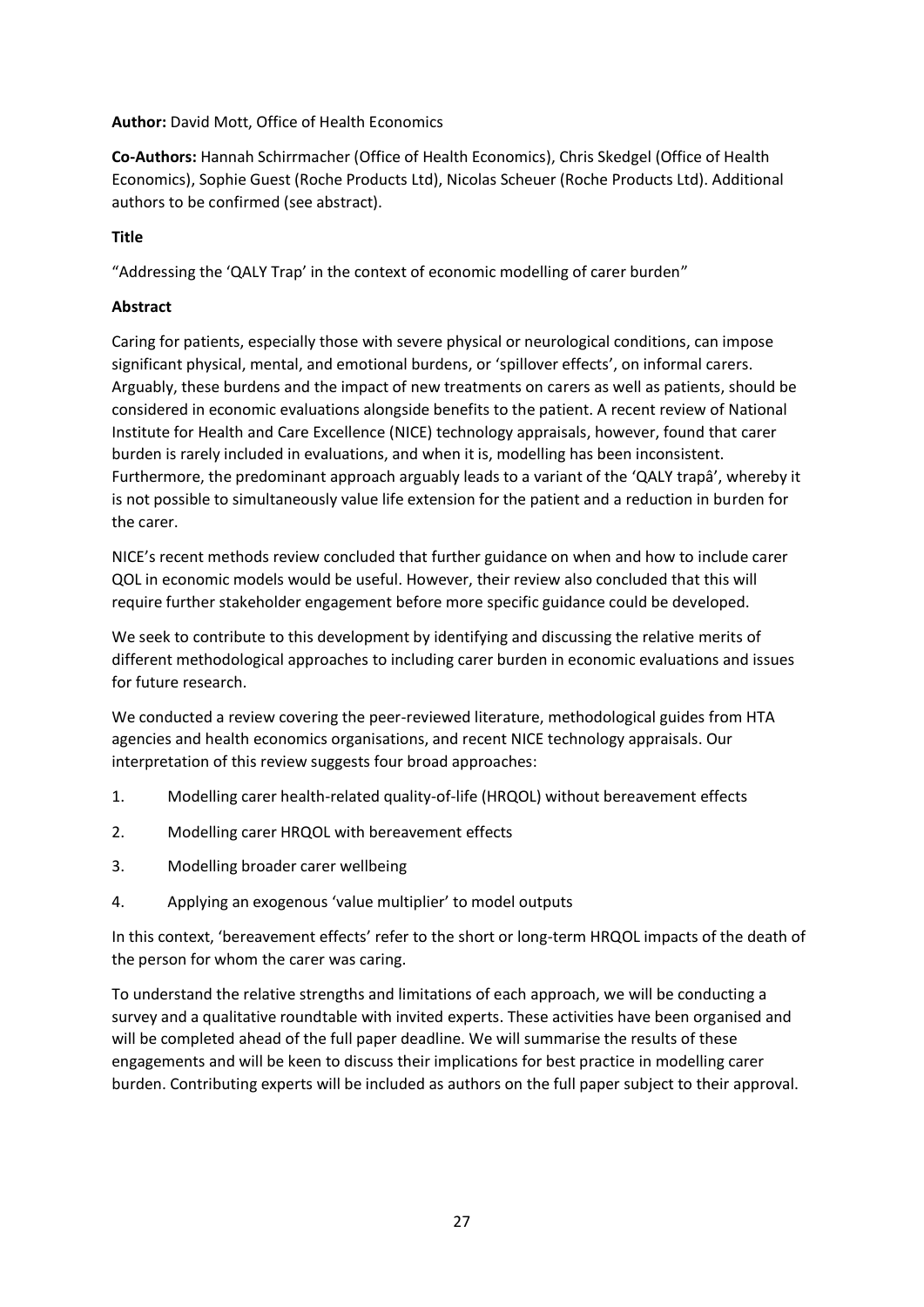**Author:** Clara Mukuria, University of Sheffield **Co-Authors:** Tessa Peasgood, University of Melbourne Nancy Devlin, University of Melboourne Philip Powell, University of Sheffield Jill Carlton, University of Sheffield Emily McDool, University of Sheffield John Brazier, University of Sheffield Donna Rowen, University of Sheffield

#### **Title**

"Measuring and valuing health and quality of life using the EQ Health and Wellbeing Short: perspectives from members of the NICE Public Involvement Programme Expert Panel"

# **Abstract**

The EQ Health and Wellbeing Short (EQ-HWB-S Experimental version) which has nine dimensions (mobility, activities, exhaustion, loneliness, cognition, anxiety, sadness/depression, control, pain) has been developed to support decision-making in health and social care. Utility weights were generated in a feasibility study using a modified EuroQol Valuation Technology protocol. The aim of this stage was to gain views from informed members of the public regarding the EQ-HWB-S, including the pilot weights, for decision-making.

Method: Members of the NICE Public Involvement Programme Expert Panel were invited to participate, with volunteers selected to represent varying age, gender, health and caring responsibilities. To familiarise the group with the measure and the source of the weights, each person completed a valuation interview (time trade-off (TTO) and discrete choice experiment (DCE)). This was followed by a cognitive debrief and information giving group session, where the weights from the feasibility valuation study were presented. Two separate focus groups obtained views regarding the measure, the utility weights, the sample and the methods used. All sessions took place online. Focus groups were recorded, transcribed, and analysed using a framework approach.

Results: Twelve people (50% female, aged 28-74) completed the interviews and nine attended the focus group. EQ-HWB-S was viewed positively due to the inclusion of dimensions such as exhaustion and loneliness. Some missing dimensions were identified (e.g. coping, sleep) but existing dimensions were considered to cover some of these (e.g. sleep covered by exhaustion). There was surprise at the small utility decrements for anxiety, control and exhaustion relative to other dimensions. Weights were seen as reflecting societal norms, respondent experience or knowledge, the composition of the sample and the interpretation of items. There were concerns that the valuation survey sample was not diverse or large enough to adequately represent the values of those who would be impacted by decisions based on EQ-HWB-S. DCE was preferred to TTO but participants suggested TTO could be improved by providing more background information, different practice states and offering post-survey debriefs.

Conclusion: The EQ-HWB-S was viewed positively by informed members of the public but there were concerns regarding the utilities and their source.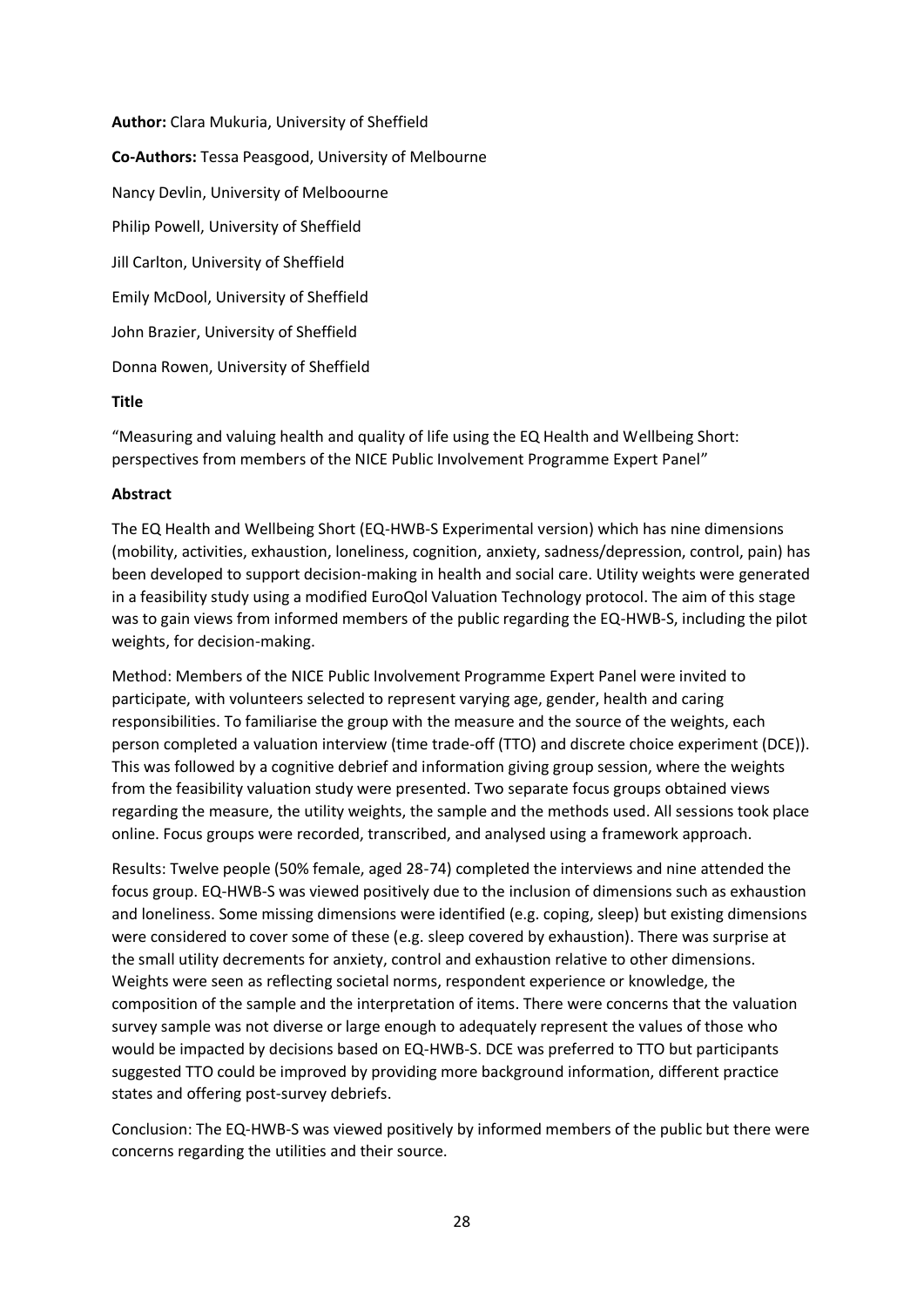**Author:** John L O'Dwyer, University of Leeds

**Co-Authors:** Professor Claire Hulme, University of Exeter

Professor Louise Bryant, University of Leeds

Professor Paul Kind, University of Leeds

Dr David Meads, University of Leeds

# **Title**

"Testing the reliability, validity and acceptability of an adapted EQ-5D-3L for adults who have a mild to moderate learning disability"

# **Abstract**

# Background:

Around 1.2 million people in the UK have a mild or moderate learning disability, living on average 20 years less than the general population. Whilst there are clear health inequalities, research with this population is constrained. Evidence suggests that people who have learning disabilities often have difficulty completing research materials such as the EQ-5D. An adapted EQ-5D-3L for adults who have a mild to moderate learning disability was developed, incorporating the results of a systematic review of quality of life measures, qualitative interviews and focus groups with adults who have learning disabilities and their supporters.

# Objective:

A test-retest survey using face-to-face interviews was undertaken to determine the reliability, acceptability and validity of the EQ-5D-3L adapted for adults who have a mild to moderate learning disability.

# Methods:

Staff working with third-sector advocacy groups identified clients who have a learning disability as potential participants for referral. Participants completed the EQ-5D-3L and the adapted EQ-5D-3L. Participants were interviewed twice within a four week period. As participants were following Covid-19 guidance, online interviews were completed. Where available, a family member, support worker or advocate also completed the proxy EQ-5D-3L. Statistical analyses evaluated correlations between the different measures. Test-retest reliability was estimated using Cohen's kappa. An ordered logit model was used to test the construct validity of the adapted measure by assessing its ability to differentiate between known-groups (e.g. self-reported health). Acceptability was assessed by examining levels of missing data and participant's own version preference. An interviewercompleted overall ease of completion form captured face validity of the adapted version.

#### Results:

Between September 2020 and June 2021, 64 participants from across England consented to participate. We found that the adapted EQ-5D-3L is acceptable, reliable and valid. Four of five domains and three of five domains show stronger test-retest reliability than the standard EQ-5D-3L and proxy-completed versions, respectively. Over 85% of participants preferred answering the adapted EQ-5D-3L than the standard EQ-5D-3L; it was well-accepted by most participants, easier to administer and understand. Full statistical results will be reported.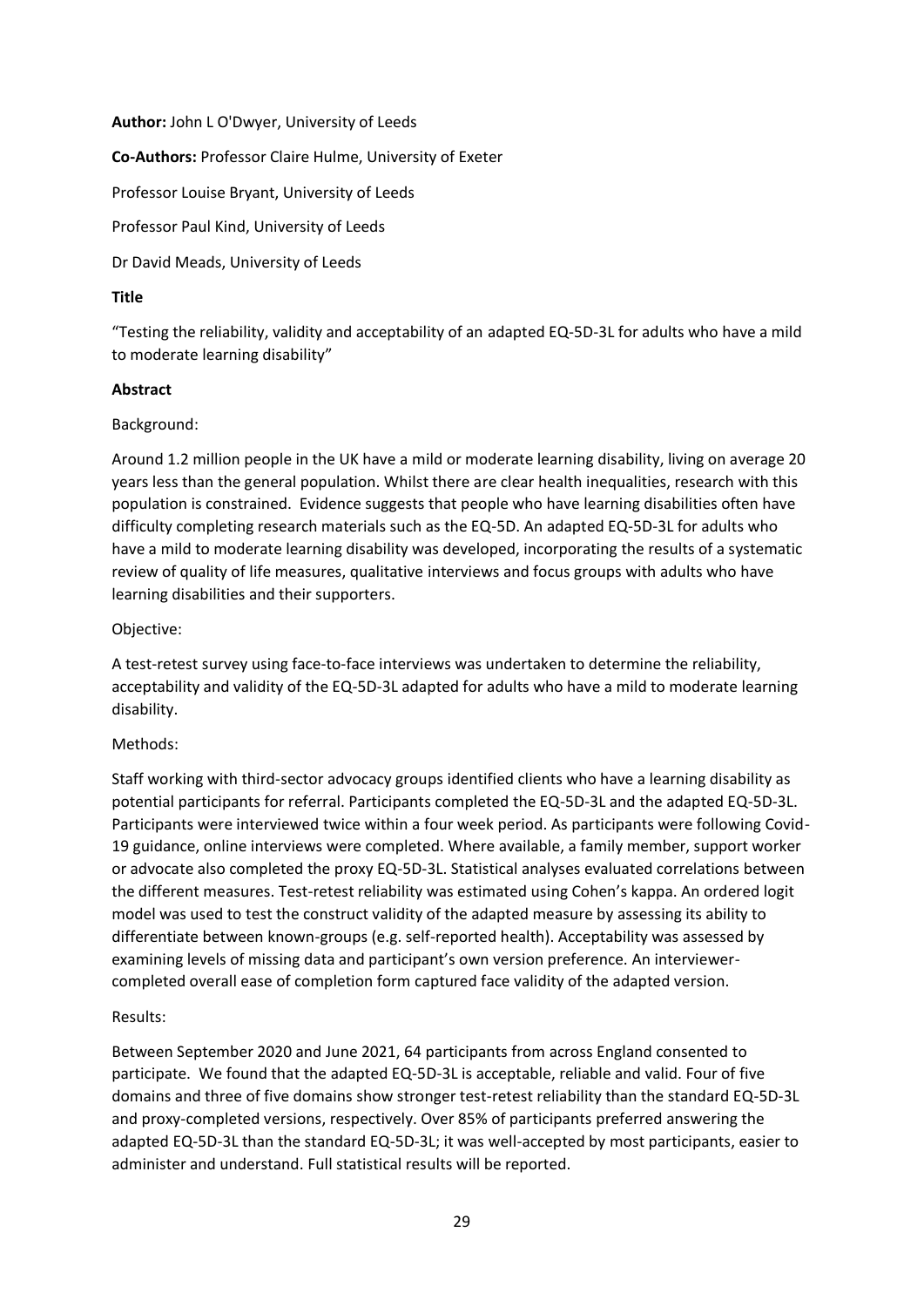# **Author:** Magdalena Opazo Breton, University of Sheffield, ScHARR

**Co-Authors:** Laura Gray, University of Sheffield, ScHARR

# **Title**

"An age-period cohort (APC) approach to studying long term trends in obesity and overweight in England (1992-2019)"

# **Abstract**

#### Introduction:

Obesity and overweight have been increasing over time in England. They have also been repeatedly shown to increase with age, until a peak at around 65 years old, as well as among successive birth cohorts. There are several APC studies on obesity worldwide, but this study aims to extend the range of periods and birth cohorts observed to study long-term trends in age, period and cohort effects for obesity, overweight and healthy BMI.

# Methods:

We use data on individuals between the ages of 5 and 85 from the Health Survey for England covering the period 1992-2019 and allowing us to investigate cohorts from 1909-2013. We use the established BMI thresholds from the World Health Organisation to define obesity, overweight and healthy BMI. For children, we use the International Obesity Taskforce age-sex specific thresholds. We compare trends through time and birth cohort's age trajectories for healthy BMI, overweight and obesity prevalence. Next, we estimate an age-period-cohort (APC) model to disentangle the effects of aging, from historical or contextual factors and from generational effects.

# Preliminary Results:

We observe an increase in obesity and a decrease in healthy BMI during the period 1992-2019. There is significant variation in age trajectories by birth cohorts for healthy BMI and obesity prevalence. Our APC estimation finds that the odds of being obese compared to having a healthy BMI increase steeply with age before peaking around 69 years old, increase throughout the study period but faster between 1992-2001, and are higher for birth cohorts born between 1989-2008 compared to their predecessors.

# Provisional Conclusions:

Overweight has remained relatively stable, suggesting any transitions from overweight to obesity are mirrored by transitions from healthy BMI to overweight. Younger generations with higher obesity prevalence coupled with increasing prevalence with age, suggests that obesity should remain a high priority for public health policy makers, particularly during middle-age. Targeting adolescents may help to prevent this problem from worsening in the future. Interventions during adulthood will be increasingly important if these trends continue.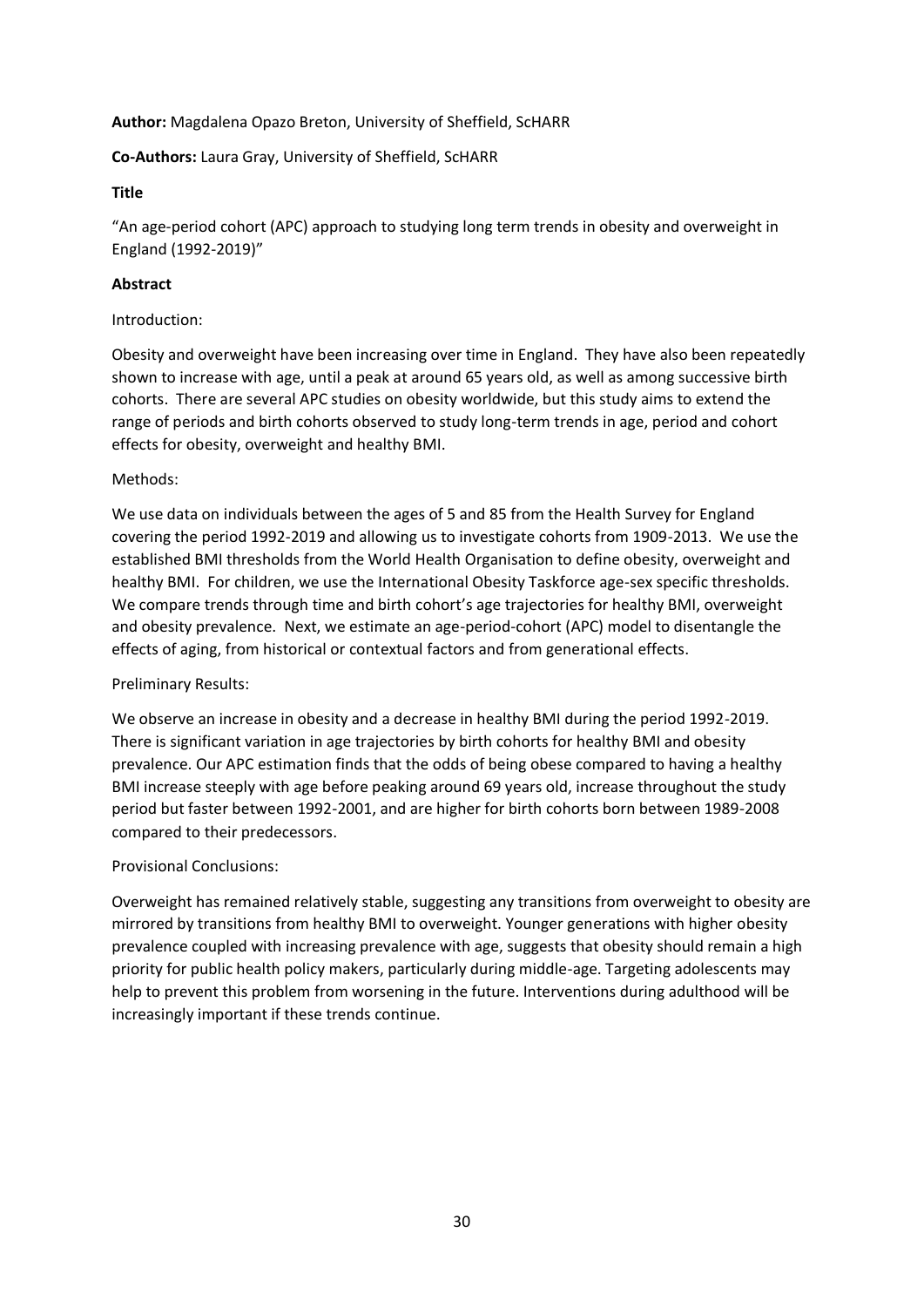**Author:** Beth Parkinson, University of Manchester

# **Co-Authors:** Emma McManus, Rachel Meacock, Matt Sutton

Health Organisation, Policy, and Economics (HOPE) Research Group, The Centre for Primary Care and Health Services Research, The University of Manchester, Manchester, UK.

# **Title**

"What is the optimal level of engagement with behaviour change interventions?"

# **Abstract**

Background: There is an increasing focus on behaviour change interventions as a mechanism to improve public health. The complexity and length of such interventions require significant time investments from individuals, which can have a negative impact on participation. We aim to examine whether effectiveness varies by the level of attendance, using the NHS Diabetes Prevention Programme (DPP) as a case study.

Methods: We linked DPP attendance records with primary care records of type 2 diabetes diagnosis from the National Diabetes Audit for 2016 to 2020. We used logistic regressions to estimate the association between attendance and the risk of developing diabetes by 31st March 2020 among those referred by 31st March 2018. We then examined the marginal returns to attendance in terms of the change in risk by the number of sessions attended, to determine the optimal level of attendance.

Results: We analysed 182,371 referrals, of which 54% attended an initial assessment ('uptake'), and just 19% attended at least 60% of sessions (defined by the DPP as 'completion'). Attending fewer than five sessions was not associated with a change in the risk of developing type 2 diabetes compared to those who did not attend at all. However, risk decreased at a steady rate following attending six sessions, up to session 12. Attending the full 13 sessions was associated with a 5.7 (95% CI: -6.51 to -4.91) percentage point reduction in risk, relative to the 12.2% rate amongst individuals who did not attend the initial assessment.

Conclusions: Participation in the DPP was associated with a significantly reduced risk of developing type 2 diabetes amongst individuals with non-diabetic hyperglycaemia. A minimum engagement level of 40% of intervention content was required before any changes in the risk of developing type 2 diabetes were realised. Whilst health benefits did increase with continued engagement beyond the 60% completion, our results suggest that shorter interventions could still be beneficial and at lower cost.

As attendance may be endogenous we plan to use arbitrary predictors of attendance (specific dates, days and times of the week, and provider retention incentives) as instrumental variables in future work.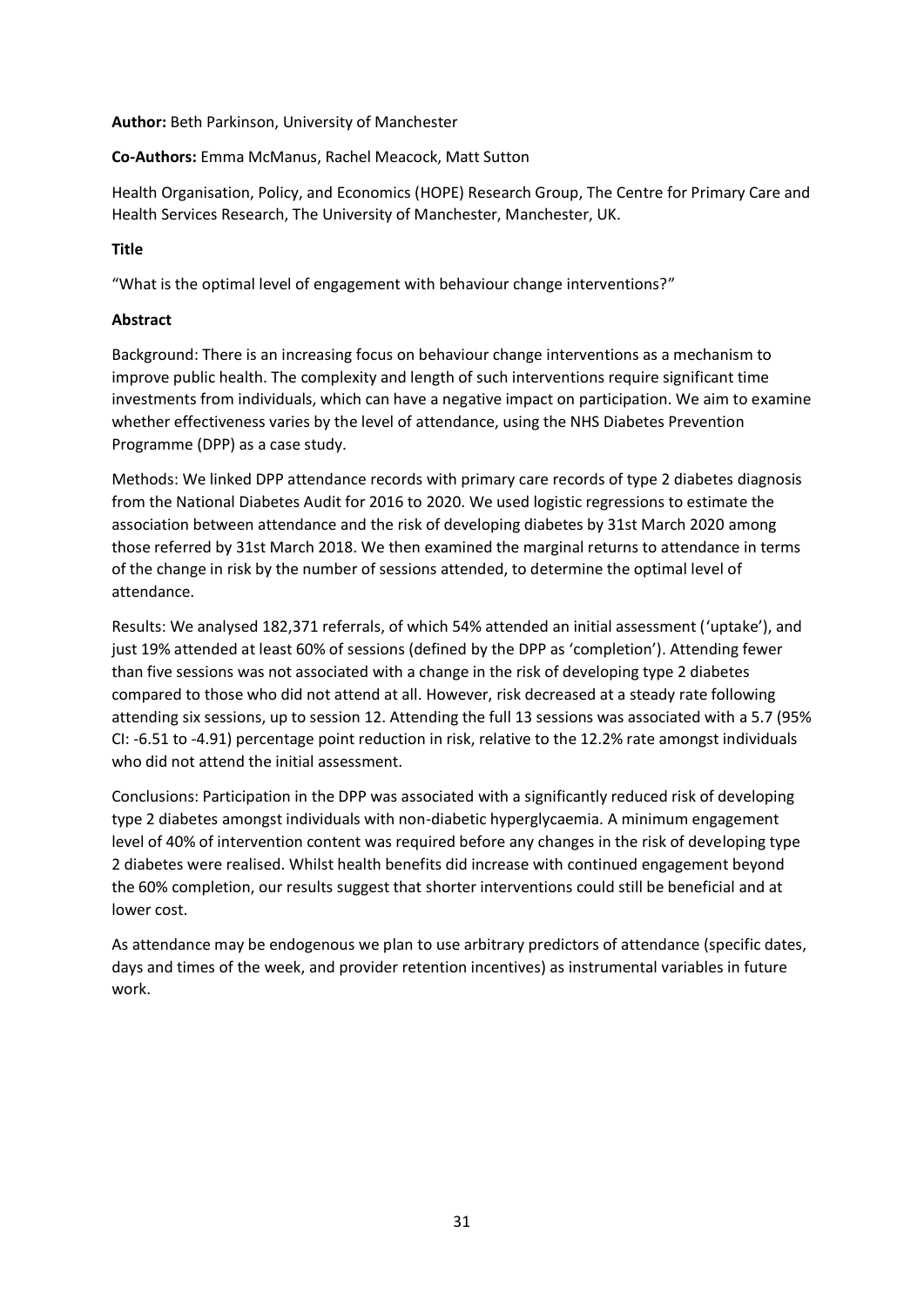# **Author:** Shyam Raman, Cornell University

**Co-Authors:** Ben Harrell (Vanderbilt University), Alex Hollingsworth (Indiana University SPEA), Sam Mann (Vanderbilt University), Katherine Wen (Vanderbilt University)

# **Title**

"Public health insurance and risky sex: The role of PrEP"

# **Abstract**

We investigate the effects of the Affordable Care Act (ACA) facilitated Medicaid expansions on the use of pre-exposure prophylaxis (PrEP) for HIV. In administrative data from 2011 to 2019, we identify medications prescribed for PrEP and exploit state-level variations in Medicaid expansion to evaluate their effect on PrEP utilization. Using an event study specification in a two-way fixed effects (TWFE) setting, we estimate the impact of these expansions on PrEP prescriptions, HIV diagnoses, and common sexually transmitted infections. Following recent work, we employ methods which attempt to address the potential for bias arising due to the staggered timing of Medicaid expansions. We find a 70% increase in the utilization of PrEP within the Medicaid population for states which expanded Medicaid compared to those which did not. Additionally, we find a 5% reduction in HIV diagnoses among men and a 9% reduction in HIV diagnoses in ages 25-34. Our results offer evidence that suggests increased access to healthcare increases utilization of drugs which greatly reduce the risk of HIV and has the potential to reduce the spread of HIV.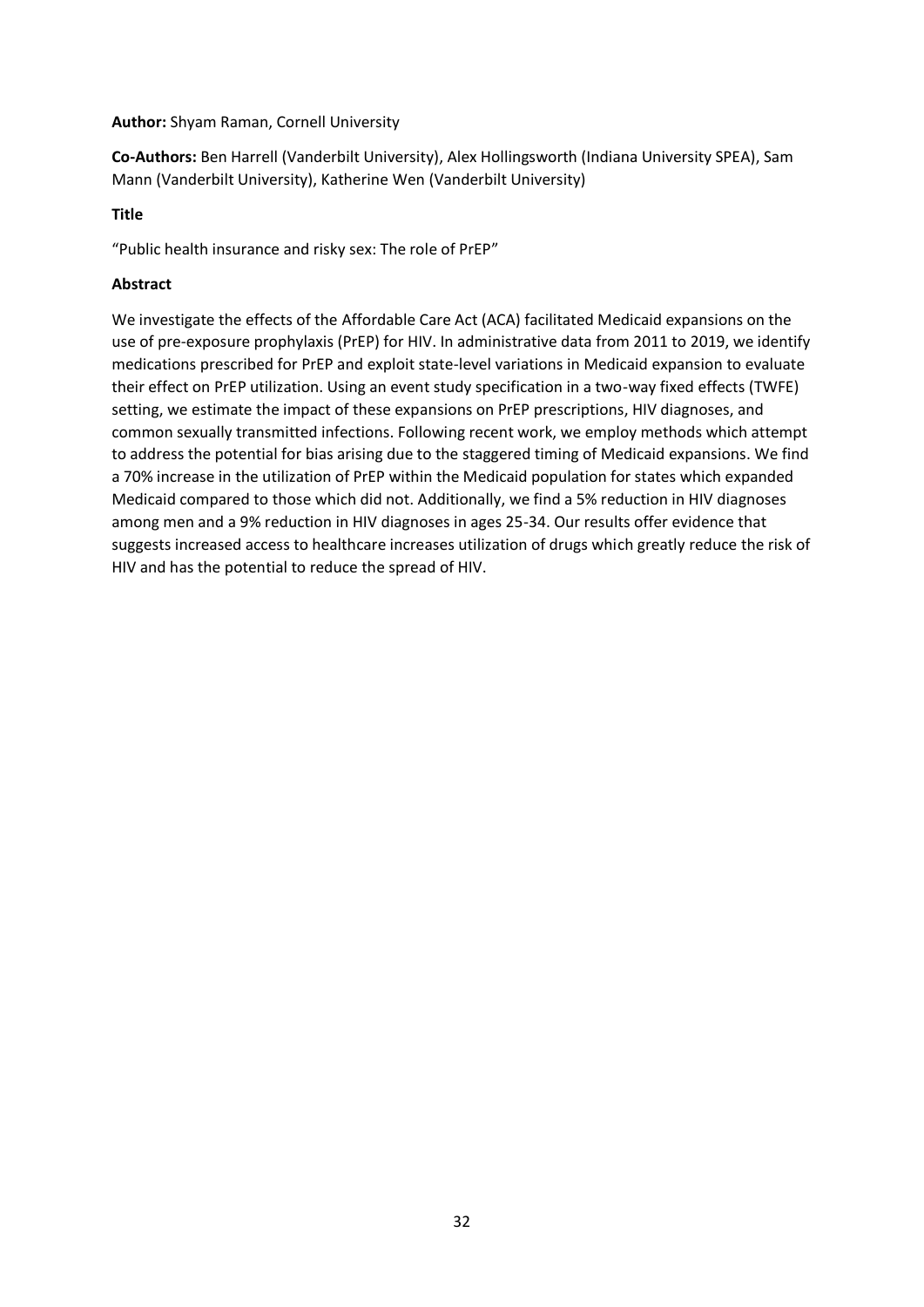#### **Author:** Matthew Robson, University of York

#### **Co-Authors:** Owen O'Donnell, Erasmus University Rotterdam

Tom Van Ourti, Erasmus University Rotterdam

# **Title**

"Estimating Health Inequality Aversion and Equity Weights"

# **Abstract**

Objectives: To separately identify aversion to health inequality and equity weights that capture aversion to health differences that are correlated with, and possibly caused by, non-health characteristics.

Methods: We introduce a novel experiment that disentangles aversion to health inequality from aversion to health correlation, and that allows the latter aversion to be more intense when the correlation is causally determined. The experiment is a modified dictator game in which participants allocate resources that differentially impact recipients' health. In separate treatments, recipients are 1) anonymous, 2) identified by income, and 3) identified by income that causes health. These withinsubject treatments allow the identification of parameters that determine aversion to 1) health inequality, 2) income-related health inequality, and 3) income-caused health inequality, respectively. We conduct an online experiment with a representative sample of the UK adult population (n=337). Participants make choices in multiple rounds within each treatment, producing a rich dataset (26,286 observations). We use a random behavioural model that accounts for noise in decision making to estimate preference parameters at both the aggregate and participant levels. We compare the data fit across a number of social welfare functions.

Results: We find aversion to health inequality that is lower than most previous estimates. On average, there is aversion to positive health-income correlation. We find extensive heterogeneity across participants, both for inequality aversion and income-related weights. For some participants, the income is weighted differently when it causes health inequality. An income-rank-dependent social welfare function that respects relative invariance fits the data slightly better than one that respects absolute invariance, and both fit much better than a model in which health consequences of resource allocations are ignored.

Discussion: We highlight the importance of separating aversion to univariate health inequality from aversion to bivariate (income-related) health inequality. Both parameters are required to design policy that is sensitive to differences in health across disease groups and income groups.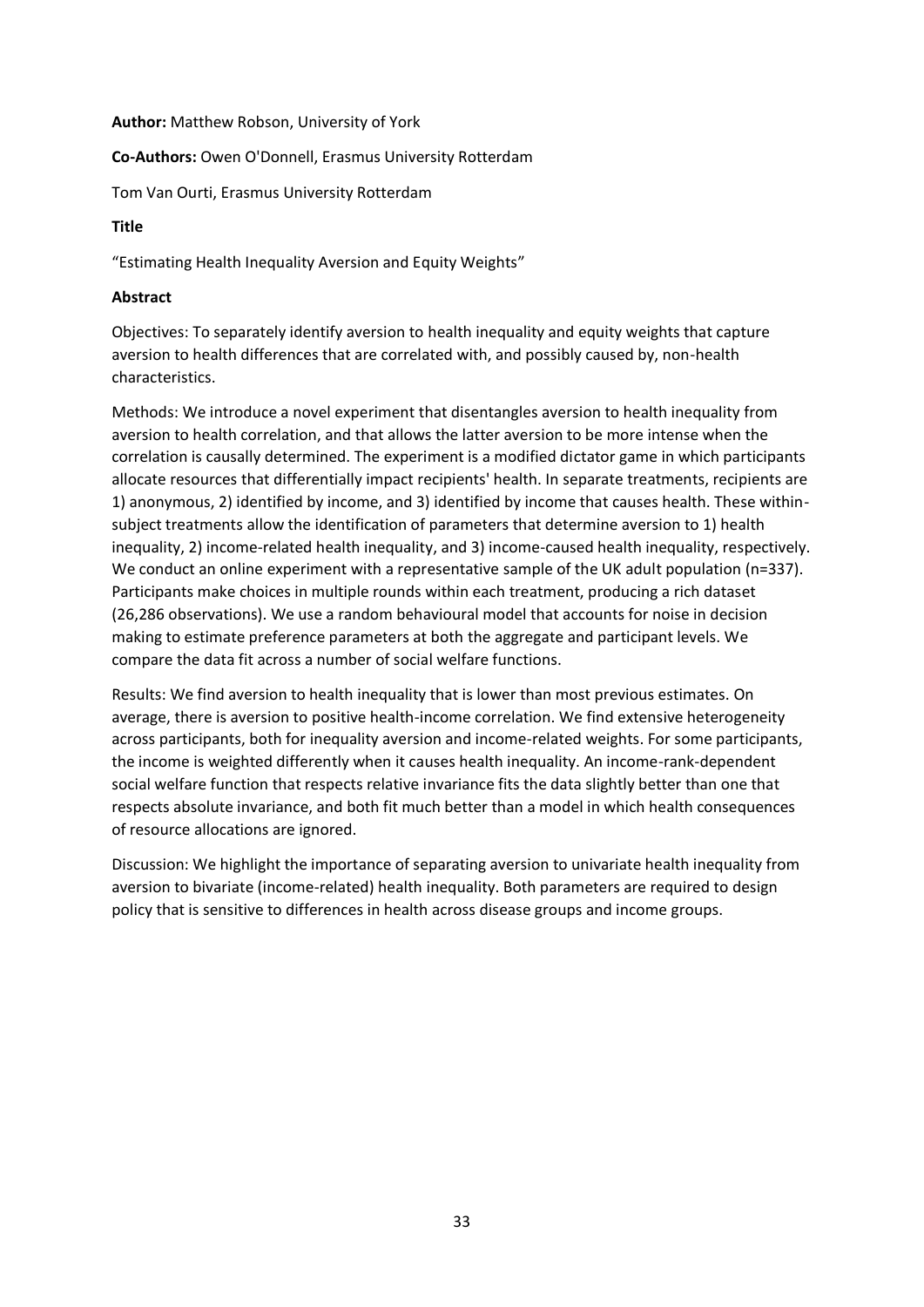**Author:** Jeff Round, Institute of Health Economics; University of Alberta Faculty of Medicine and Dentistry

**Co-Authors:** Erin Kirwin - Institute of Health Economics; University of Manchester

Christopher McCabe - Institute of Health Economics; University of Alberta

# **Title**

"The Morals Of Models: Improving Public Understanding Of Decision Models Through The Application Of Decision Analytic Models With Omitted Objects Displayed (DAMWOOD)."

# **Abstract**

The COVID-19 pandemic has increased public awareness of the influence of epidemiological and economic decision models on public policy decisions. Alongside this is an increased scrutiny on the development, analysis, and reporting of decision models, and how they inform public policy decision makers. Important technical and ethical questions are raised, bearing on the legitimate role of modeling in public policy decision making.

Decision models for public policy do not exist in a social vacuum. The scope of a model commissioned to inform public decision making is determined by the needs of the socially legitimate decision maker. Model developers may advise, but decision makers are accountable for setting the decision problem, outcomes considered, and policy decisions made.

We consider two challenges in modeling for pandemic policy response. First, the scope of the decision problem is not always made explicit by decision makers, with modellers left to guess which policy options should be considered, and which outcomes should be used to evaluate them. Second, there is rarely sufficient transparency to ensure the public can see what is included in models, and so have limited opportunity to advocate to decision makers for the prioritization of specific outcomes. The effect of these challenges in public policy development is to weaken the evidence on which decisions are based and the accountability of decision makers to the public.

To address these challenges, we extend the recently described directed acyclic graphs with omitted objects displayed approach to decision analytic models. We apply this approach to a previously published COVID-19 vaccine optimisation model. The enhanced diagrams illustrate the ways in which it is possible to improve communication of model assumptions. The diagrams make explicit which outcomes are omitted from model outputs and provide information on the expected impact of the omissions on aggregated model results.

We report initial feedback from a sample of decision makers on the utility of the extended diagram approach. We investigate the usefulness of the approach to communicate results, to frame the decision problem, and the willingness of decision makers to use DAMWOOD to communicate about models and as the basis of decision making.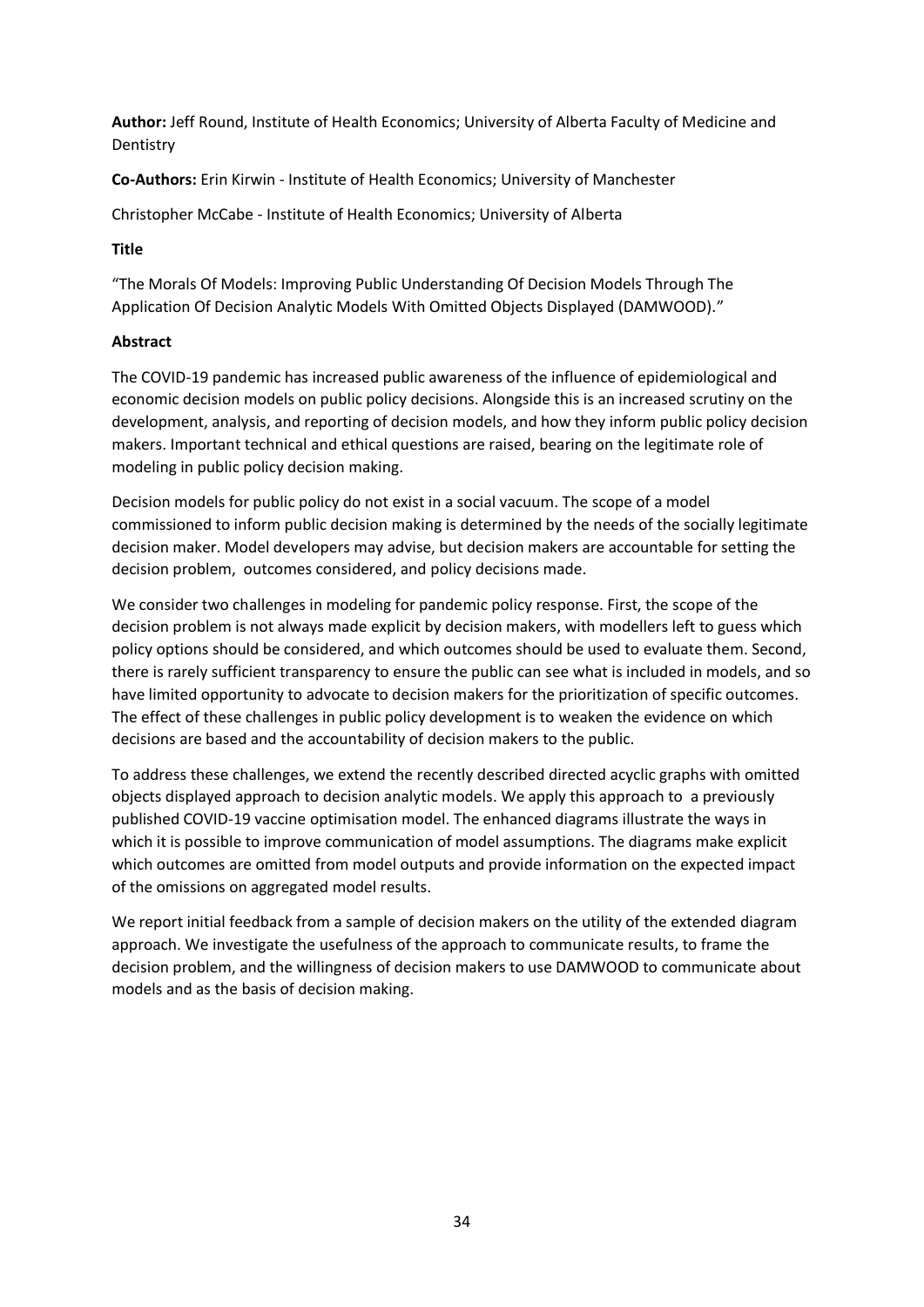# **Author:** Hiba Sameen, Birkbeck, University of London

# **Co-Authors:** Velichka Dimitrova (Warwick)

# **Title**

"Static regulation and technological change "prescribing cost-effective treatments under financial constraints in the English NHS"

# **Abstract**

Despite the long-term benefits of new health technologies, their optimal adoption may be impeded by the financial constraints of a public health system. This paper assesses whether financially constrained hospital trusts ration expensive but cost-effective innovative treatments which have been recommended by the National Institute for Care Excellence (NICE) for use in the English National Health Service (NHS). NICE requires hospital trusts to make funding available for treatments it recommends for use, but hospital trusts are also penalised for running significant deficits. In such circumstances, financially constrained hospital trusts may choose to ration the use of these treatments in the short-term, even though their prescribing may be a more efficient use of funds in the long-term.

We study the specific case of an expensive but extremely cost-effective Hepatitis C treatment, using data from a panel of 80 hospital trusts providing acute care in the United Kingdom over five years. We collate trust level data on prescribing, disease prevalence and patient demographics alongside trust-level financial data to find evidence of rationing new cost-effective treatments under financial constraints.

Our identification strategy is based on plausibly exogenous variations in the availability of funding for new medicines that impact allocation and treatment decisions for patient groups benefiting from new medical innovations. Hepatitis C is a relatively small patient group and is unlikely to be a major driver of financial constraints for trusts, and thus variations between trusts are likely to be exogenous, conditional on patient demographics and disease prevalence. Additionally, over this period, financially constrained trusts merged with other trusts to improve their financial circumstances. These mergers provide an opportunity to estimate the impact of financial constraints on prescribing new medicines.

Our initial results suggest that historic levels of deficit and surplus result in a variation of shift-share affordability across English hospitals. Following health technology shocks, hospitals display differential levels of prescribing conditional on demographic factors and disease prevalence, consistent with their different levels of indebtedness.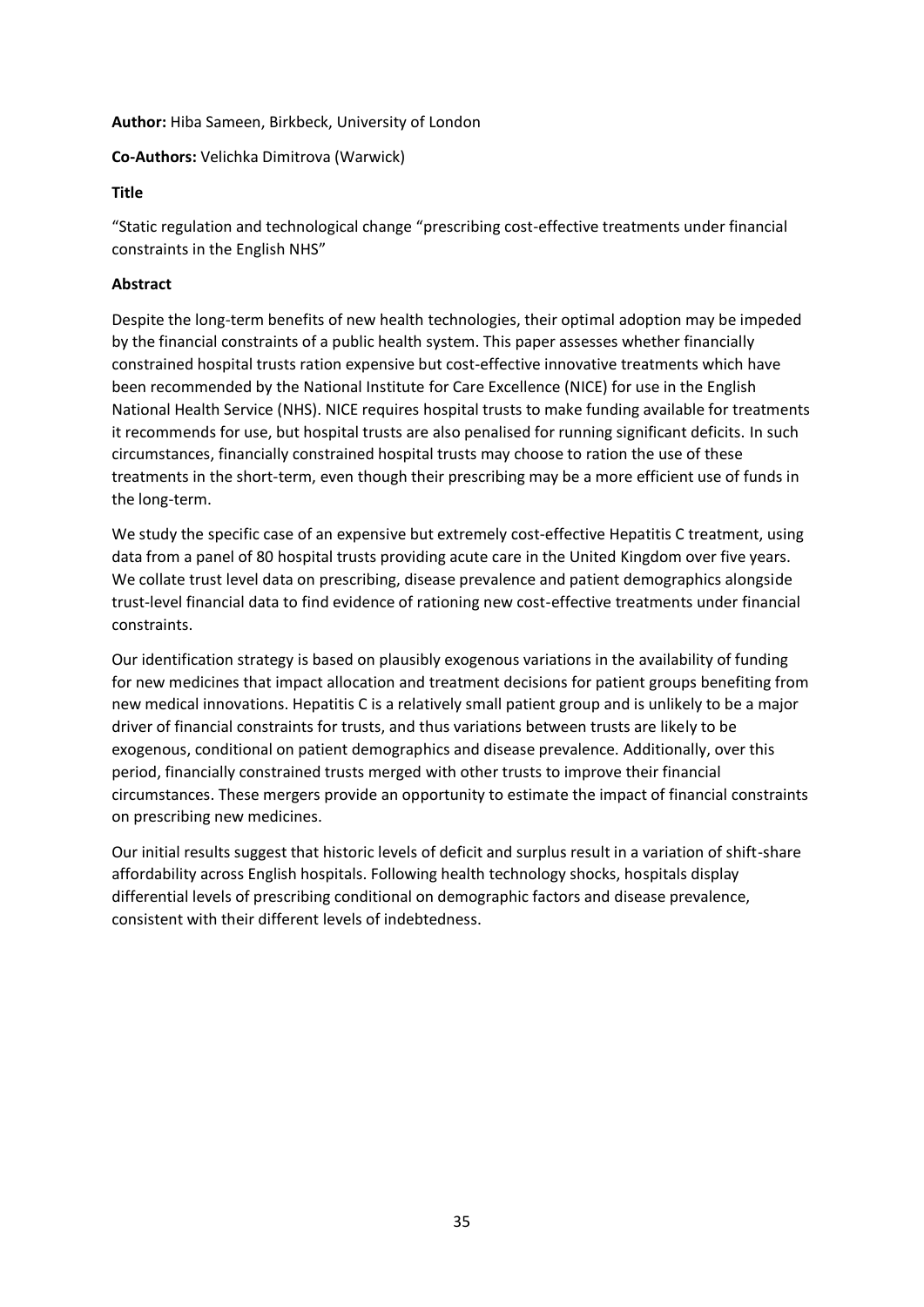**Author:** Paul Schneider, ScHARR, University of Sheffield

**Co-Authors:** John Brazier, University of Sheffield

Ben van Hout, University of Sheffield

Nancy Devlin, University of Melbourne

# **Title**

"Not just another EQ-5D-5L value set for the UK: using the 'OPUF' approach to study health preferences on the societal-, group-, subgroup-, and individual person-level"

# **Abstract**

# **BACKGROUND**

We recently reported on the development of a new method for valuing health states, called 'Online elicitation of Personal Utility Functions' (OPUF). In contrast to established methods, such as time trade-off or discrete choice experiments, the OPUF approach does not require hundreds or thousands of respondents, but allows estimating utility functions for small groups and even on the individual level.

The objective of this study was to generate and compare EQ5-5D-5L value sets on the societal-, group-, subgroup-, and individual person-level.

# **METHODS**

The OPUF tool is a new type of online survey, a demo is available at: https://eq5d5l.me. It broadly consists of three valuation steps: dimension weighting, level rating, and anchoring. Responses were combined on the individual level to construct personal utility functions, using an additive linear model. Every respondent also completed three conventional discrete choice experiments. We assessed the heterogeneity of preferences between observed and latent groups using PERMANOVA and k-means cluster analysis.

#### RESULTS

A representative sample ( $N = 1,000$ ) of the UK population was recruited through the prolific online platform. On average, it took participants about nine minutes to complete the survey. Data of 874 respondents were included in the analysis. For each respondent, we constructed a personal EQ-5D-5L value set. The derived utility functions predicted respondents' choices in discrete choice experiments with an accuracy of 78%. On the societal level, the predicted values for the EQ-5D-5L health states ranged from -0.376 to 1.

Health state preference varied greatly between individuals. This was largely due to differences in the anchoring (i.e. the range of the utility scale respondents used), while there was near consensus on the relative importance of the five EQ-5D dimensions between groups. Demographic characteristics explained only a minor proportion of the variability.

# **CONCLUSION**

Using the OPUF approach, we were not only able to estimate a new EQ-5D-5L value set for the UK, but also to examine the underlying individual preferences in an unprecedented level of detail. Even though the method is still in an early stage of development, we see several potential future applications.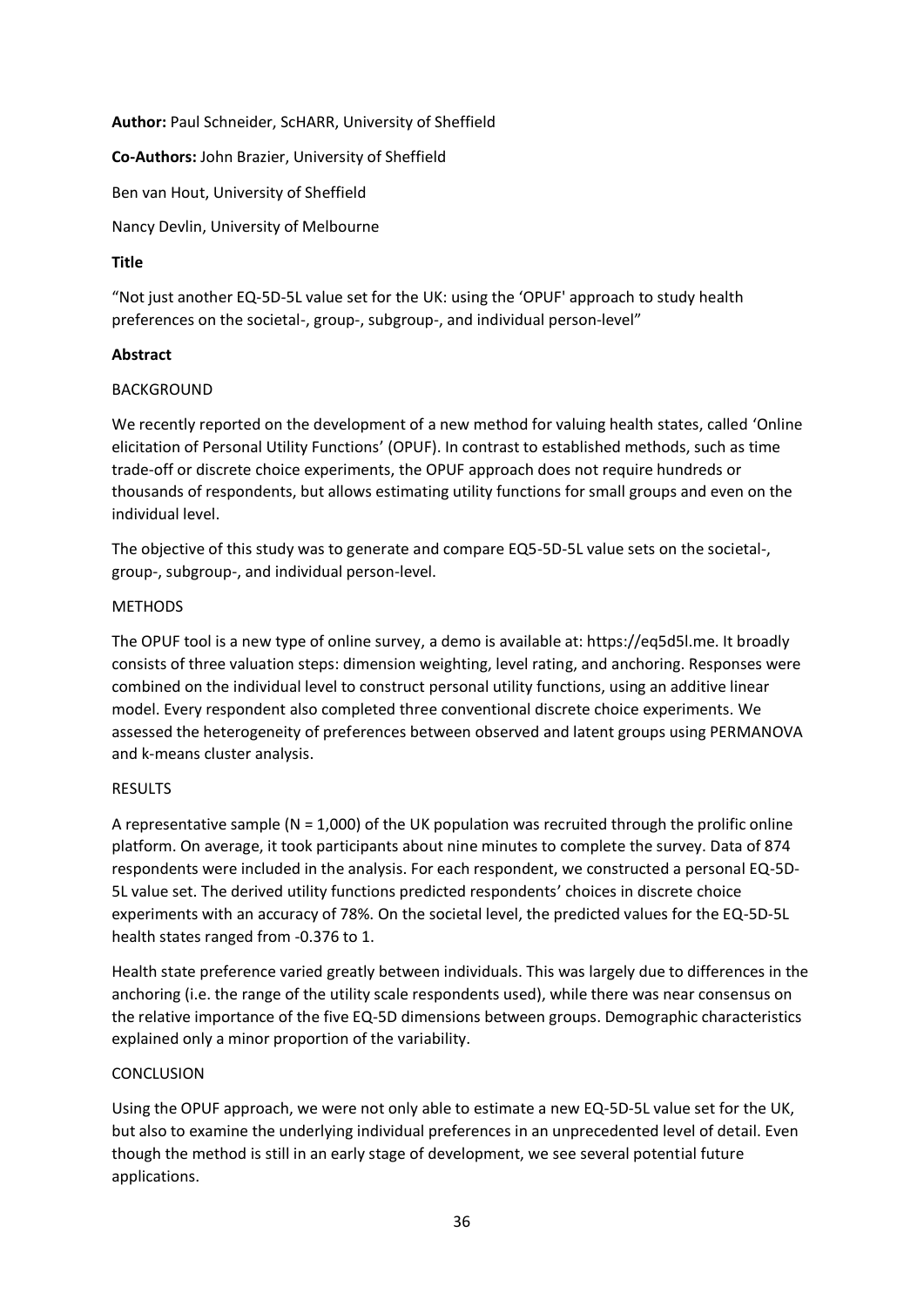# **Author:** Cristina Sechel, University of Sheffield **Co-Authors:** Huo Dacheng (University of York) Nigel Rice (University of York) Jennifer Roberts (University of Sheffield) **Title**

"Mental health and productivity: evidence from UKHLS Covid-19 modules"

# **Abstract**

Health is an important component of human capital, but the relationship between individual health and productivity is a complex one; this is especially true in the case of mental health. Empirically validation of the relationship between mental health and productivity is hampered by limited availability of direct measures of productivity in large secondary data sets. This is an important evidence gap because the prevalence of mental health problems is increasing and there is a large gap in employment rates between those with and without these problems. Further, for those in work, workers with mental health problems earn lower wages on average than those without. Increasing mental health problems are therefore likely to exacerbate economic inequality, and may be contributing to the persistently low productivity levels that characterise the UK economy.

We explore whether changes in mental health contribute to changes in productivity by exploiting the COVID-19 modules of the UK Household Longitudinal Study. Importantly, the modules include a direct (self-reported) measure of productivity change relative to pre-COVID levels. Mental health is measured via the General Health Questionnaire (GHQ) both before and during the pandemic. To overcome the obvious endogeneity problems we use an instrument based on 'feelings of loneliness', which we argue operates on productivity only via its impact on mental health. This instrumental variable approach is implemented in ordered probit models using two-stage residual inclusion.

Our results show a strong positive relationship between mental health and productivity and reveal interesting gender differences. During the COVID-19 pandemic women reported feeling more lonely, experienced larger reductions in mental health and larger falls in productivity than men. However, the relationship between mental health and productivity is stronger for men than women, with estimates approximately two and a half times larger for men than women. This result is robust to various specifications and across COVID-19 module waves. We explore whether this is a result of gender differences in labour market attachment.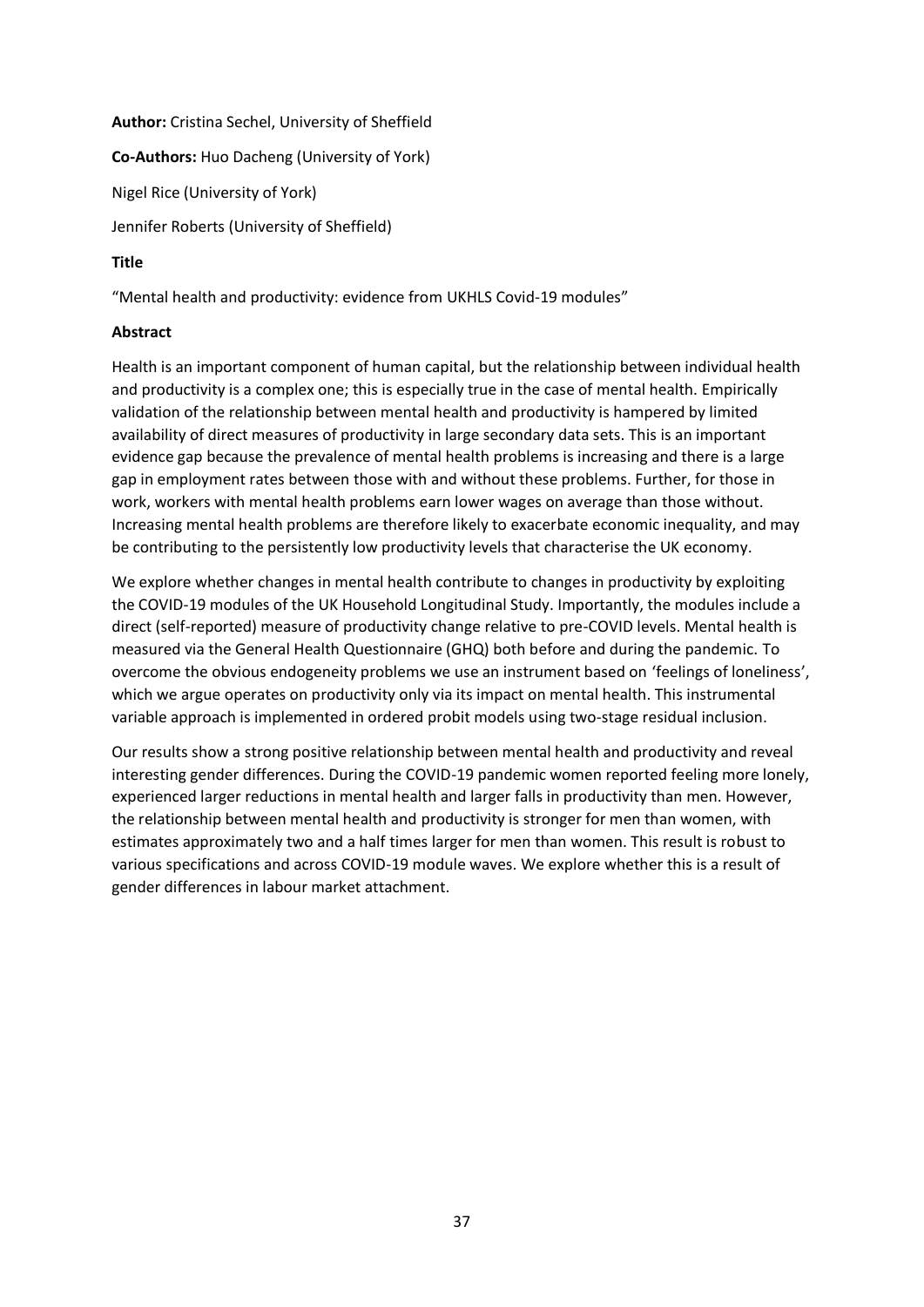**Author:** Victoria Serra-Sastre, City, University of London

**Co-Authors:** Alistair McGuire, LSE

Giulia Faggio, City, University of London

# **Title**

"NHS staff turnover and hospital efficiency"

# **Abstract**

Staff retention in the NHS has become a challenge and recent trends show staff shortages are worsening. The economics literature has largely focused on understanding the responsiveness of nurses and doctors' labour supply to wages, with the evidence pointing to labour supply being largely inelastic. Despite the evidence on the factors that could improve nurses and doctors retention, the very little quantitative evidence in health and social care suggests staff turnover worsens productivity and patient health (Huckman and Barro, 2005; Antwi and Boblis, 2018). The aim of this paper is to quantify the impact of turnover rates in the NHS on productivity and health outcomes. We use administrative data drawn from the Hospital Episodes Statistics (HES) and turnover data drawn from the NHS Staff payroll system for all acute hospitals in England from 2012 to 2019. Our outcome measures include length of stay, waiting times, in-hospital mortality and mortality rates within 30 days post-discharge. We focus on the impact of turnover for medical staff and nurses. As turnover variables we use joiners rate, leavers rate and stability index. The latter captures the percentage of staff at the start of a period that do not leave a hospital provider. Joiners and leavers rate are defined as the percentage of joiners/leavers over the average staff count in a given year. Simultaneity between turnover data and performance indicator may be a potential threat to our base case estimates, hence we use an instrumental variable approach to establish whether there exists a causal relationship. Our results suggest modest effects of turnover on hospital efficiency, mainly through mortality indicators. The paper also explores the determinants of turnover. In particular, we explore whether paid/unpaid overtime, work related stress and job satisfaction explain turnover rates across hospital providers.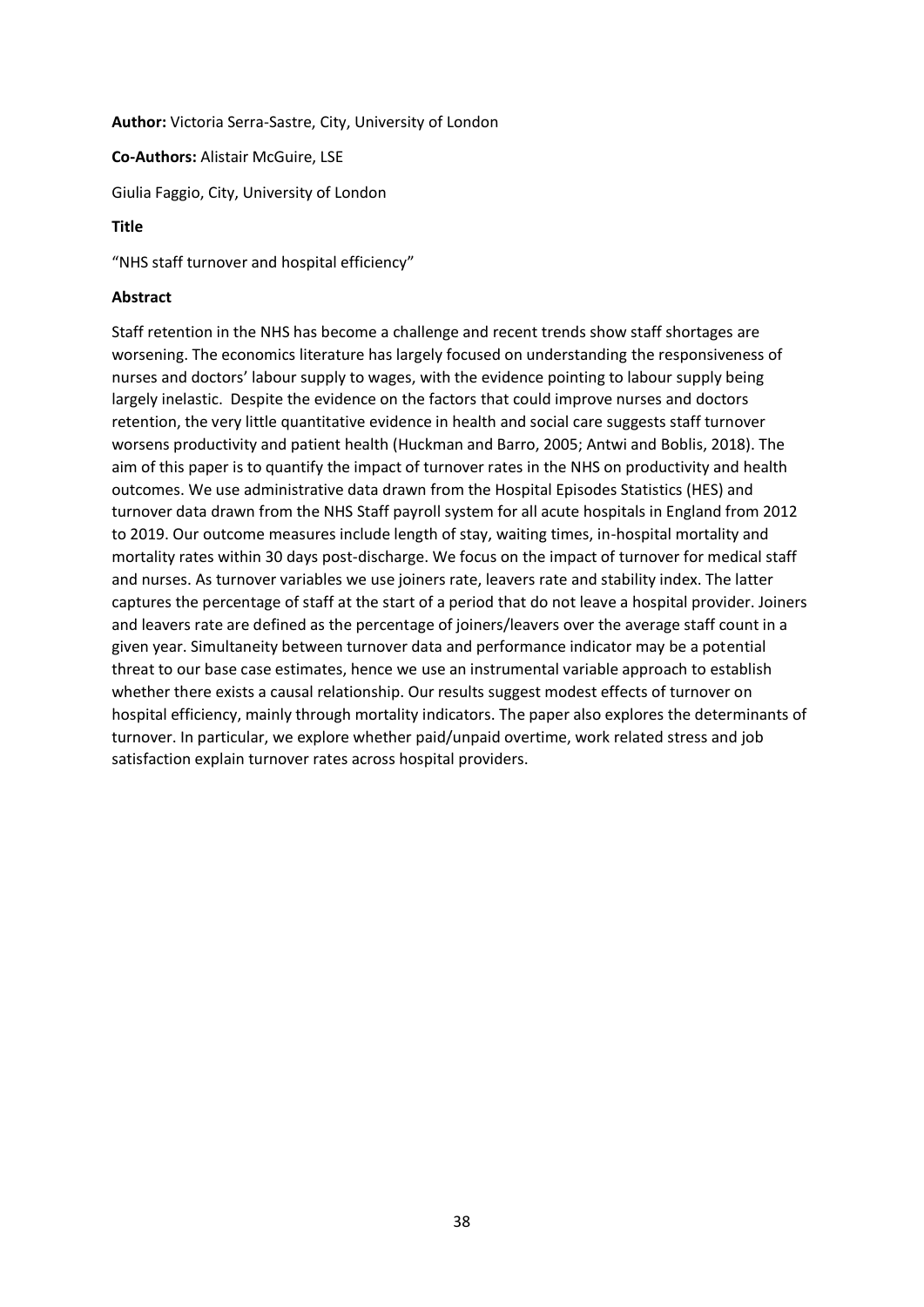# **Author:** Matt Sutton, University of Manchester

**Co-Authors:** Bloor K, Charlesworth A, Coast J, Cox J, Douglas HR, Al-Janabi H, Farmer A, Ferguson B, Frew E, Garfield-Birkbeck S, Grieve R, Griffin S, Hulme C, Kinghorn P, Knapp M, Lorrimer S, Manthorpe G, Mason A, McIntosh E, Meacock R, Morciano M, Morris S, Mullin C, Roberts A, Rowan K, Sculpher M, White J, Wu O

# **Title**

"What types of economics research do evidence users need? Recommendations from a NIHR roundtable"

# **Abstract**

Health and care economics has diversified considerably in recent years, in response to increasingly complex interventions and associated evaluations, increased availability of data and techniques, changes in organisational context, and greater acknowledgement of different stakeholder communities.

These new requirements are exemplified by the higher profile of social care within government. Similarly, transfer of public health responsibilities to Local Authorities meant economists have new context and new stakeholders to consider. Cost-consequences analysis, which highlights where and when costs and benefits occur, has become more popular.

Economists have also had to develop methods to take account of new policy imperatives, such as addressing health and wellbeing inequalities. In global health, economists have developed methods for evaluating systems strengthening and measuring progress towards sustainable development goals. Whereas cost-benefit analysis is common in many areas of economics and in government, it is much less so in health and care economics.

Some differences across topic areas arise from historical differences in methods and approaches in different parts of the discipline. Health and care economics has sometimes developed out of economics, but also from operational research, biostatistics, health services research, psychology and less commonly, sociology and anthropology.

This diversity is important for making progress, but risks applicants not being clear what economics research is most appropriate to propose and peer-reviewers and funders not being clear what economics research they should expect. This may lead to a mismatch between what is commissioned and what evidence-users need.

We are bringing together voices from across NIHR for a round-table discussion in March 2022, including government-based economists, funding committee members, and social care and public health researchers. Preparatory material has queried, for example (why) are economists failing to address the most important policy decisions?, or why have economists failed to suggest novel solutions to the social care funding crisis?

Following the round-table, we will publish a report providing signposting for grant applicants, peerreviewers and funding committees on what economics research can be useful and relevant depending on topic, organisational setting and the primary evidence-users. By discussing a draft document at HESG, we hope avoid overlooking or misrepresenting important issues.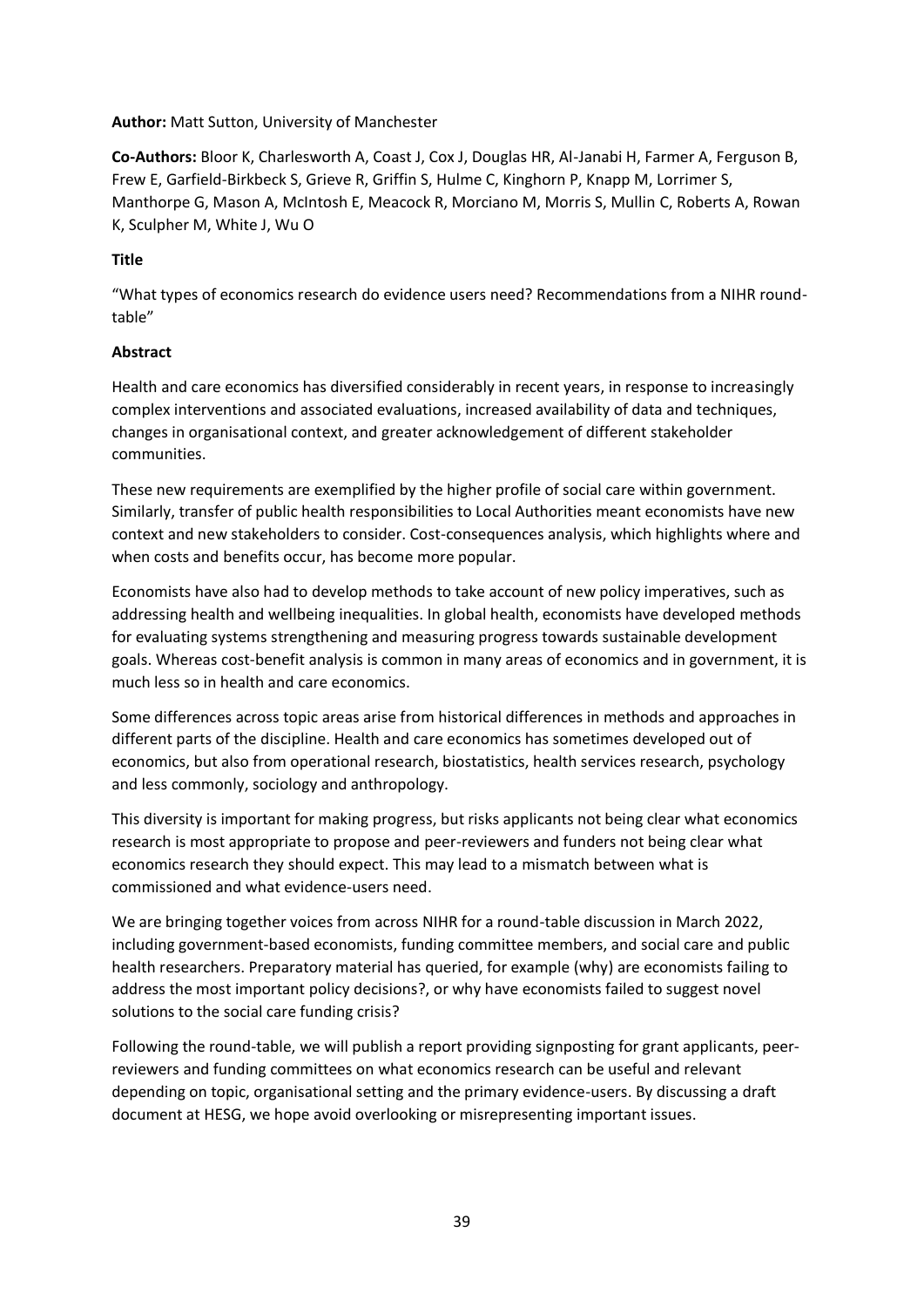**Author:** Edward JD Webb, Leeds Institute of Health Sciences, University of Leeds, UK

**Co-Authors:** David Meads, Leeds Institute of Health Sciences, University of Leeds, UK

Clare Gardiner, Health Sciences School, University of Sheffield, UK

#### **Title**

"The carer experience during the COVID-19 pandemic: Mental health, loneliness and financial (in) security"

# **Abstract**

Background: Informal caring is associated with a range of negative outcomes for carers. COVID-19 has caused immense societal disruption, which may have had a disproportionate impact on informal carers. Reducing inequalities requires knowing whether, and how, carers were impacted by the COVID-19 pandemic.

Aim: To measure differences on a range of outcomes between carers and non-carers using Understanding Society COVID-19 survey data collected between April 2020 and September 2021.

Methods: Data from the main and COVID-19 Understanding Society surveys was used to identify informal carers for (i) someone in their household (HCs) and (ii) someone outside their household (NHCs). Propensity score matching found non-carer controls for each carer group in a 4:1 ratio. Differences between carers and matched controls were assessed for: mental health (measured by the General Health Questionnaire, GHQ-12); loneliness (three-point scale); subjective financial security (five-point scale); whether behind with mortgage/rent payments; how behind they were with bills (three-point scale); household wealth changes during COVID-19; whether they ever received universal credit (UC) after March 2020 (only working age respondents not on UC prepandemic). UC and household wealth change were assessed using logit models, other outcomes were analysed using random effects panel models.

Results: A total 1,463 HCs were matched with 5,972 controls, with 802 NHCs matched with 3,208 controls. HCs reported 1.33 worse GHQ-12 scores than controls in April 2020 (p<.001), with the difference growing by 0.022 each month (p=.007). NHC's scores were 0.808 worse (p<.001) with no significant time trend. Both HCs (odds ratio, OR=1.889, p<.001) and NHCs (OR=1.816, p=.002) were lonelier. Worse subjective financial security was reported by both HCs (OR=2.848, p<.001) and NHCs (OR=1.868, p<.001). HCs were more likely to receive UC (OR=1.653, p=.001). Both groups were more likely to be behind with bills (HC OR=2.286, p<.001; NHC OR=2.390, p=.005), with no effect for housing payments. Household wealth was more likely to decrease for HCs (OR=1.259, p=.003) and NHCs (OR=1.280, p=.019).

Conclusion: COVID-19 was associated with worse mental health, increased loneliness, and greater financial insecurity for carers, highlighting the need to address a growing imbalance and the need for a carer focused COVID-19 recovery strategy.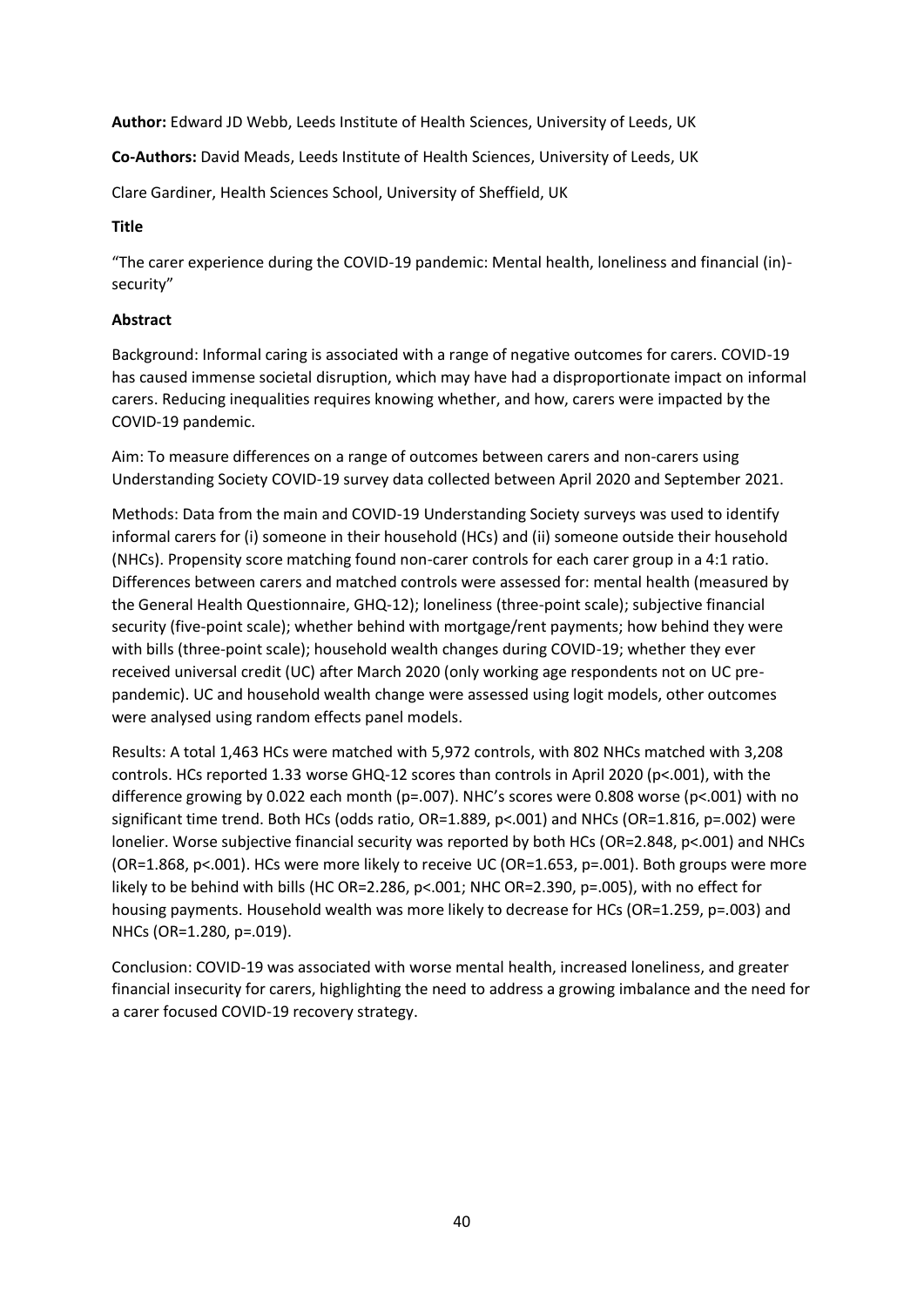# **Author:** Nyantara Wickramasekera, University of Sheffield

**Co-Authors:** Becky Field - University of Sheffield

An Thu Ta - University of Sheffield

Aki Tsuchiya - University of Sheffield

# **Title**

"Using discrete choice experiments (DCEs) to compare personal and social preferences for health and wellbeing outcomes"

# **Abstract**

Background: Outcomes can be valued using personal or social preferences. A personal preference valuation asks respondents if they would choose to live a longer time in poorer health or the other way round, whereas a social preference valuation asks respondents whether they would choose for fellow citizens to live longer lives in poorer health or the other way round. Economic evaluation of health technologies typically assumes a non-welfarist framework, which would be better served by social preferences than personal preferences. Yet, the typical health state valuation study elicits personal preferences, resulting in a methodological inconsistency. However, few studies have contrasted the personal and social preferences for health and wellbeing outcomes using otherwise (near) identical valuation scenarios, and as a result, little is known about their relationship.

Aim: To measure how people would trade-off different dimensions of wellbeing from a personal and social preference.

Methods: An existing DCE used to elicit personal preferences across a set of wellbeing attributes including health was adapted to a social preference DCE, using qualitative methods. The social preference DCE was pre-piloted with six general public participants. They were interviewed online using the think aloud method. Participants explained how they went about answering the choice tasks, whether they were able to think in terms of social preferences, how they understood the language used, and made suggestions for improvement. Subsequently, this social version of the DCE was re-adapted to create the personal version, to ensure that the two versions aligned with each other as much as possible.

We are currently collecting online data using the two DCEs from two separate samples of the UK public. The personal and social preference choice data will be analysed separately using regression models. Marginal rates of substitution given by the willingness to pay for the wellbeing attributes will be calculated and compared to identify any differences in personal and social preferences.

Results and Conclusion: Data collection is currently ongoing.

This work was supported by the UK Prevention Research Partnership (MR/S037578/2).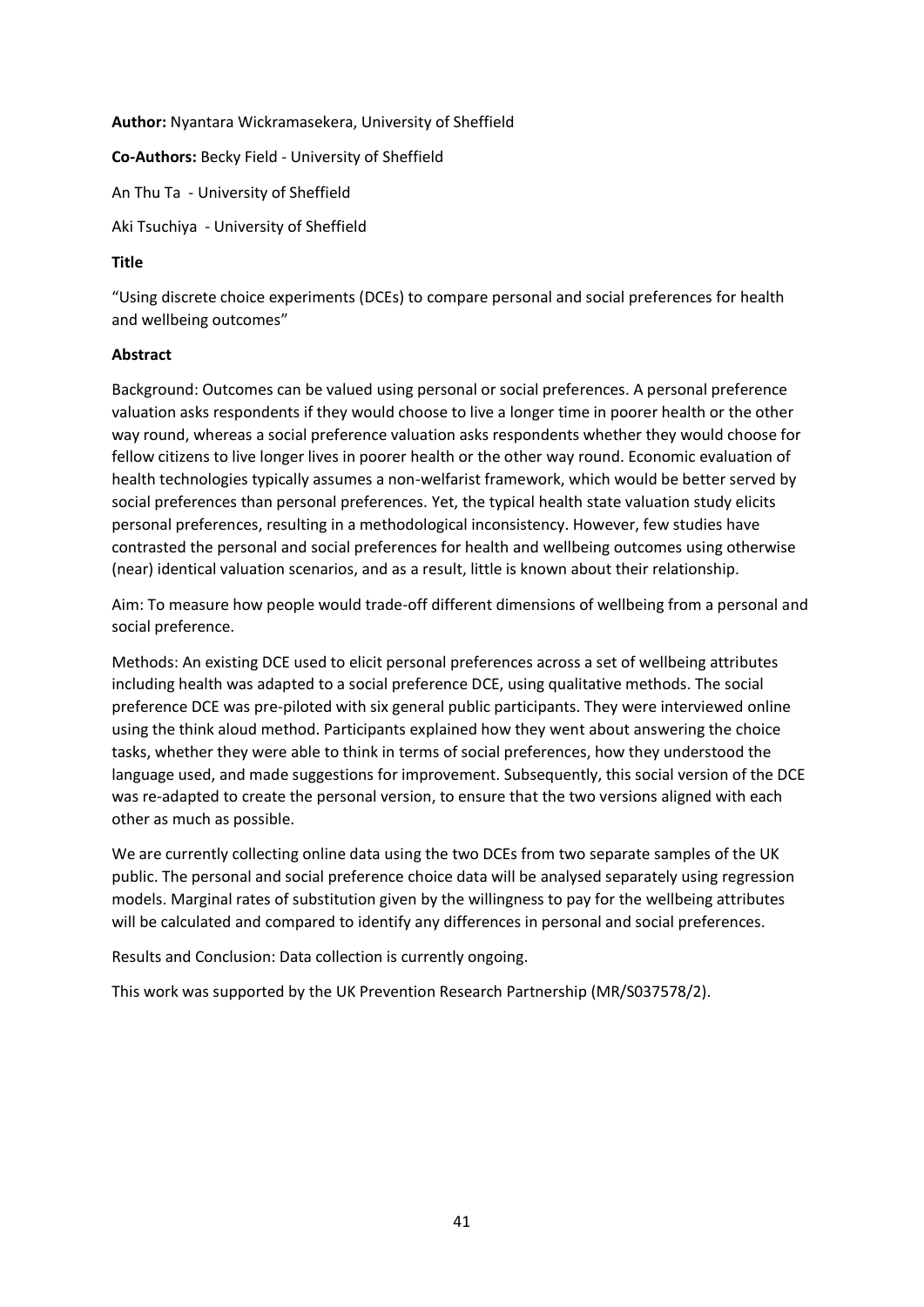#### **Author:** Anna Wilding, The University of Manchester

# **Co-Authors:** Dr Luke Munford, The University of Manchester

Prof Matt Sutton, The University of Manchester

# **Title**

"The Effect of Social Participation on Health and Well-Being: Evidence using Spatial Marginal Treatment Effects Model"

# **Abstract**

Background: Social participation is the involvement of individuals in activities that provide connections with others. Past research has shown associations between social participation and improved health outcomes. However, causality has not been established due to endogeneity arising from reverse causality and unobservable heterogeneity. Availability and proximity of community assets are plausibly valid instruments but have not been related to health and well-being outcomes. We map community assets in a large, heterogeneous urban area and use a marginal treatment effects framework to estimate health returns to social participation.

Objectives: (i) To estimate the health and well-being returns to social participation (ii) to examine if these effects vary by propensity to participate.

Methods: We geo-coded fourteen different types of community assets within Greater Manchester and linked this information to the UK Household Longitudinal Study. We use distance to assets as spatial instruments in a marginal treatment effects regression model. This model estimates how treatment effects vary by propensity to participate and produces marginal policy relevant treatment effects (MPRTE). They estimate the average effect of marginal shifts in either increases in proximity of assets or propensity scores, and the treatment effects report expected returns for those who subsequently would participate due to the incremental change.

Results: Spatial proximity of assets predicts social participation. The effects of participation on health and well-being are not homogenous, with greater returns for those more likely to engage. The average treatment effect on the treated is 1.91 (95%CI 0.30-3.52) points on a five-point measure of self-assessed health and 21.8 (95%CI 3.13-40.3) points on the 100-point Short-Form 12 of Mental Health Component Summary score. MPRTEs indicate that marginal shifts in either proximity of assets or propensity scores would have insignificant treatment effects across both outcomes. This indicates that larger shifts in both are required for returns to health and well-being.

Discussion: Social participation has significant gains to health and well-being yet disproportionally benefits those more likely to engage. Future policies will require large shifts in community asset infrastructure and encouragement of social participation for equitable gains across individuals to ensure it does not contribute to existing inequalities.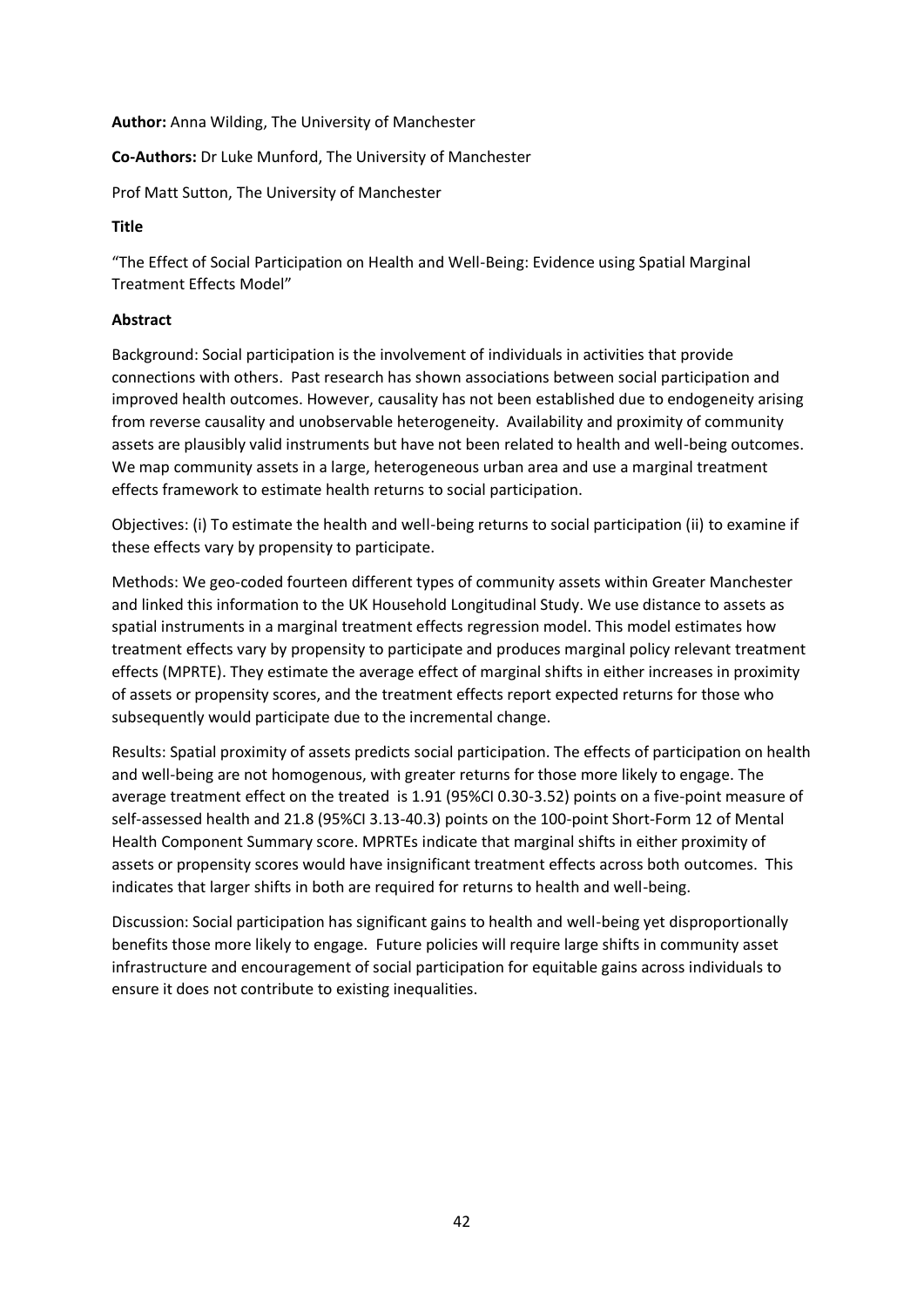**Author:** Anwen Zhang, University of Glasgow

**Co-Authors:** Luke Wilson, University of Sheffield

Colin Green, Norwegian University of Science and Technology

# **Title**

"Beauty, Underage Drinking, and Adolescent Risky Behaviours"

# **Abstract**

Physically attractive individuals experience a range of advantages in adulthood; yet, how attractiveness influences earlier consequential decisions is not well understood. This paper estimates the effect of attractiveness on engagement in risky behaviours in adolescence. We find marked effects across a range of risky behaviours with notable contrasts. More attractive adolescents are more likely to engage in underage drinking; while they are less likely to smoke, use drugs, or practice unprotected sex. Investigation into the underlying channels reveals that popularity, self-esteem, and personality attractiveness have roles as mechanisms. Our findings suggest physical attractiveness in adolescence carries long-lasting consequences.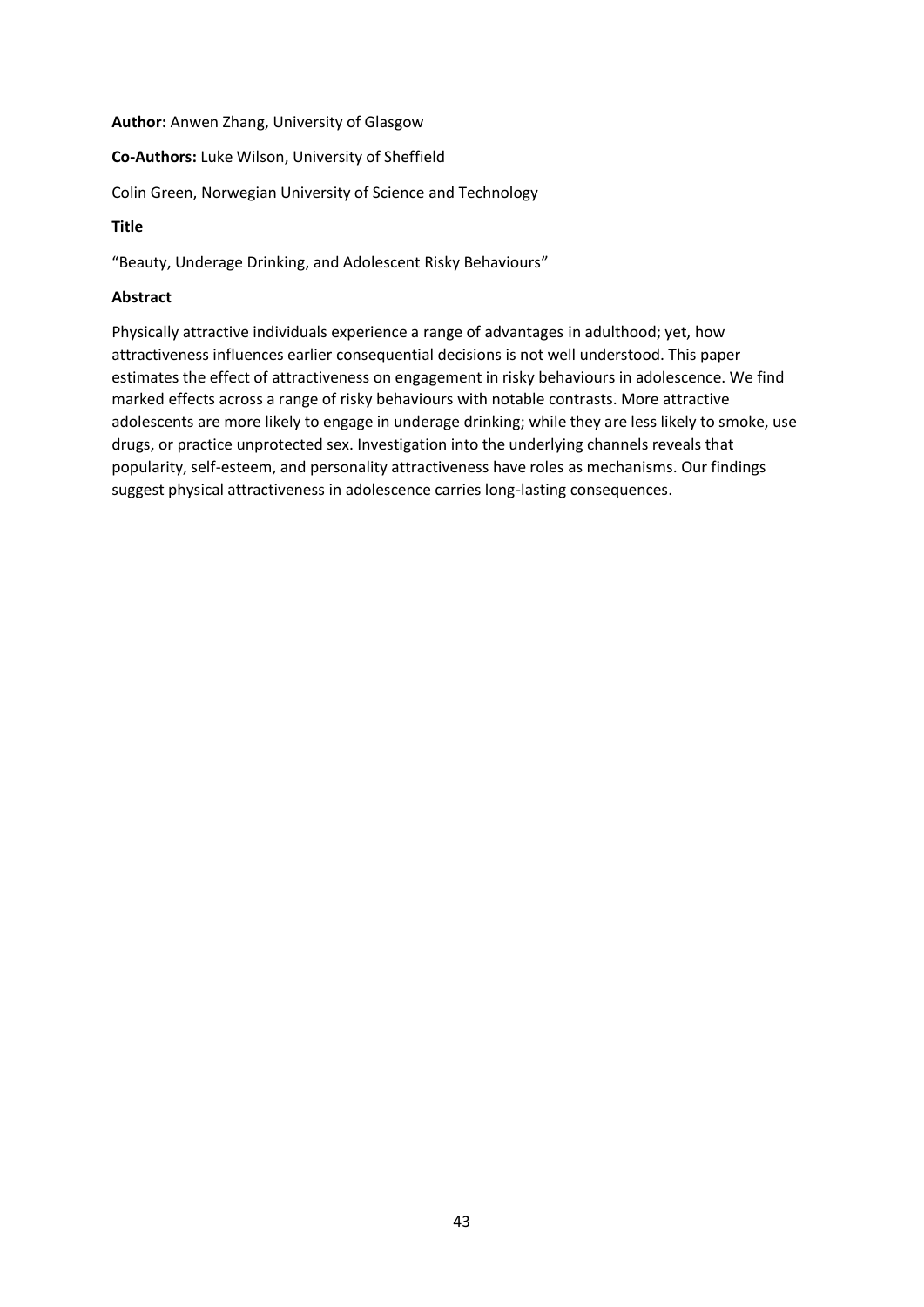**Author:** Yingying Zhang, Centre for Health Economics, University of York

**Co-Authors:** Vijay Gc, Centre for Health Economics, University of York

Noemi Kreif, Centre for Health Economics, University of York

Andrea Manca, Centre for Health Economics, University of York

# **Title**

"Methods for Estimating Individual Treatment Effect from Real World Data for Use in Health Technology Assessment: A Review"

# **Abstract**

There has been a surge of interest in the role (and use) of machine learning (ML) methods in healthcare decision making. When embedded within a causal inference (CI) framework, ML can be employed to analyse complex datasets, with the promise to yield more accurate estimates of parameters of interest for CEA such as treatment effects and predicted treatment-specific outcomes. ML and CI can help derive treatment effect estimates to support more nuanced recommendations and funding considerations.

The paper begins with a brief overview of the potential to use CI for personalised medicine and its application in CEA for HTA. This is followed by a review and taxonomy of existing ML methods to estimate subgroup-specific and individualised treatment effects (ITE) from real-world data under specific combinations of outcome variables, treatment exposure and data structure. The purpose is to help practitioners identify the most appropriate method to use, depending on: the available data (cross-sectional or longitudinal); the outcome of interest (continuous, binary or time-to-event); whether the method can handle observed or unobserved confounders; if the method produces a parametric function to predict ITE and explicitly quantifies measure(s) of uncertainty; the software (R, Python or Stata) used to implement it. By contrasting the taxonomy against the information required to conduct CEA for HTA, the paper highlights the gaps that ML methods developers need to address for ML to become integral part of the next-generation toolbox used in HTA.

There is extensive literature on ML methods for ITE estimation, although not all produce estimates consistent with a CI framework. Most of the methods can handle confounding at baseline, but cannot accommodate time-varying and hidden confounding. Those ML methods that estimate ITE in longitudinal settings and account for time-varying confounding have been developed for use with continuous outcomes. Only one ML method can estimate ITE for time-to-event outcomes while accounting for time-varying confounders. Most methods produce point estimates using nonparametric estimation and do not formally quantify uncertainty around their predictions. More work is required to further develop and integrate CI and ML methods for the analysis of real-world data to inform treatment and funding decisions.